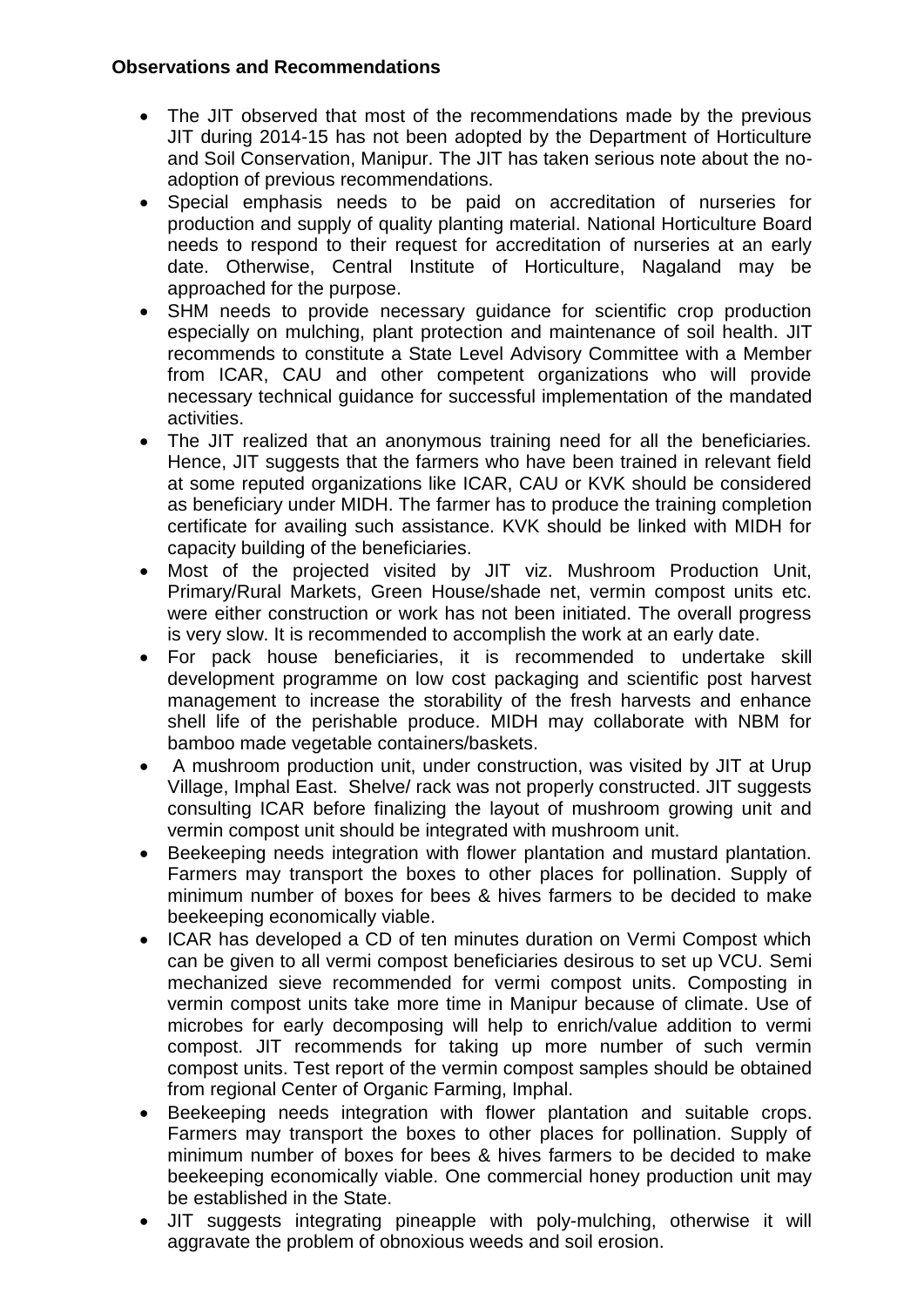- JIT observed that the overall achievements creating water resources/water conservation is not at all satisfactory and hence, recommends taking up more number of projects on for water harvesting and conservation with proper care.
- District authorities do not have information regarding projects being implemented in their respective districts. Headquarter may endorse copies of the project implemented in various districts to respective DHMs.
- In addition to big farm machineries like tractor or power tiller, JIT recommends introduction and demonstration of small farm tools like fruit harvester, fruit grader, pre-cooling tank, weeder etc. to reduce the drudgery. Garden tool-kit should be provided to the farmers involved in nursery raising and cut flower production.
- In addition, the JIT realized that the research component under MIDH is missing due to non-availability of funds under R&D. The project submitted by ICAR and CAU under R&D components duly endorsed by the Mission Director must be emphasized and necessary budget provision should be made on priority basis to conduct the need based research for greater interest of the farming community of the state.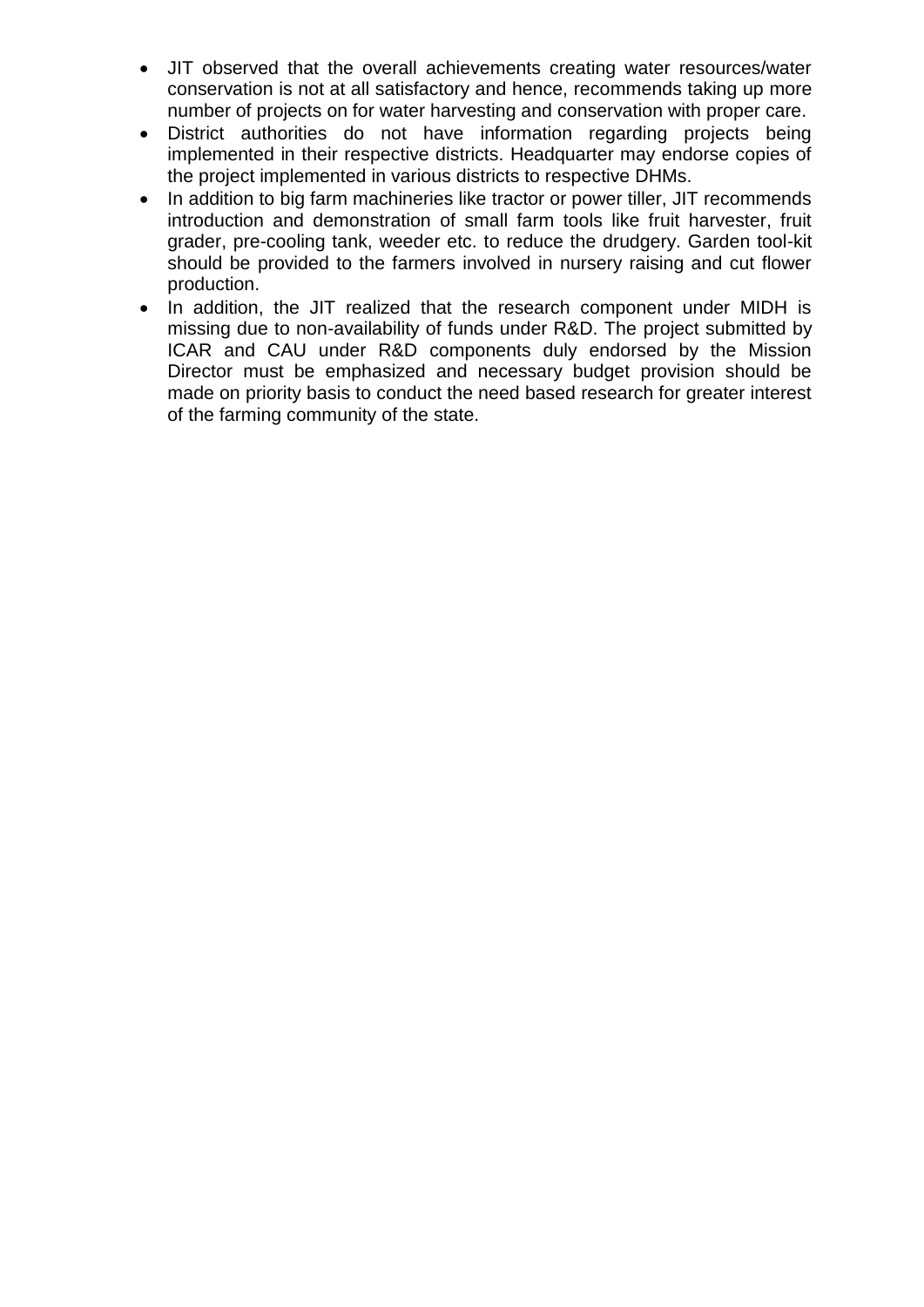**Report of the Joint Inspection Team (JIT) under Leadership of Shri Sanatomba Singh, Under Secretary, Mission for Integrated Development of Horticulture (MIDH), on its visit to Manipur during 1-6 September, 2015 to review the progress under Horticulture Mission for North East & Himalayan States.**

The Joint Inspection Team (JIT) comprising Shri Sanatomba Singh, Under Secretary and Shri P. S. Kohli, Resource Person, Mission for Integrated Development of Horticulture (MIDH) visited Manipur during 1-6 September, 2015 to review the progress under Horticulture Mission for North East & Himalayan States (HMNEH)- sub scheme of MIDH in the state. Other members of the Team viz. Prof. W. Ingo Meitei, Central Agriculture University (CAU), Dr. R.K. Dilip, Central Agriculture University (CAU), DR. S.S. Roy, Scientist (Hort.), Indian Council of Agricultural Research and Dr. M.R. Sahoo, Indian Council of Agricultural Research, Shri K.H. Upendra Singh, Assistant Agriculture Officer (SHM) and Shri M. Nabhachandra Singh, Assistant Agriculture Officer (SHM) joined the Team at Manipur. A wrap up meeting was held with Shri M.D. Hafizuddin Khan, In-charge of MIDH at Manipur on 4<sup>th</sup> September, 2015.

#### **Introduction**

The State is a hilly terrain with its distinct geographical entity. The hilly terrain, consisting of 5 districts, surrounds a central valley, consisting of 4 districts, elongating and tapering towards south. The climatic parameters like temperature and rainfall varies in hilly terrain depending on the aspects and elevation.



## **Map of Manipur:**

#### **HORTICULTURE PROFILE OF MANIPUR**

| • Geographical Area:           |    | 22,327 Sq. Km   |
|--------------------------------|----|-----------------|
| • Population (2001 census):    |    | 27,21,756 (no.) |
| • No. of District              |    | 9 nos           |
| • No. of Village               | ٠  | 2391 nos        |
| • Horticultural Potential Area | т. | 2,77,064 ha     |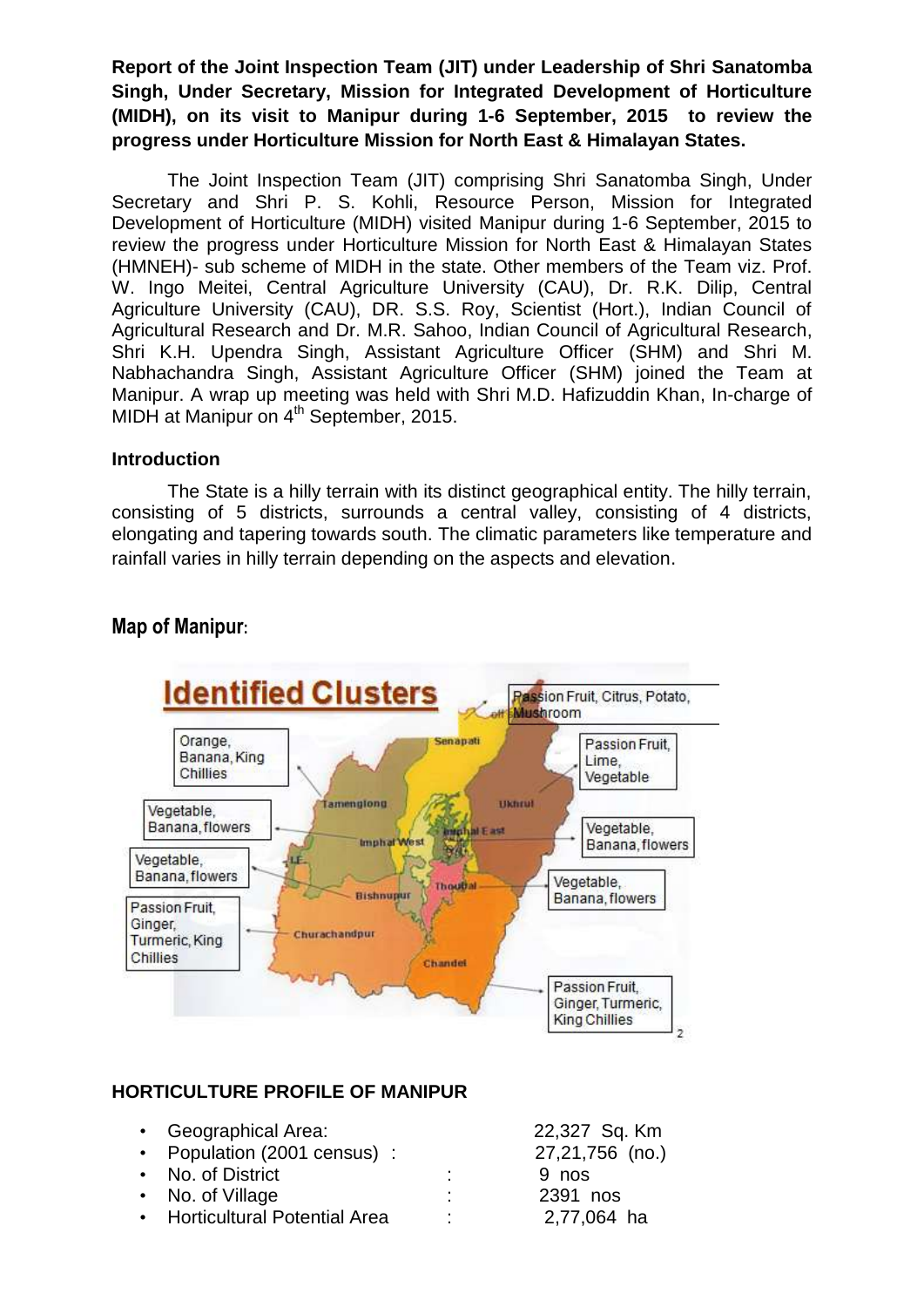| • Horticultural Crops Area<br>(Cultivated area)<br>Uncultivated area<br>$\bullet$<br>Major Horticultural Crops :<br>Area under Agriculture |  | 98914 ha<br>(35%)<br>178150 ha.<br>Passion Fruit, Banana, Citrus, Turmeric,<br>Chillies, Tomato, Cabbage, Pea, Orchids,<br>Anthurium etc. |  |
|--------------------------------------------------------------------------------------------------------------------------------------------|--|-------------------------------------------------------------------------------------------------------------------------------------------|--|
| Net crop area                                                                                                                              |  | 233740 ha.                                                                                                                                |  |
| Gross crop area                                                                                                                            |  | 339290 ha.                                                                                                                                |  |

#### **Area Under Horticulture Crops.**

#### **Fruit Crops:**

| i). Orange       |    | 5350 ha   |
|------------------|----|-----------|
| ii). Lime/Lemon  | ÷  | 6000 ha   |
| iii).Banana      | t. | 7010 ha   |
| iv). Pineapple   | ÷  | 14296 ha. |
| v) Passion fruit | ٠  | 9333 ha   |
| iv).others       | ۰  | 13640 ha. |
|                  |    |           |

#### **Vegetable crops:**

| i).Tomato        | ٠<br>٠ | 3070 ha  |
|------------------|--------|----------|
| ii).cabbage      | ÷      | 7590 ha  |
| iii) cauliflower | ٠<br>٠ | 2850 ha  |
| iv). Others      | ٠      | 6290 ha. |
|                  |        |          |

#### **Spice crops:**

| i).Turmeric   | ٠ | 2152 ha  |
|---------------|---|----------|
| ii).Ginger    | ٠ | 3026 ha  |
| iii).Chillies | ٠ | 9500 ha  |
| iv). Others   | ٠ | 1400 ha. |
|               |   |          |

#### **Status of Horticulture in Manipur**

#### **Main highlights of Horticulture in the State**

Manipur produces about 0.81 m MT of horticulture crops from an area of 0.09 m ha. Major horticulture produce is from fruits (63.5%) and vegetables (33.4%).

- During 2013-14, 3800 MT of fruits have been traded in organized markets with average price of Rs. 23.21/ Kg.
- Similarly, 3814 MT of vegetables have been traded in organized markets with average price of Rs 27.26/ Kg**.**

#### **FRUITS**

#### **Banana**

- Banana forms about 18.0% of the total production of fruits in the state.
- Recommended varieties of banana in the state are Grand Naine and Poovan.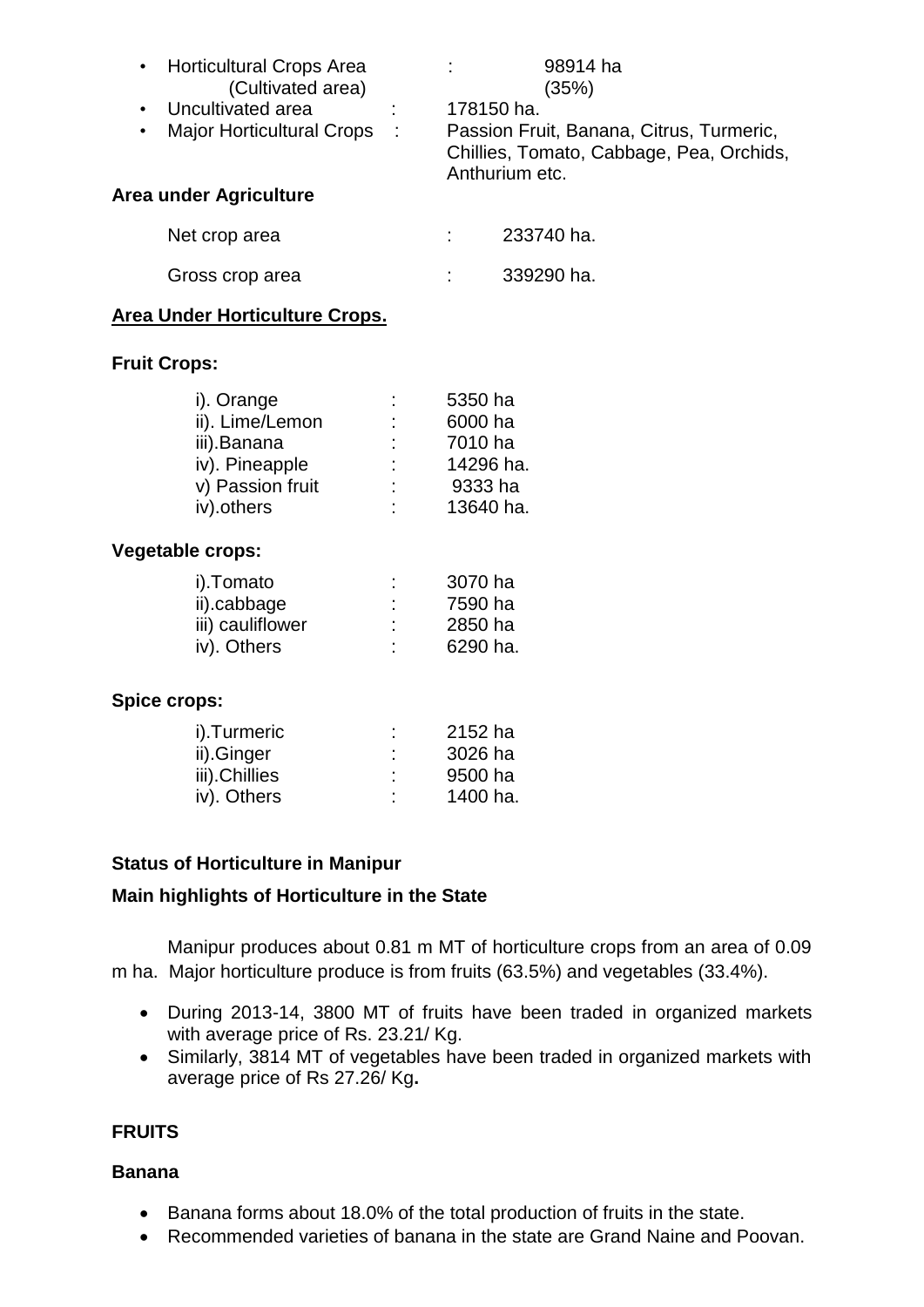Major banana growing belts in the state are Thoubal, Ukhrul, Tamenlong, Chandal, Chura Chandpur, Imphal East, Imphal west and Bishnupur.

#### **Citrus**

 Manipur contributes about 1.0% to the total production of orange in the country and forms 18.2% of total production of fruits in the state.

#### **Pineapple**

- Manipur contributes about 7.8% to the total production of pineapple in the country with production of 0.14 m MT of pineapple from an area 0.02 m ha with productivity of 9.9 MT/ha.
- The production of pineapple is concentrated in Thonbal, Churchandpur, Imphal-East, Kangpokpi, Bishnupur and Chandel.
- Recommended varieties of pineapple in the state are Mauritious, Kew and Queen.

#### **VEGETABLES**

 Main vegetables grown in the State are cauliflower, cabbage, onion, peas and tomato.

#### **SPICES**

Manipur produces about 0.02 m MT of spices with productivity of 2.3 MT/ha.

#### **Mission for Integrated Development of Horticulture (MIDH)**

The Centrally Sponsored Scheme of Horticulture Mission for North East and Himalayan States (HMNEH) is being implemented in Manipur since 2001-02. From April, 2014 onwards, HMNEH has been subsumed under Mission for Integrated Development of Horticulture (MIDH) for holistic growth of the horticulture sector covering fruits, vegetables, root and tuber crops, mushrooms, spices, flowers, aromatic plants and plantation crops.

#### **Implementation of Horticulture Mission for North East and Himalayan States (HMNEH) in Manipur**

The Centrally Sponsored Scheme of Horticulture Mission for North East and Himalayan States (HMNEH) is being implemented in all the districts of the state thereby covering important horticulture crops.

#### **Progress till 2013-14**

Salient physical progress till 2013-14 is as follows:-

- An additional area of 79312 ha of identified horticulture crops have been covered.
- In all, 68 nurseries have been established for production of quality planting material.
- An area of 7744 ha has been covered under rejuvenation of old and senile orchards.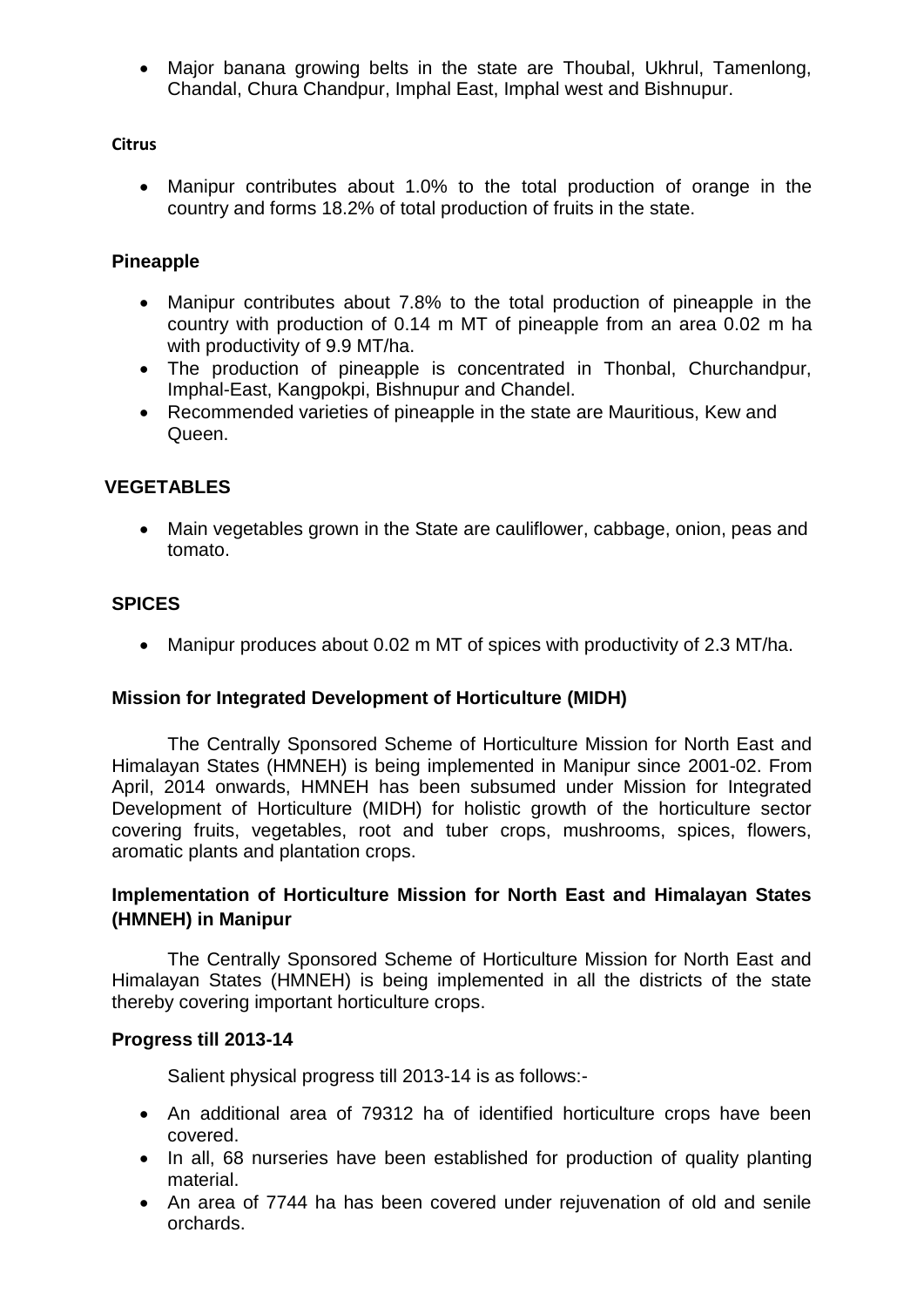- Setting up of 3 IPM/INM infrastructure facilities such as Leaf tissue analysis labs, disease forecasting units.
- Organic farming has been adopted in an area of 2968 ha for promotion of organic cultivation of horticultural crops. Besides, 12063 vermi compost units have been set up.
- An area of 7119 ha has been covered under protected cultivation.
- 89380 farmers have been trained under various horticulture activities.
- Establishment of 3 Centers of Excellence (CoEs) has been reported.

An amount of Rs. 377.64 crore was released to the State till 2014-15 and the State Government has reported an expenditure of  $\bar{\tau}$  357.64 crore.

#### **Progress during 2014-15**

 An outlay of Rs. 50.00 crore has been approved for the State to implement HMNEH related activities during 2014-15. Funds to the tune of Rs. 44.17 crore have been released, against which an expenditure of Rs. 25.17 crore has been reported.

#### **Details of fund released and expenditure reported as per web posting since 2007-08 (XI Plan) are given below:**

|         |                | (Rupees in crore)  |
|---------|----------------|--------------------|
| Year    | <b>Release</b> | <b>Expenditure</b> |
| 2007-08 | 22.28          | 20.11              |
| 2008-09 | 25.00          | 22.67              |
| 2009-10 | 23.15          | 22.94              |
| 2010-11 | 39.51          | 32.51              |
| 2011-12 | 46.50          | 42.15              |
| 2012-13 | 48.93          | 49.38              |
| 2013-14 | 58.00          | 62.80              |
| 2014-15 | 24.17          | 23.62              |
| 2015-16 | 18.75          | 16.09              |
|         |                |                    |

#### **Programme during 2015-16**

• An outlay of Rs. 75.00 crore including GOI share of Rs. 37.50 crore (50% of total outlay) has been earmarked for Manipur during 2015-16. Funds to the tune of Rs. 18.75 crore have been released during the current financial year. Out of which, an expenditure of Rs. 16.09 crore has been reported.

#### **Vegetable Initiative for Urban Clusters (VIUC)**

VIUC scheme is being implemented since 2011-12 for addressing vegetable supply chain issues in Imphal City. Districts of Imphal East, Imphal West, Bishnupur and Thoubal have been included as catchment area for producing vegetables. During2014-15 an outlay of Rs. 2.00 crore has been earmarked for Manipur, against which a sum of Rs. 1.00 crore has released. Activities taken up under VIUC in the State include vegetable seed & seedling production, area expansion under open field and protected cover, HRD, creation of collection centers besides formation of FIG/FPO.

So far 1750 farmers have been mobilized into 84 FIGs and 2 FPOs have been registered in the state.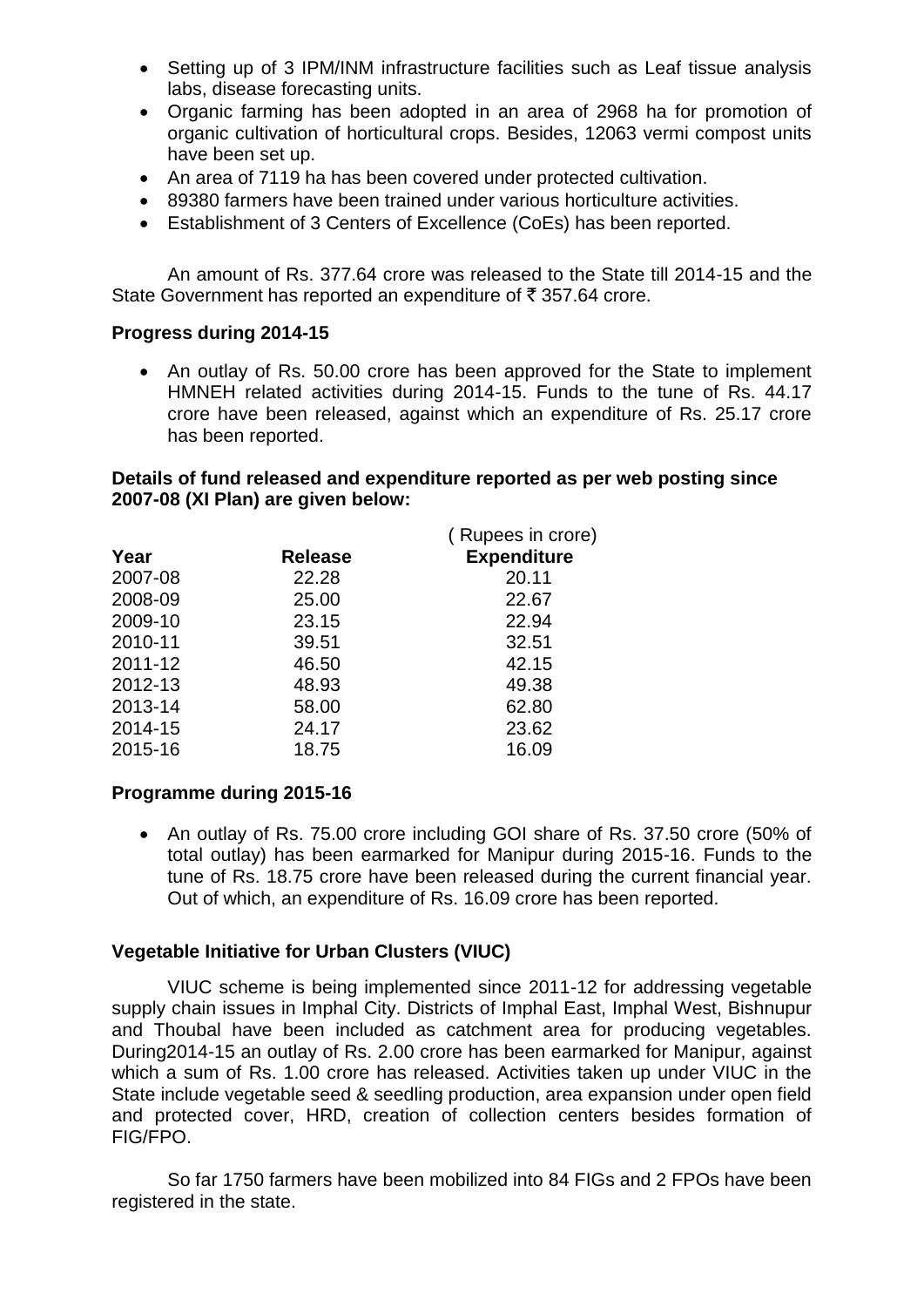#### **Field Visits**

Joint Inspection Team visited Imphal East, Imphal West and Thoubal districts of the State to review activities taken under MIDH, OFWM and NVIUC schemes.

#### **Visit to Imphal East District**

JIT visited Imphal East District on  $2<sup>nd</sup>$  September, 2015. The following Officers coordinated the visit:-

- 1. Shri Y. Ibochon Singh, District Horticulture Officer
- 2. Shri W. P. Singh, Agri. Officer
- 3. Shri Gopalchnadra Sharma, Asstt. Agri. Officer
- 4. Shri P. Shantikumar Roy, Asstt. Agri Officer

Details of Area and Production of horticulture crops viz. Fruits, vegetables, Spices, Flowers and Plantation crops in the district are as under:

#### **3 rd Estimate of Area and Production of Horticulture Crops, 2014-15 in Imphal East District.**

|                | Area In Ha., Prod. In MT |      |                   |
|----------------|--------------------------|------|-------------------|
| S.No.          | Name of Crop             | Area | <b>Production</b> |
| А.             | <b>Fruits</b>            |      |                   |
| 1              | Pineapple                | 1440 | 17950             |
| $\overline{2}$ | Banana                   | 779  | 10895             |
| $\overline{3}$ | Lime/Lemon               | 185  | 1665              |
| 4              | Orange                   |      |                   |
| $\overline{5}$ | Passion Fruit            | 126  | 1372              |
| $\overline{6}$ | <b>Other Fruits</b>      | 1177 | 8710              |
|                | <b>Sub Total</b>         | 3707 | 40592             |
| в              | <b>Vegetables</b>        |      |                   |
| 1              | Cauliflower              | 561  | 6139              |
| $\overline{2}$ | Cabbage                  | 1265 | 15292             |
| 3              | Tomato                   | 581  | 5880              |
| $\overline{4}$ | Pea                      | 1120 | 10979             |
| 5              | Cucumber                 | 51   | 254               |
| $\overline{6}$ | Watermelon               | 12   | 240               |
| $\overline{7}$ | Chillies Green           | 37   | 286               |
| 8              | Onion                    | 49   | 778               |
| 9              | Okra                     | 19   | 143               |
| 10             | Others                   | 1036 | 10546             |
|                | <b>Sub Total</b>         | 4731 | 50537             |
| C              | <b>Spices</b>            |      |                   |
| $\mathbf{1}$   | Chillies                 | 1572 | 12547             |
| $\overline{2}$ | Ginger                   | 119  | 1598              |
| $\overline{3}$ | Turmeric                 | 232  | 2789              |
| $\overline{4}$ | <b>Others</b>            | 142  | 968               |
|                | <b>Sub Total</b>         | 2065 | 17902             |
| D              | <b>Flowers</b>           |      |                   |
| $\overline{1}$ | <b>Cut Flower</b>        | 31   | 45875             |
| $\overline{2}$ | Loose flower             | 93   | 49                |
|                | <b>Sub Total</b>         | 124  | 45924             |
| E.             | <b>Plantation Crops</b>  |      |                   |
| $\mathbf{1}$   | Cashewnut                | 21   | 13                |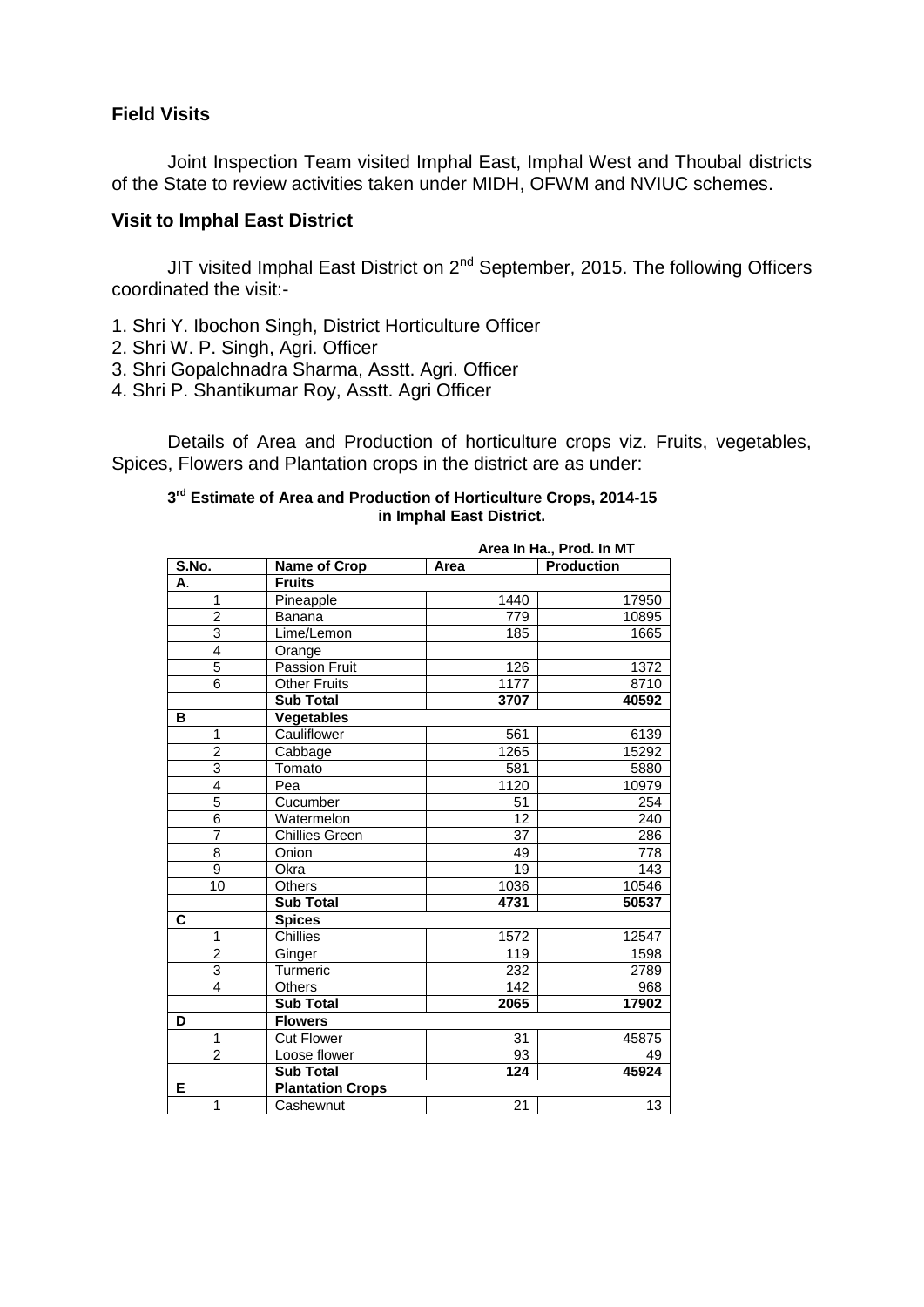#### **MIDH intervention in Imphal East District**

| S.No.           | Component                                                                        | Physical<br>Achievement | <b>Financial Achievement</b><br>(Rs. in Lakh) |
|-----------------|----------------------------------------------------------------------------------|-------------------------|-----------------------------------------------|
| 1               | New Plantation of Banana (ha.)                                                   | 4                       | 4.50                                          |
|                 | (i) 1 <sup>st</sup> Year Maintenance (ha.)                                       | $\overline{32}$         | 8.25                                          |
| $\overline{2}$  | New Plantation of Pineapple (ha.)                                                | 50                      | 16.40                                         |
|                 | (i) 1 <sup>st</sup> Year Maintenance                                             | 200                     | 26.30                                         |
| 3               | Papaya New Plantation with Integration<br>(ha.)                                  | 4                       | 3.00                                          |
|                 | Papaya New Plantation without<br>(i)<br>Integration $-1st$ Year Maintenance      | 25                      | 3.28                                          |
| 4               | High Density Plantation with Integration<br>(ha.)                                | 9                       | 4.05                                          |
| 5               | Density Plantation<br>High<br>without<br>Integration $-1st$ Year maintenance     | 132                     | 15.80                                         |
|                 | High Density Plantation without<br>(i)<br>Integration $-2^{nd}$ Year maintenance | 100                     | 12.00                                         |
| 6               | Hybrid Vegetables (ha.)                                                          | 450                     | 113.00                                        |
| $\overline{7}$  | Flowers (ha.)                                                                    | 50                      | 25.00                                         |
| 8               | Spices 9ha.)                                                                     | 15                      | 2.25                                          |
| $\overline{9}$  | Plantation Crops (ha.)                                                           | 15                      | 2.25                                          |
|                 | (i) 1 <sup>st</sup> Year Maintenance                                             | 60                      | $\overline{7.20}$                             |
|                 | (ii) 2 <sup>nd</sup> Year Maintenance                                            | 60                      | 7.20                                          |
| 10              | Rejuvenation (ha.)                                                               | 73                      | 14.60                                         |
| $\overline{11}$ | <b>Water Harvesting Structures (Nos.)</b>                                        |                         |                                               |
|                 | (A) Community Tanks in General Area                                              | 3                       | 60.00                                         |
|                 | (B) Community Tanks in Hilly Area                                                | $\overline{2}$          | 50.00                                         |
|                 | (C) WHS for Individual in General Area                                           | $\overline{8}$          | 6.00                                          |
|                 | (D) WHS for Individual in Hilly Area                                             | $\overline{3}$          | $\overline{2.70}$                             |
| 12              | Protected Cultivation (ha.)                                                      | 1.56                    | 55.30                                         |
| 13              | Promotion of IPM                                                                 | 340                     | 4.08                                          |
| 14              | Vermi Compost Units (Nos.)                                                       | $\overline{35}$         | 7.00                                          |
| $\overline{15}$ | <b>Training of Farmers</b>                                                       | 180                     | 1.80                                          |

#### **Implementation of HMNEH in East Imphal District – 2014-15**

#### **Implementation of HMNEH in East Imphal District – 2015-16**

| S.No. | Component                               | Physical    | <b>Financial Achievement</b> |
|-------|-----------------------------------------|-------------|------------------------------|
|       |                                         | Achievement | (Rs. in Lakh)                |
|       | Mushroom Production Unit (Nos.)         | 2           | 16.00                        |
| 2     | Protected Cultivation (ha.)             | 2           | 106.00                       |
| 3     | Promotion of IPM (ha.)                  | 1046        | 12.55                        |
| 4     | Vermi Compost Units                     | 100         | 14.3                         |
| 5     | Beekeeping (No.)                        |             |                              |
|       | (i) Distribution of colonies with hives | 1400        | 11.20                        |
|       | (ii) Equipment                          | 140         | 11.20                        |
| 6     | Training of Farmers (No.)               | 320         | 3.2                          |
|       | Post Harvest Management (No.)           |             |                              |
|       | (i) Pack House                          | 9           | 33.50                        |
| 8     | Promotion of FPOs/FIG (No.)             |             | 14.50                        |
| 9     | Horticulture Mechanization (Nos.)       | 4           | 4.00                         |

During the visit, the activities viz. Nursery Floriculture), Mushroom Production Unit, Beekeeping, Area Expansion of Pineapple, Primary Rural Market, Vermi Compost Unit, Water harvesting structure, Protected Cultivation (MIDH & NVIUC) and Drip Irrigation were reviewed. Details of beneficiaries covered are annexed.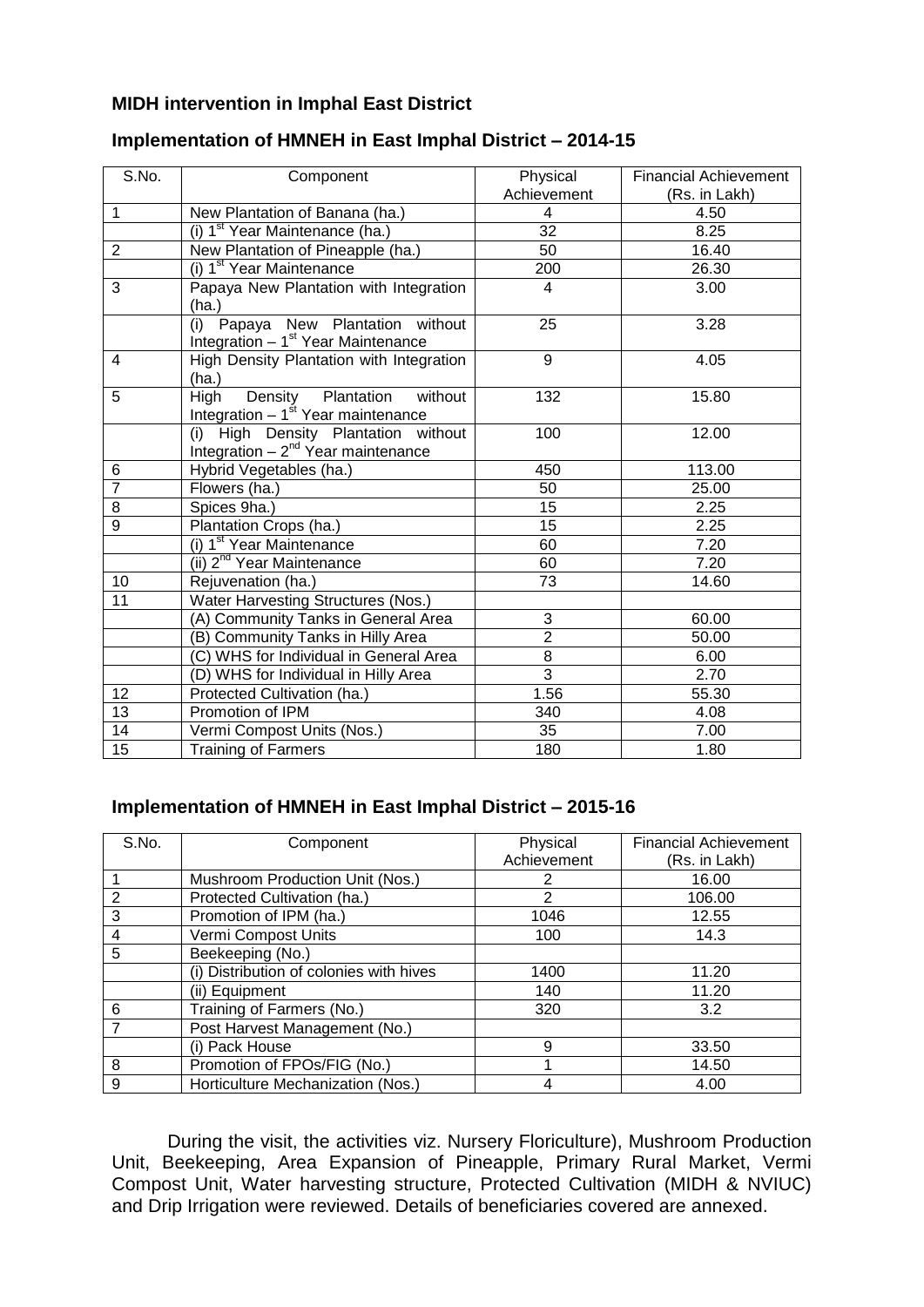#### **Observations**

- Due to farmer's lack of initiative and entrepreneurship, market for orchid flower (Dendrobium) was not explored and as a result the nursery was not economically viable and was not well maintained.
- Beneficiaries covered under Schemes required training for plantation etc.
- Solaric tunnel under NVIUC was established in low lying area and beds were not properly raised and cucumber plants were viral ridden.
- Spawn producers' needed to be linked with mushroom growers.
- From June to September, there is no production of honey due to non availability of pollination.
- Pits of Vermi compost unit were not as per norms laid in MIDH. Further, there was no outlet in unit and there was no provision of water channel along border of unit to protect from ants etc.
- Uneven construction of water harvesting structure was observed. Tarpaulin was not properly used.
- Setting up of Primary Market (fruits & Vegetables) with cost of Rs. 25.00 lakh at Heikap thereby benefitting 4000 people is a welcome sign. The project is under construction. Subsidy of Rs. 10.00 lakh had been released to Heikap Farmers' Group for the purpose.

#### **Visit to Thoubal district**

JIT visited Thoubal District on  $3<sup>rd</sup>$  September, 2015. The following Officers coordinated the visit:-

- 1. Shri Ranjit Kumar Singh, District Horticulture Officer
- 2. Shri P. Tomba Singh, Agri. Officer
- 3. Shri L. Mohan Singh, Agri. Officer
- 4. Shri L. Imo Singh, Asstt. Agri. Officer

Details of Area and Production of horticulture crops viz. Fruits, vegetables, Spices, Flowers and Plantation crops in the district are as under:

#### **3 rd Estimate of Area and Production of Horticulture Crops, 2014-15 in Thoubal District.**

|                |                       |      | Area In Ha., Prod. In MT |
|----------------|-----------------------|------|--------------------------|
| S.No.          | <b>Name of Crop</b>   | Area | <b>Production</b>        |
| А.             | <b>Fruits</b>         |      |                          |
| 1              | Pineapple             | 2624 | 30697                    |
| $\overline{2}$ | Banana                | 685  | 9453                     |
| 3              | Lime/Lemon            | 228  | 2052                     |
| $\overline{4}$ | Orange                |      |                          |
| 5              | <b>Passion Fruit</b>  | 132  | 1451                     |
| 6              | <b>Other Fruits</b>   | 1822 | 13847                    |
|                | Sub Total             | 5491 | 57500                    |
| в              | <b>Vegetables</b>     |      |                          |
| 1              | Cauliflower           | 610  | 6893                     |
| $\overline{2}$ | Cabbage               | 1245 | 14865                    |
| 3              | Tomato                | 521  | 5217                     |
| $\overline{4}$ | Pea                   | 1032 | 10413                    |
| 5              | Cucumber              | 31   | 167                      |
| 6              | Watermelon            | 17   | 341                      |
| 7              | <b>Chillies Green</b> | 54   | 369                      |
| 8              | Onion                 | 49   | 697                      |
| 9              | Okra                  | 17   | 131                      |
| 10             | Others                | 996  | 10109                    |
|                | <b>Sub Total</b>      | 4572 | 49203                    |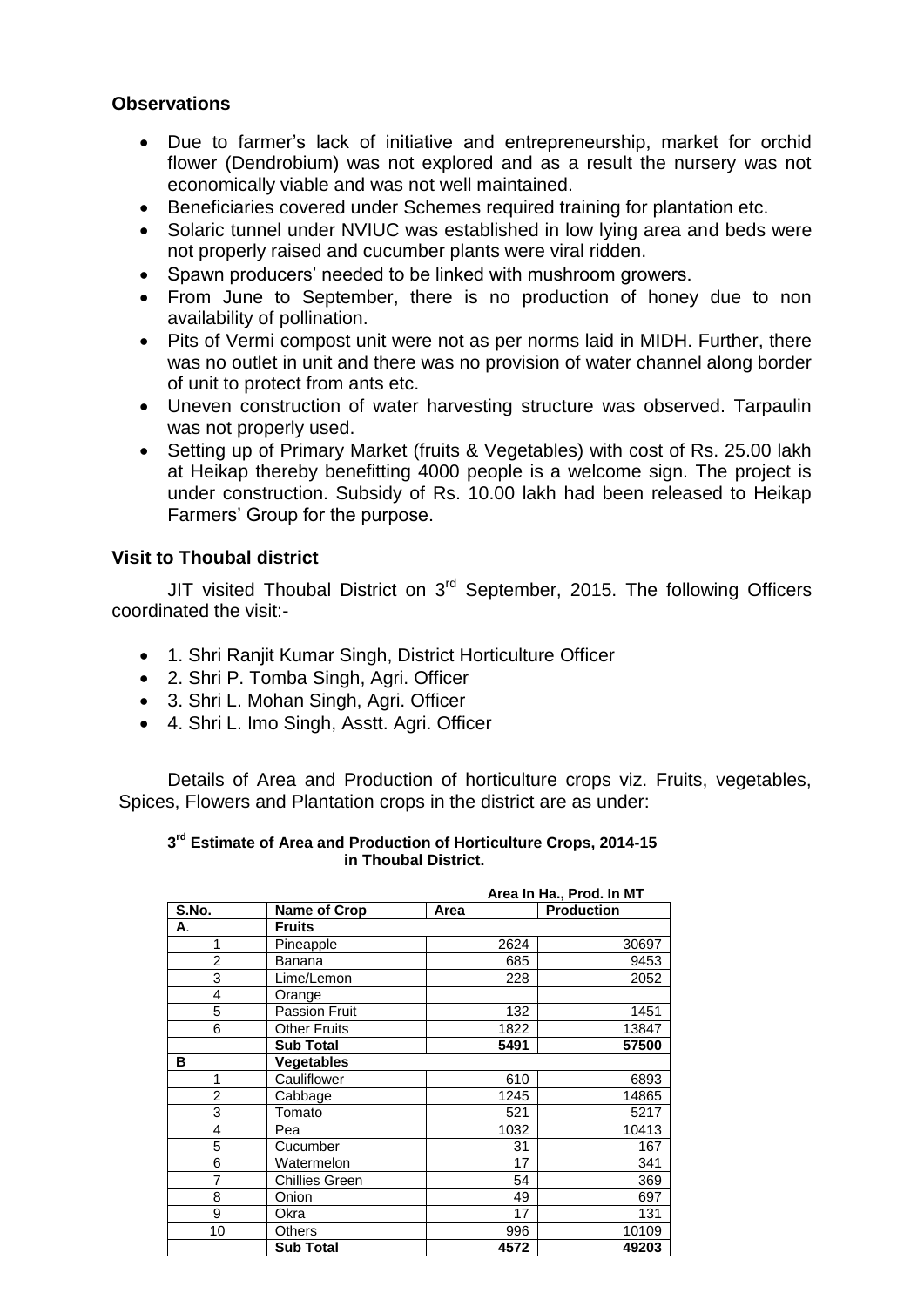| C | <b>Spices</b>     |      |       |
|---|-------------------|------|-------|
|   | Chillies          | 1502 | 11821 |
|   | Ginger            | 268  | 3220  |
| 3 | Turmeric          | 245  | 2893  |
|   | <b>Others</b>     | 138  | 890   |
|   | <b>Sub Total</b>  | 2153 | 18824 |
| D | <b>Flowers</b>    |      |       |
|   | <b>Cut Flower</b> | 14   | 21110 |
| 2 | Loose flower      | 46   | 24    |
|   | <b>Sub Total</b>  | 60   | 21134 |

## **MIDH intervention in Thoubal District**

### **Implementation of HMNEH in Thoubal District – 2014-15**

| S.No.          | Component                                                                           | Physical                | <b>Financial Achievement</b> |
|----------------|-------------------------------------------------------------------------------------|-------------------------|------------------------------|
|                |                                                                                     | Achievement             | (Rs. in Lakh)                |
| $\mathbf{1}$   | New Plantation of Banana (ha.)                                                      | 4                       | 4.50                         |
|                | (i) 1 <sup>st</sup> Year Maintenance (ha.)                                          | $\overline{32}$         | 6.00                         |
| $\overline{2}$ | New Plantation of Pineapple (ha.)                                                   | 30                      | 9.84                         |
|                | (i) 1 <sup>st</sup> Year Maintenance                                                | 200                     | 26.30                        |
| 3              | Papaya New Plantation with Integration<br>(ha.)                                     | 4                       | 3.00                         |
|                | Papaya New Plantation without<br>(i)<br>Integration $-1st$ Year Maintenance         | 25                      | 3.28                         |
| 4              | High Density Plantation with Integration<br>(ha.)                                   | 9                       | 4.05                         |
| 5              | Density Plantation<br><b>High</b><br>without<br>Integration $-1st$ Year maintenance | 94                      | 11.30                        |
|                | High Density Plantation without<br>(i)<br>Integration $-2^{nd}$ Year maintenance    | 60                      | 7.2                          |
| 6              | Hybrid Vegetables (ha.)                                                             | 330                     | 82.50                        |
| $\overline{7}$ | Flowers (ha.)                                                                       | 50                      | 25.00                        |
| 8              | Spices 9ha.)                                                                        | 15                      | 2.25                         |
| 9              | Plantation Crops (ha.)                                                              |                         |                              |
|                | (i) 1 <sup>st</sup> Year Maintenance                                                |                         |                              |
|                | (ii) 2 <sup>nd</sup> Year Maintenance                                               |                         |                              |
| 10             | Rejuvenation (ha.)                                                                  | 73                      | 14.60                        |
| 11             | Water Harvesting Structures (Nos.)                                                  |                         |                              |
|                | (A) Community Tanks in General Area                                                 | $\overline{2}$          | 40.00                        |
|                | (B) Community Tanks in Hilly Area                                                   | $\overline{\mathbf{c}}$ | 50.00                        |
|                | (C) WHS for Individual in General Area                                              | $\overline{4}$          | 3.00                         |
|                | (D) WHS for Individual in Hilly Area                                                | $\overline{3}$          | 2.70                         |
| 12             | Protected Cultivation (ha.)                                                         | 2.06                    | 73.00                        |
| 13             | Promotion of IPM                                                                    | 338                     | 4.05                         |
| 14             | Vermi Compost Units (Nos.)                                                          | 35                      | 7.00                         |
| 15             | <b>Training of Farmers</b>                                                          | 77                      | 0.77                         |

# **Implementation of HMNEH in Thoubal District – 2015-16**

| S.No.          | Component                               | Physical    | <b>Financial Achievement</b> |
|----------------|-----------------------------------------|-------------|------------------------------|
|                |                                         | Achievement | (Rs. in Lakh)                |
|                | Mushroom Production Unit (Nos.)         |             | 8.00                         |
| $\overline{2}$ | Protected Cultivation (ha.)             | 1.5         | 79.5                         |
| 3              | Promotion of IPM (ha.)                  | 1500        | 18.00                        |
| 4              | Vermi Compost Units                     | 100         | 14.3                         |
| 5              | Beekeeping (No.)                        |             |                              |
|                | (i) Distribution of colonies with hives | 1200        | 9.60                         |
|                | (ii) Equipment                          | 120         | 9.60                         |
| 6              | Training of Farmers (No.)               | 323         | 3.23                         |
|                | Post Harvest Management (No.)           |             |                              |
|                | (i) Pack House                          | 6           | 27.50                        |
| 8              | Promotion of FPOs/FIG                   |             | 14.50                        |
| 9              | Horticulture Mechanization              | 4           | 4.00                         |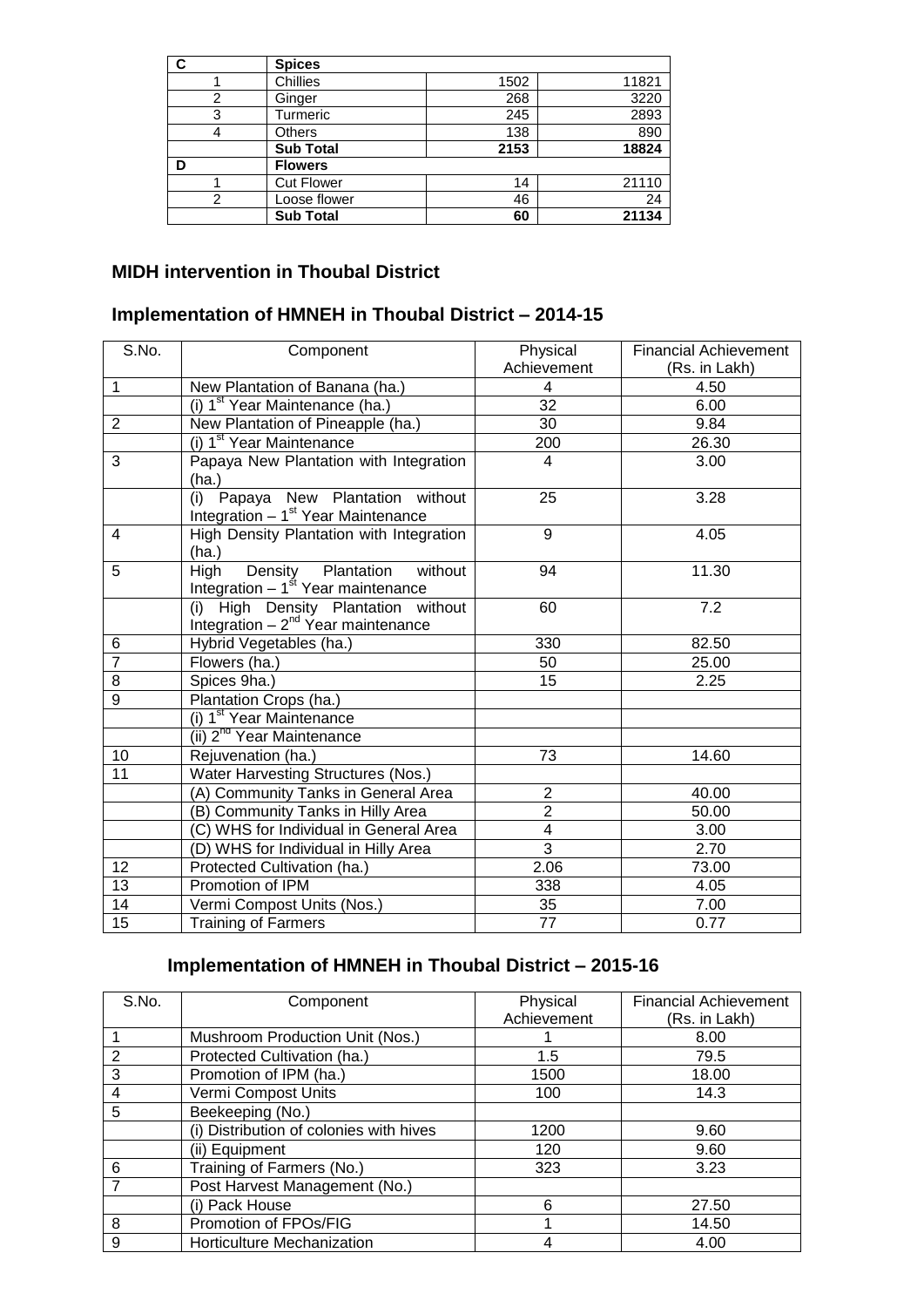During the visit, the activities viz. Nursery, Vermi Compost Unit, Protected Cultivation (Shade net), Area Expansion of Pineapple and Beekeeping were reviewed. Details of beneficiaries covered are annexed.

#### **Observations**

- Symptoms of virus were observed in tomato plants. Farmer needed training in IPM measures.
- Beneficiary who established vermi compost unit needed training and exposure visit for packaging etc.
- Wrong selection of site for shade net which was constructed in low lying area. No crop was taken due to flood. Farmer needed exposure as well as training.
- Supply of fewer boxes for bees & hives are not economically viable for beekeeping.

#### **Visit to Imphal West District**

JIT visited Imphal West District on 4<sup>th</sup> September, 2015. The following Officers coordinated the visit:-

- 1. Shri L. Upendra Singh, District Horticulture Officer
- 2. Shri Joy Kumar Singh, Agri. Officer

Details of Area and Production of horticulture crops viz. Fruits, vegetables, Spices and Flowers in the district are as under:

#### **3 rd Estimate of Area and Production of Horticulture Crops, 2014-15 in Imphal West District.**

|                                       |                       |                  | Area In Ha., Prod. In MT |
|---------------------------------------|-----------------------|------------------|--------------------------|
| $\overline{\mathsf{S}.\mathsf{No}}$ . | <b>Name of Crop</b>   | Area             | <b>Production</b>        |
| А.                                    | <b>Fruits</b>         |                  |                          |
| 1                                     | Pineapple             | 694              | 8958                     |
| $\overline{2}$                        | Banana                | 825              | 11220                    |
| $\overline{3}$                        | Lime/Lemon            | 191              | 1719                     |
| $\overline{4}$                        | Orange                |                  |                          |
| 5                                     | <b>Passion Fruit</b>  | 130              | 1429                     |
| $\overline{6}$                        | <b>Other Fruits</b>   | 1032             | 7637                     |
|                                       | <b>Sub Total</b>      | 2872             | 30963                    |
| в                                     | <b>Vegetables</b>     |                  |                          |
| 1                                     | Cauliflower           | 527              | 5797                     |
| $\overline{2}$                        | Cabbage               | 1175             | 14100                    |
| $\overline{3}$                        | Tomato                | 342              | 3461                     |
| $\overline{4}$                        | Pea                   | 1112             | 11220                    |
| 5                                     | Cucumber              | 36               | 180                      |
| $\overline{6}$                        | Watermelon            | 11               | $\overline{221}$         |
| $\overline{7}$                        | <b>Chillies Green</b> | 38               | 318                      |
| $\overline{8}$                        | Onion                 | 59               | 879                      |
| $\overline{9}$                        | Okra                  | $\overline{21}$  | 154                      |
| 10                                    | Others                | 1014             | 10331                    |
|                                       | <b>Sub Total</b>      | 4335             | 46661                    |
| C                                     | <b>Spices</b>         |                  |                          |
| 1                                     | <b>Chillies</b>       | 1572             | 10273                    |
| $\overline{2}$                        | Ginger                | 119              | 3367                     |
| $\overline{3}$                        | Turmeric              | 232              | 3105                     |
| 4                                     | Others                | 142              | 914                      |
|                                       | <b>Sub Total</b>      | 2065             | 17660                    |
| D                                     | <b>Flowers</b>        |                  |                          |
| 1                                     | <b>Cut Flower</b>     | 28               | 21110                    |
| $\overline{2}$                        | Loose flower          | 83               | 24                       |
|                                       | <b>Sub Total</b>      | $\overline{111}$ | 21134                    |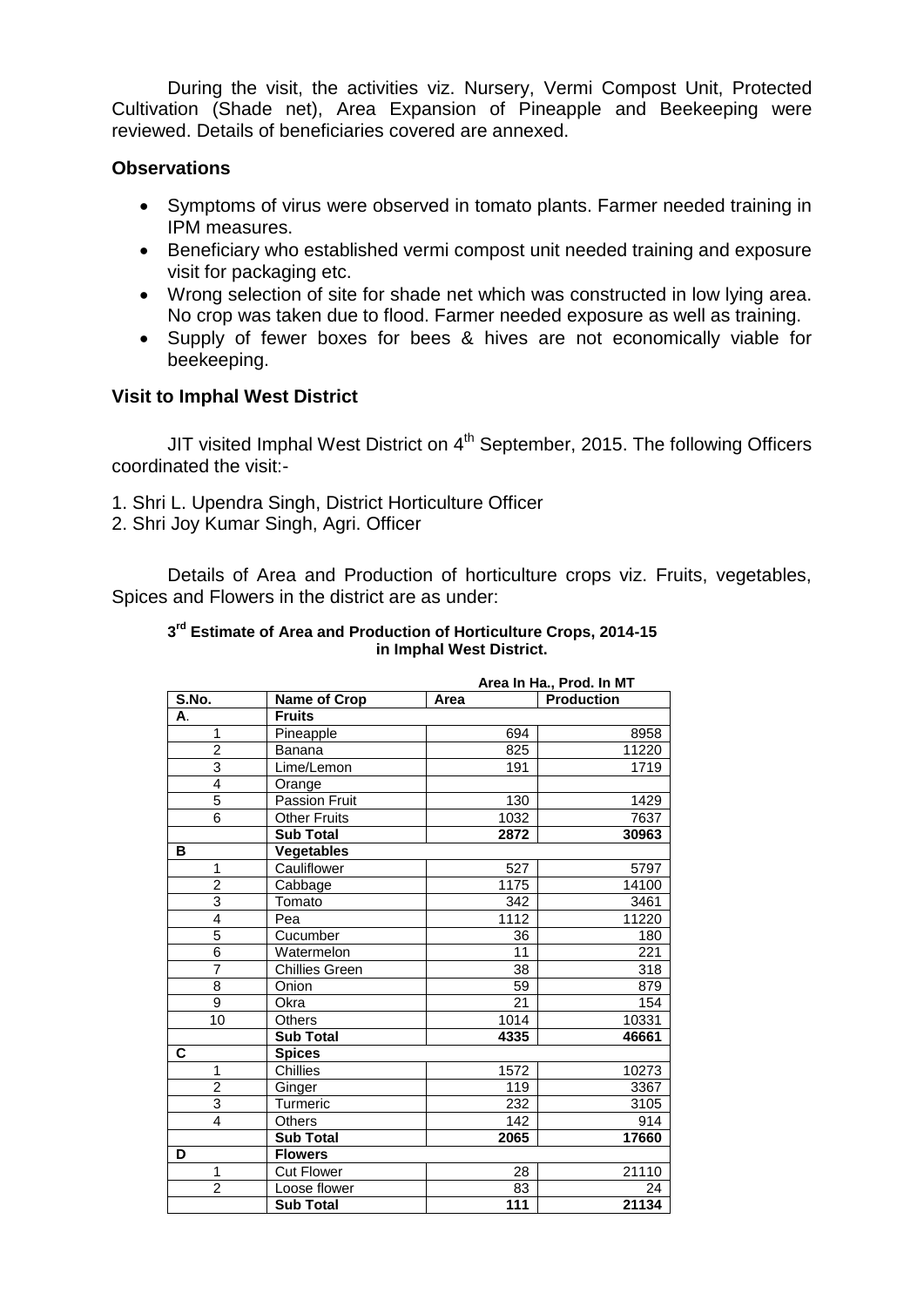#### **MIDH intervention in Imphal West District**

| S.No.           | Component                                                                              | Physical<br>Achievement | <b>Financial Achievement</b><br>(Rs. in Lakh) |
|-----------------|----------------------------------------------------------------------------------------|-------------------------|-----------------------------------------------|
| 1               | New Plantation of Banana (ha.)                                                         | 4                       | 4.50                                          |
|                 | (i) 1 <sup>st</sup> Year Maintenance (ha.)                                             | $\overline{32}$         | 6.00                                          |
| $\overline{2}$  | New Plantation of Pineapple (ha.)                                                      | 20                      | 6.56                                          |
|                 | (i) 1 <sup>st</sup> Year Maintenance                                                   |                         |                                               |
| 3               | Papaya New Plantation with Integration<br>(ha.)                                        | $\overline{4}$          | 3.00                                          |
|                 | Papaya New Plantation without<br>(i)<br>Integration - 1 <sup>st</sup> Year Maintenance | 25                      | 3.28                                          |
| 4               | High Density Plantation with Integration<br>(ha.)                                      | 9                       | 4.05                                          |
| 5               | Density Plantation<br>High<br>without<br>Integration $-1st$ Year maintenance           | 102                     | 12.24                                         |
|                 | (i) High Density Plantation without<br>Integration $-2^{nd}$ Year maintenance          | 68                      | 8.16                                          |
| 6               | Hybrid Vegetables (ha.)                                                                | 350                     | 87.50                                         |
| $\overline{7}$  | Flowers (ha.)                                                                          | 50                      | 25.00                                         |
| $\overline{8}$  | Spices 9ha.)                                                                           | 25                      | 3.75                                          |
| $\overline{9}$  | Plantation Crops (ha.)                                                                 |                         |                                               |
|                 | (i) 1 <sup>st</sup> Year Maintenance                                                   |                         |                                               |
|                 | (ii) 2 <sup>nd</sup> Year Maintenance                                                  |                         |                                               |
| 10              | Rejuvenation (ha.)                                                                     | 73                      | 14.60                                         |
| 11              | Water Harvesting Structures (Nos.)                                                     |                         |                                               |
|                 | (A) Community Tanks in General Area                                                    | $\overline{2}$          | 40.00                                         |
|                 | (B) Community Tanks in Hilly Area                                                      | $\overline{2}$          | 50.00                                         |
|                 | (C) WHS for Individual in General Area                                                 | 4                       | 3.00                                          |
|                 | (D) WHS for Individual in Hilly Area                                                   | $\overline{2}$          | 1.80                                          |
| 12              | Protected Cultivation (ha.)                                                            | 1.00                    | 35.50                                         |
| $\overline{13}$ | Promotion of IPM                                                                       | 340                     | 4.08                                          |
| 14              | Vermi Compost Units (Nos.)                                                             | 45                      | 12.00                                         |
| 15              | <b>Training of Farmers</b>                                                             | 120                     | 1.12                                          |

### **Implementation of HMNEH in Imphal West District – 2014-15**

#### **Implementation of HMNEH in Imphal West District – 2015-16**

| S.No. | Component                               | Physical    | <b>Financial Achievement</b> |
|-------|-----------------------------------------|-------------|------------------------------|
|       |                                         | Achievement | (Rs. in Lakh)                |
|       | Mushroom Production Unit (Nos.)         |             | 32.00                        |
| 2     | Protected Cultivation (ha.)             | 1.50        | 79.50                        |
| 3     | Promotion of IPM (ha.)                  | 1000        | 12.00                        |
| 4     | Vermi Compost Units                     | 90          | 9.3                          |
| 5     | Beekeeping (No.)                        |             |                              |
|       | (i) Distribution of colonies with hives | 1600        | 12.80                        |
|       | (ii) Equipment                          | 160         | 12.80                        |
| 6     | Training of Farmers (No.)               | 280         | 2.80                         |
|       | Post Harvest Management (No.)           |             |                              |
|       | (i) Pack House                          | ⇁           | 29.50                        |
| 8     | Promotion of FPOs/FIG (No.)             |             | 14.50                        |
| 9     | Horticulture Mechanization (Nos.)       | 5           | 5.00                         |

During the visit, the activities viz Rural Primary Markets, Area expansion of Papaya, Vermi Compost unit, Protected Cultivation – Green houses (Floriculture & cauliflower), Pack house, Mushroom Production Unit were reviewed. Details of beneficiaries covered are annexed.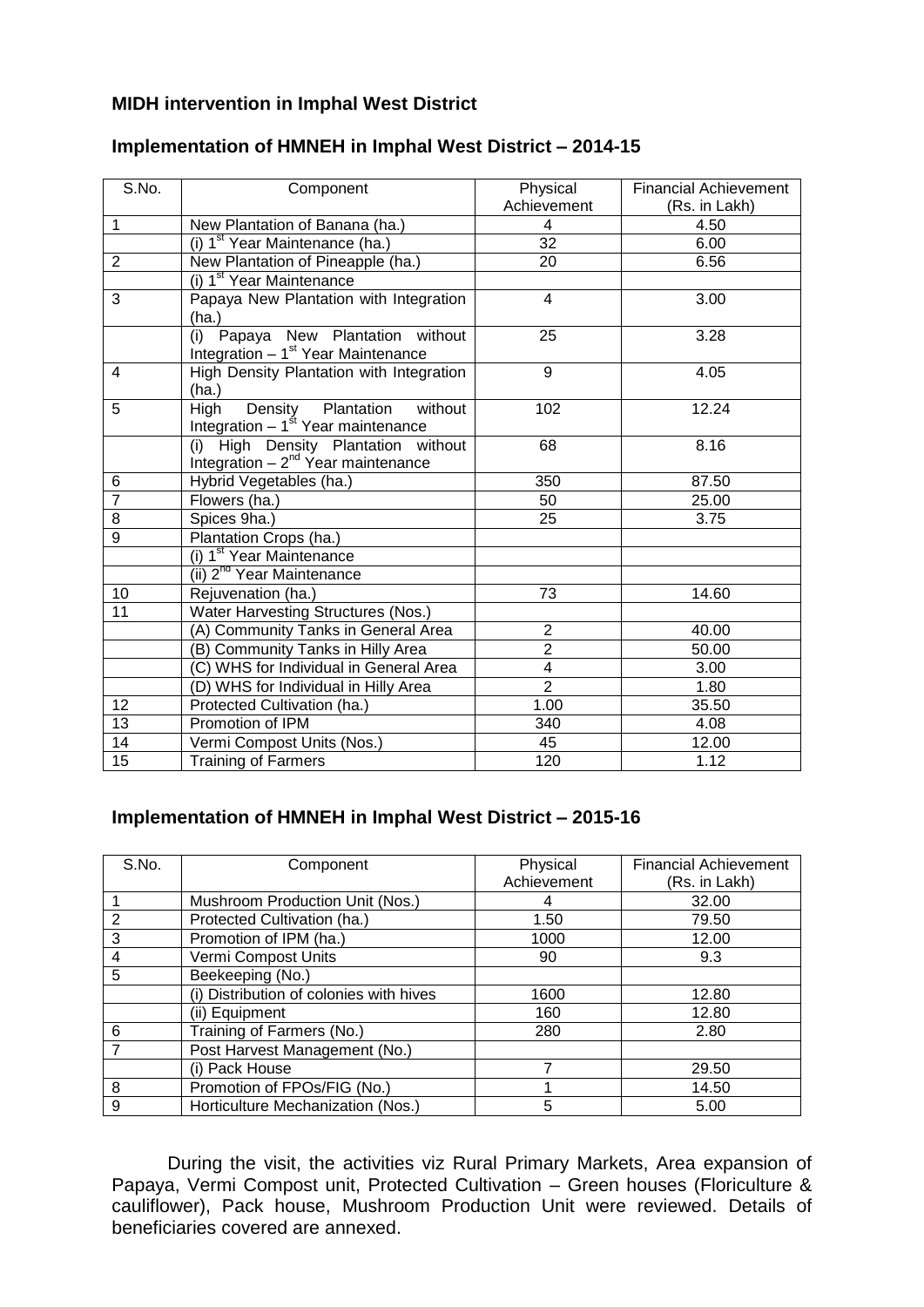#### **Pack House**

JIT visited the site of Pack House cum Collection Centre which was under construction with total cost of Rs. 4.00 lakh by Farmers Interest Group comprising 30 members having size of 20´x30x9´.

#### **Rural Primary Markets**

JIT visited the sites of two rural primary markets which were under construction at Phayeng and Mayang respectively. It is a welcome sign.

(i) At Phayeng, Primary Rural Market is under construction with total cost of Rs. 25.00 lakh. Funds to the tune of Rs. 10.00 lakh have been released to Phayeng Farmers Interest Group (FIG having 23 members) to undertake construction of complex. Three (3) sheds having size of 40´x15´x3´ for selling fruits and vegetables would be constructed thereby benefiting three (3) nearby villages. Work relating to land leveling was under progress.

(ii) Another Primary Rural Market is under construction at Mayang with total cost of Rs. 25.00 lakh. Funds to the tune of Rs. 10.00 lakh have been released to Mayang Langing Development Board to undertake construction of complex. Board would be contributing Rs.15.00 lakh for the purpose. Two sets having size of 25´x40´ and one set having size of 16´x40´ for selling fruits and vegetables would be constructed thereby benefiting three (8) nearby villages. Vendors would be selected by ZIla Parishads. Construction work had yet to start after rains.

#### **Observations**

- Water stagnation in papaya plantation had affected the health of papaya plants. Ring spots and virus also observed in plants. Loose Drip line affected the supply of equitable amount of water in plants. It needed to be tightened.
- Floriculture farmers are to be linked with markets and hotels due to lack of nearby marketing facilities.
- Packing material was not easily available in Manipur required for pack house. Farmers opting for setting up of Pack House needed to be trained in sorting, grading packaging etc. Pack house needed to be linked with super markets.
- Farmers covered under Green House/ Shade net needed training in plantation in GH and IPM measures.
- Beneficiary under Mushroom production needed training from ICAR.
- Setting up of 2 Primary Market (fruits & Vegetables) with cost of Rs. 50.00 lakh at Phayeng and Mayang thereby benefitting people of 11 nearby villages is a welcome sign. The projects were under construction.

#### **National Bamboo Mission (NBM)**

The field visit to the activities of National Bamboo Mission (NBM) undertaken by Chief Conservator of Forests, Manipur could not be materialized due to unavoidable circumstances. However, power point presentation was made in respect of progress made under NBM during 2014-15 and 2015-16 by Chief Conservator in his chamber for information of JIT. Details are: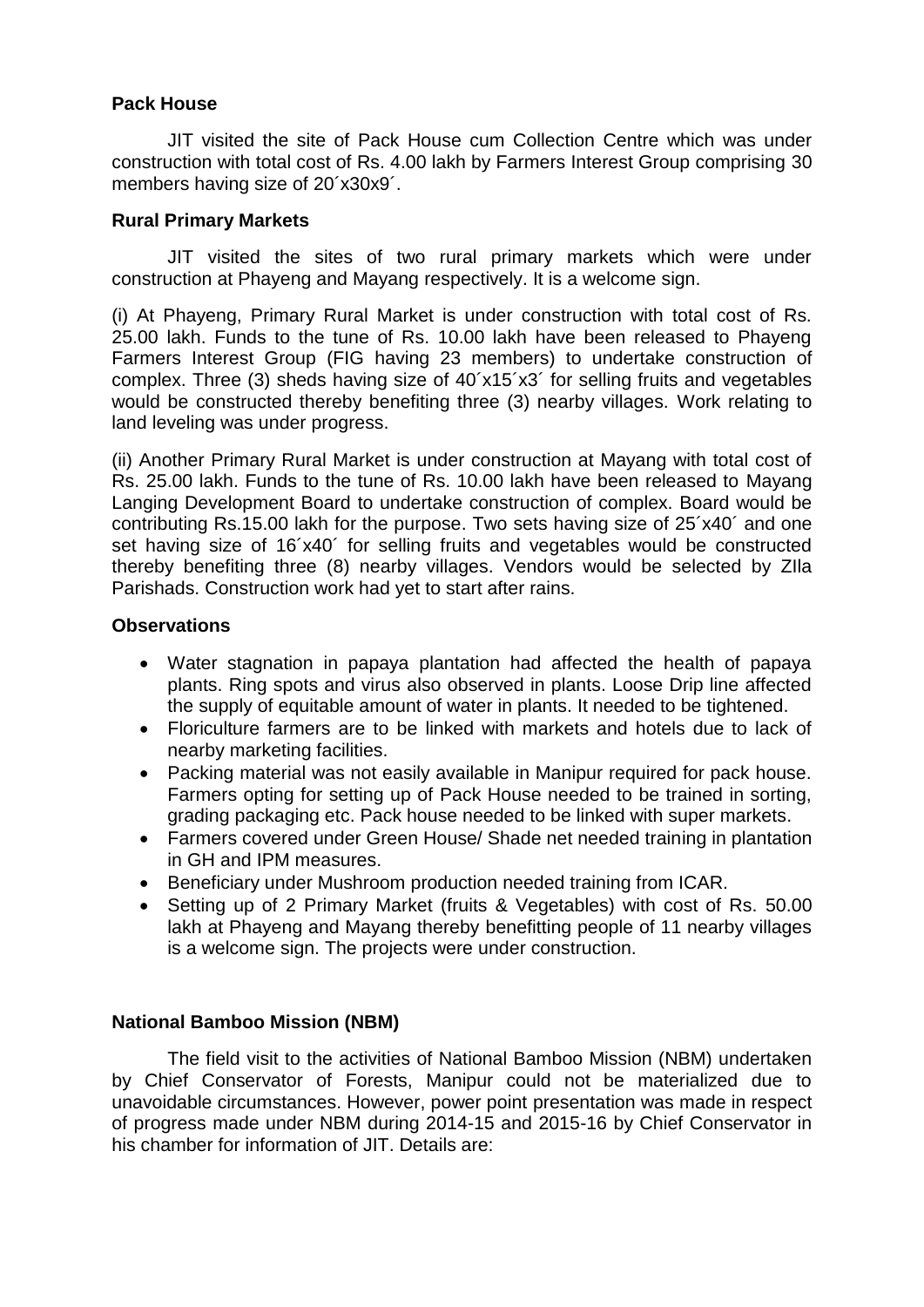**Activities of National Bamboo Mission (Manipur) in Imphal East/ West & Thoubal district during 2014-15 and 2015-16:**.

1. **Small Nursery** :- NBM established one small nursery at Sawombung (Rs. 10 lakh) (Imphal East) capacity of the nursery is 1 lakh. The nursery has started producing planting materials for 2015-16 plantations. Species available in the nursery are as follows –

Dedrocalamus latiflorus (Local Name- Maribob), Dedrocalamus longispathus (Local Name- Uil) and Bambusa pallid (Assamese- Makal)

Transplantation of the saplings in the polythene bag is in progress.

- 2. **Plantation in Forest Area** :-During 2014-15, 55 ha were covered under bamboo plantation 30 ha in Imphal East/West and 25 ha. in Thoubal District. The centers are as below:
	- a) Langthabal ii) Lamdeng Awangleikai iii) Maharabi iv) Laikot Phajol v) Sijang 6 ha each and the total area is 30 ha.
	- b) In Thoubal district centers are i) Phunal Maring- 10 ha. ii) B Geljang- 5 Ha iii) Wangoo- 10 Ha.

The total expenditure for the above plantation was Rs. 11.55 lakh. Maintenance of the said plantation will be taken up during 2015-16.

- 3. Improvement of Existing Bamboo Stock :- 60 ha of existing bamboo stock were improved 30 ha each in Central and Thoubal districts.
- 4. Training of farmers within state, 55 farmers 30 from central and 25 from Thoubal were trained within the state. And 5 farmers were deputed for training at CBTC Guwahati.
- 5. State level Workshop were organized on  $2^{nd}$   $3^{rd}$  July 2014 at Hotel Classics.
- 6. NBM. Manipur participated in "Sangai Festival 2014" held at Imphal from 21<sup>st</sup>  $-30<sup>th</sup>$  November 2014. NBM stall was appreciated by all.
- 7. Under Mission management, 50- Local Bamboo Artisans were given practical training in handicrafts. Two (2) Resource persons were from Guwahati and two (2) from Imphal.
- 8. A Bamboo house was constructed at Manipur Zoological garden.
- 9. A bamboo reinforced cement concrete house was constructed at Sawombung.
- 10.Bamboo packaging units are under establishment.

During the discussions, it was pointed out that many commercial varieties/species of bamboo were not available in Manipur. Commercial varieties are being tried out in TC labs at Snebi and Khaua. Monitoring and evaluation of programme were done by Remote Sensing.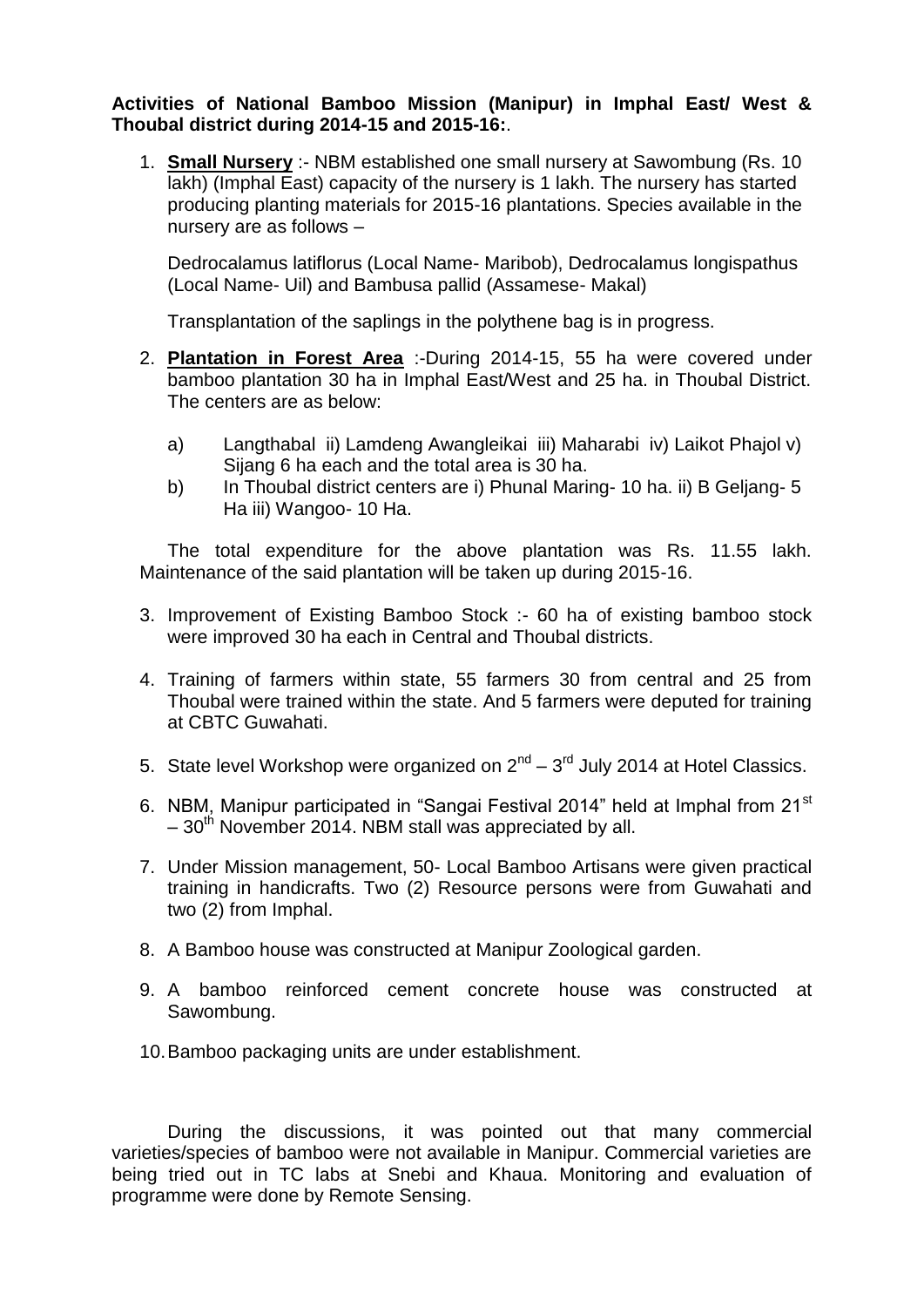**District: Imphal East**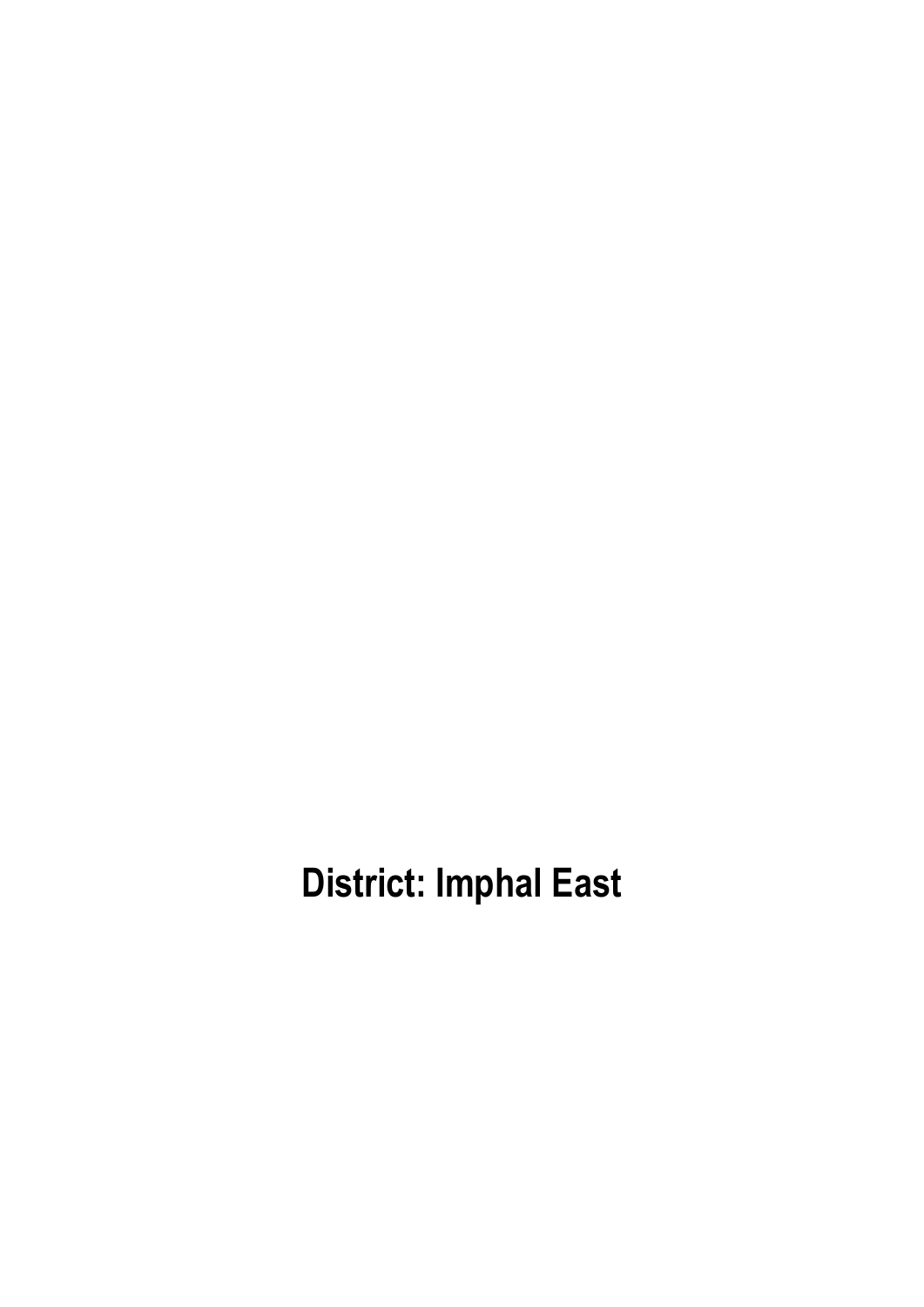# **Production of Planting Material**

## **Nursery**

| Sr. No.        | <b>Details</b>                                  | <b>Remarks</b>                                                                                                                                                                                                                                                                     |
|----------------|-------------------------------------------------|------------------------------------------------------------------------------------------------------------------------------------------------------------------------------------------------------------------------------------------------------------------------------------|
| 1              | Name of the project                             | Nursery (Floriculture)                                                                                                                                                                                                                                                             |
| $\overline{2}$ | Year of Implementation                          | 2013-14                                                                                                                                                                                                                                                                            |
| 3              | Project Period                                  | One Year                                                                                                                                                                                                                                                                           |
| $\overline{4}$ | Name of Implementing Agency                     | Shri Shankar                                                                                                                                                                                                                                                                       |
| 5              | Location of Project                             | Renubale, East Imphal                                                                                                                                                                                                                                                              |
| 6              | <b>Total Project Cost</b>                       | Rs. 1.2 lakh                                                                                                                                                                                                                                                                       |
| $\tau$         | Amount Released by DAC                          | Rs. 70,000/-                                                                                                                                                                                                                                                                       |
| 8              | Expenditure incurred (Rs.)                      | Rs. 70,000/-                                                                                                                                                                                                                                                                       |
| 9              | <b>Status of Project</b>                        |                                                                                                                                                                                                                                                                                    |
|                | Name of Nursery and crop for which<br>$\bullet$ | Orchid (Dendrobium Flower)                                                                                                                                                                                                                                                         |
|                | plants are produced                             |                                                                                                                                                                                                                                                                                    |
|                | Name of crops for which seeds<br>$\bullet$      | <b>NA</b>                                                                                                                                                                                                                                                                          |
|                | produced                                        |                                                                                                                                                                                                                                                                                    |
|                | Quantity produced                               | NA                                                                                                                                                                                                                                                                                 |
|                | Quantity sold                                   | <b>NA</b>                                                                                                                                                                                                                                                                          |
|                | Rate                                            | <b>NA</b>                                                                                                                                                                                                                                                                          |
|                | Amount realized through sale<br>$\bullet$       | NA                                                                                                                                                                                                                                                                                 |
|                | Whether NHM logo displayed<br>$\bullet$         | N <sub>o</sub>                                                                                                                                                                                                                                                                     |
|                | Observations made by JIT<br>$\bullet$           | Plants supplied by Deptt.<br>$\bullet$<br>Poor maintenance<br>Training in plantation needed.<br>Nursery was not economically<br>$\bullet$<br>viable because of lack of<br>farmers' interest and<br>entrepreneurship.<br>Farmer did not explore market<br>$\bullet$<br>for flowers. |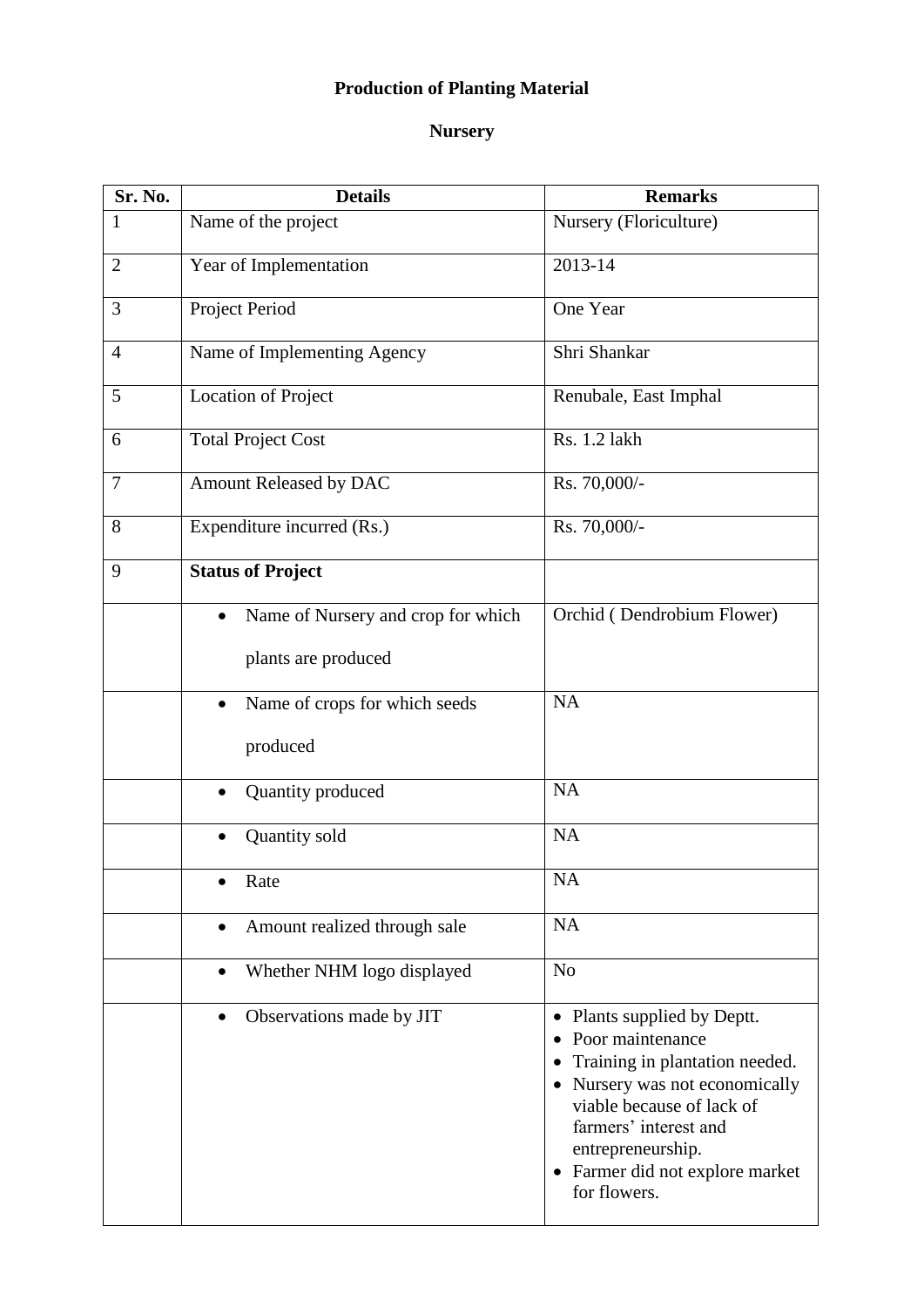# **Protected Cultivation (NVIUC)**

| Sr.<br>No.     | <b>Details</b>                                                                                             | <b>Remarks</b>                                                                                                                                                                                             |
|----------------|------------------------------------------------------------------------------------------------------------|------------------------------------------------------------------------------------------------------------------------------------------------------------------------------------------------------------|
| $\mathbf{1}$   | Name & address of Beneficiary whose field<br>visited.                                                      | M. Maipak Singh, Verup, East<br>Imphal                                                                                                                                                                     |
| $\overline{2}$ | Total land available with the beneficiary (ha).                                                            | 1 acre                                                                                                                                                                                                     |
| 3              | Type of Protected cultivation activity (Hi-tech<br>Normal<br>GH.<br>Shade<br>Plastic<br>net.<br>$tunnel$ ) | Solaric Tunnel                                                                                                                                                                                             |
| 4.             | Year of establishment                                                                                      | 2013-14                                                                                                                                                                                                    |
| 5.             | Size of Structure (Sq. m)                                                                                  | 120                                                                                                                                                                                                        |
| 6.             | Total cost (Rs. in Lakh)                                                                                   | 112                                                                                                                                                                                                        |
| 7.             | fabrication<br>involved<br>in<br>Agency<br>and<br>installation                                             | <b>ZOPAR</b>                                                                                                                                                                                               |
| 8.             | Total subsidy paid and date of payment. (Rs.<br>in Lakh)                                                   | 1.2                                                                                                                                                                                                        |
| 9.             | Crop being grown                                                                                           | Cucumber (Alangiri)                                                                                                                                                                                        |
| 10.            | <b>Condition of Structure</b>                                                                              | Good                                                                                                                                                                                                       |
| 11.            | Condition of Crop                                                                                          | Good                                                                                                                                                                                                       |
| 12.            | Tie up with market                                                                                         | Local                                                                                                                                                                                                      |
| 13.            | General upkeep (Very good/Good/Average/<br>Poor)                                                           | Good                                                                                                                                                                                                       |
| 14             | Any other relevant observation by JIT.                                                                     | • Established in low lying area.<br>Beds not properly raised.<br>Viral Disease riddled plants.<br>Spray (IPM) needed.<br>Farmer not trained.<br>Selling in local Market and<br>realizing Rs. 10,000/- P.M. |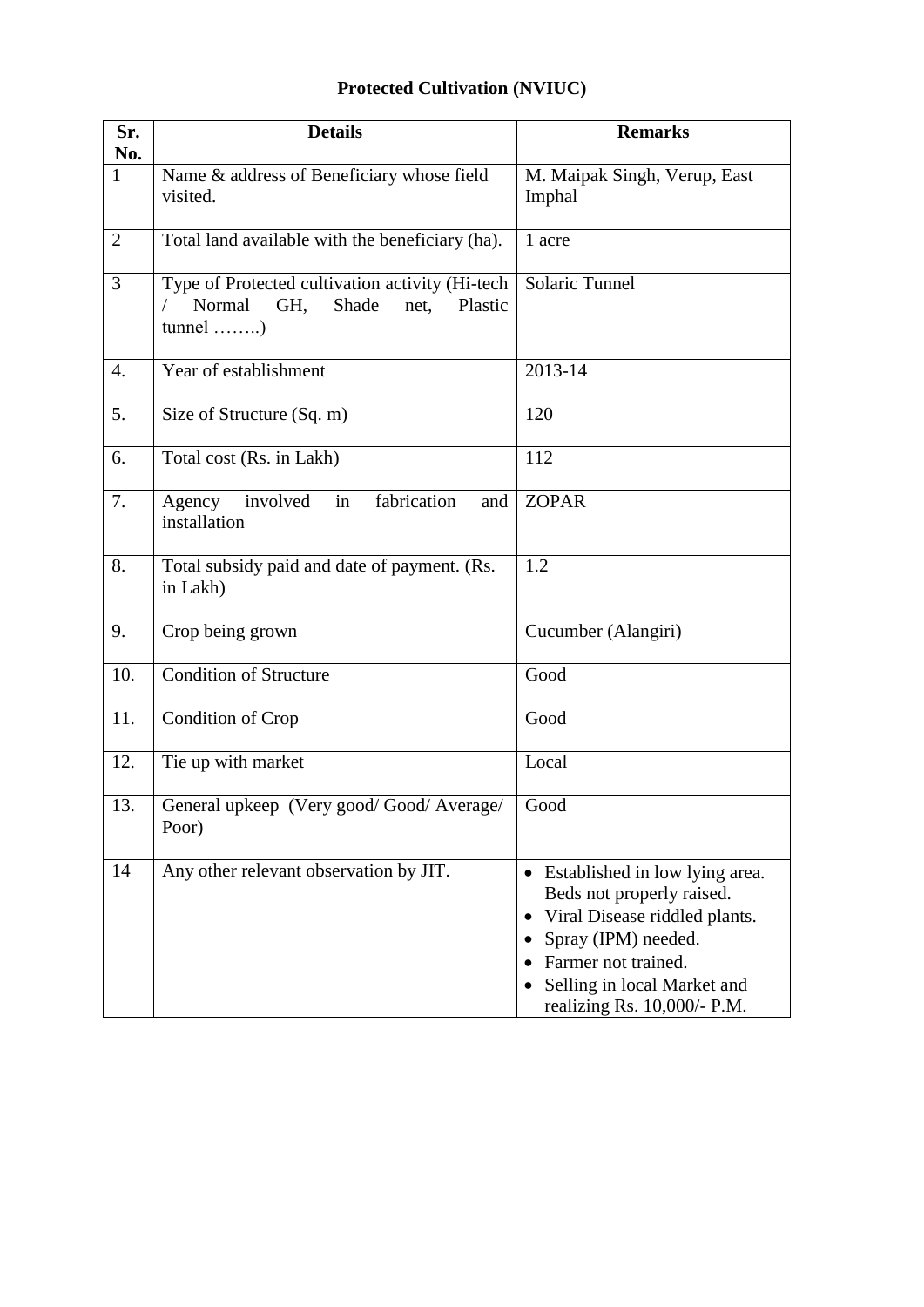#### **Mushroom Production Unit**

| Sr. No.        | <b>Details</b>                    | <b>Remarks</b>                                                                                                                                                                                                                          |
|----------------|-----------------------------------|-----------------------------------------------------------------------------------------------------------------------------------------------------------------------------------------------------------------------------------------|
| 1              | Name of the project               | Mushroom Production Unit (Under                                                                                                                                                                                                         |
|                |                                   | Construction)                                                                                                                                                                                                                           |
| $\overline{2}$ | Year of Implementation            | 2014-15                                                                                                                                                                                                                                 |
| 3              | Project Period                    | 2014-15                                                                                                                                                                                                                                 |
| $\overline{4}$ | Name of Beneficiary               | M. Sushil Meitei                                                                                                                                                                                                                        |
| 5              | <b>Location of Project</b>        | Verup, Imphal East                                                                                                                                                                                                                      |
| 6              | <b>Total Project Cost (Lakh)</b>  | Rs. 20.00 lakh                                                                                                                                                                                                                          |
| 7              | Amount Released & date            | 8 Lakh (Eight Lakh) (40 %) 23/07/15<br>& Rs. 7.20 lakh 24/08/15                                                                                                                                                                         |
| 8              | Expenditure incurred              | 8 Lakh (Eight Lakh) (40 %)                                                                                                                                                                                                              |
| 9              | <b>Status</b>                     |                                                                                                                                                                                                                                         |
|                | Capacity of unit                  | <b>NA</b>                                                                                                                                                                                                                               |
|                | Commodity                         | Mushroom                                                                                                                                                                                                                                |
|                | Equipments purchased              | Cooling $&$ heating system                                                                                                                                                                                                              |
|                | Condition of infrastructure       | Under construction                                                                                                                                                                                                                      |
|                | Whether NHM logo displayed        | N <sub>0</sub>                                                                                                                                                                                                                          |
|                | Whether funds disbursed to agency | • Training in mushroom (oyster) by<br>Hort. Deptt.<br>Quality Spawn material would be<br>arranged by beneficiary.<br>• Suggested to attend Spawn<br>Production Programme of ICAR.<br>Suggested for integration with<br>mushroom grower. |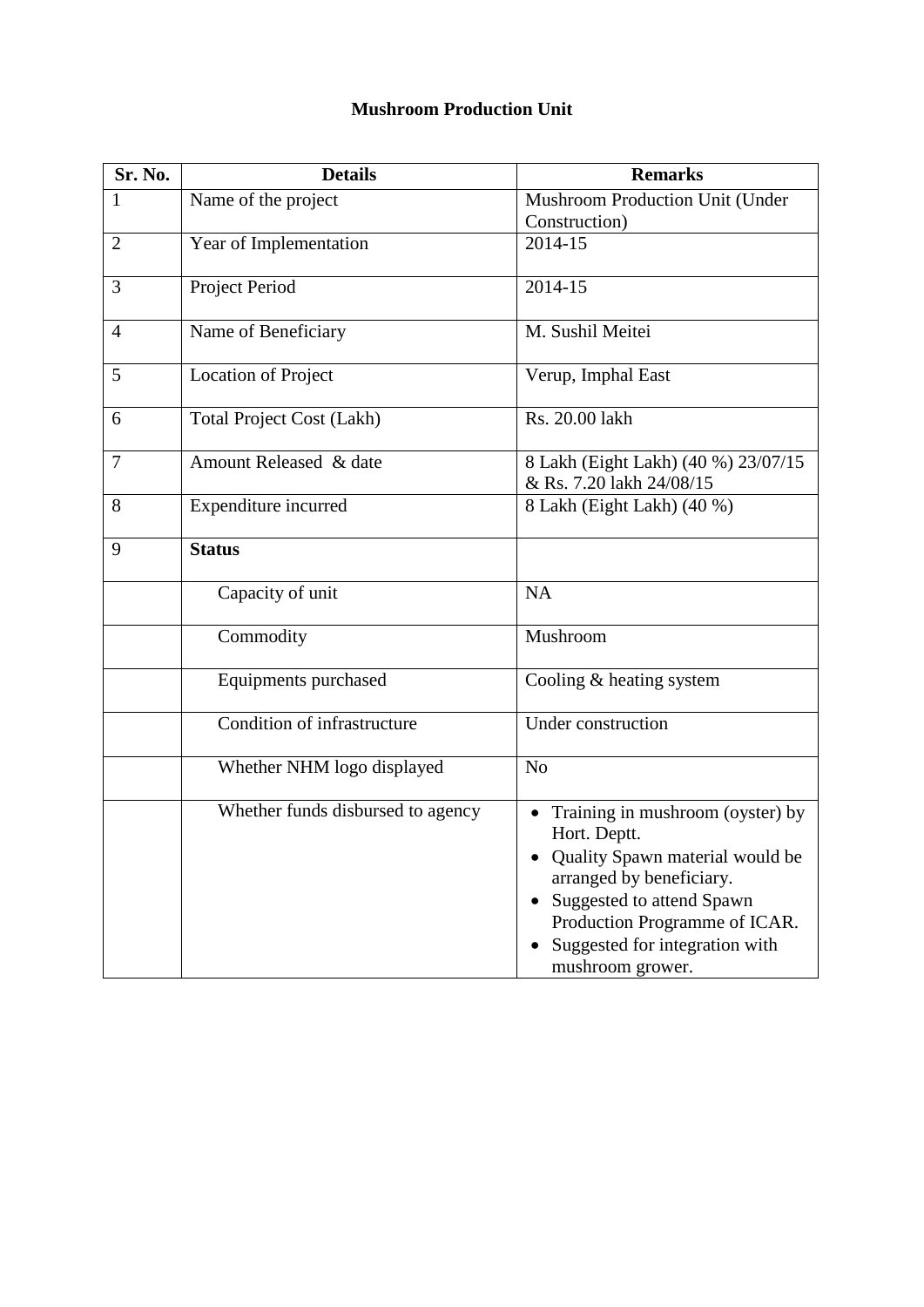## **Beekeeping/Project Status of Organic Farming**

| Sr. No.        | <b>Details</b>                                                      | <b>Remarks</b>                                                                                                                                                                                                                                                                                                                                                                                                                                                                                                                      |
|----------------|---------------------------------------------------------------------|-------------------------------------------------------------------------------------------------------------------------------------------------------------------------------------------------------------------------------------------------------------------------------------------------------------------------------------------------------------------------------------------------------------------------------------------------------------------------------------------------------------------------------------|
| 1              | Name of the project                                                 | Pollination support for Beekeeping                                                                                                                                                                                                                                                                                                                                                                                                                                                                                                  |
| $\overline{2}$ | Year of Implementation                                              | 2014-15                                                                                                                                                                                                                                                                                                                                                                                                                                                                                                                             |
| 3              | Project Period                                                      | 2014-15                                                                                                                                                                                                                                                                                                                                                                                                                                                                                                                             |
| $\overline{4}$ | Name of Implementing Agency                                         | Shri T. Lakhoi                                                                                                                                                                                                                                                                                                                                                                                                                                                                                                                      |
| 5              | <b>Location of Project</b>                                          | Chanam Sanduok, East Imphal                                                                                                                                                                                                                                                                                                                                                                                                                                                                                                         |
| 6              | <b>Total Project Cost</b>                                           | <b>NA</b>                                                                                                                                                                                                                                                                                                                                                                                                                                                                                                                           |
| $\overline{7}$ | Amount Released by DAC                                              | <b>NA</b>                                                                                                                                                                                                                                                                                                                                                                                                                                                                                                                           |
| 8              | <b>Expenditure incurred Status</b>                                  | <b>NA</b>                                                                                                                                                                                                                                                                                                                                                                                                                                                                                                                           |
| 9              | <b>Status</b>                                                       |                                                                                                                                                                                                                                                                                                                                                                                                                                                                                                                                     |
|                | No. of boxes                                                        | 25                                                                                                                                                                                                                                                                                                                                                                                                                                                                                                                                  |
|                | Other equipment supplied by<br>٠<br>Deptt./purchased by beneficiary | 3 Honey Extractor,                                                                                                                                                                                                                                                                                                                                                                                                                                                                                                                  |
|                | Name & address of certifying agency<br>٠                            |                                                                                                                                                                                                                                                                                                                                                                                                                                                                                                                                     |
|                | Whether any certificate issued<br>$\bullet$                         |                                                                                                                                                                                                                                                                                                                                                                                                                                                                                                                                     |
|                | Observations made by JIT                                            | Beneficiary purchased 10 boxes<br>$\bullet$<br>Rs. 20,000/- realized in three<br>months. No production of honey<br>during June & September due to<br>non availability of pollination.<br>• No transportation of boxes to<br>other places for pollination.<br>Also covered for Vermi compost<br>$\bullet$<br>unit which was under<br>construction.<br>• Worms would be supplied by<br>Deptt.<br>Pits were wider than the<br>specification of MIDH.<br>• Water channel along borders of<br>VCU suggested to protect from<br>ants etc. |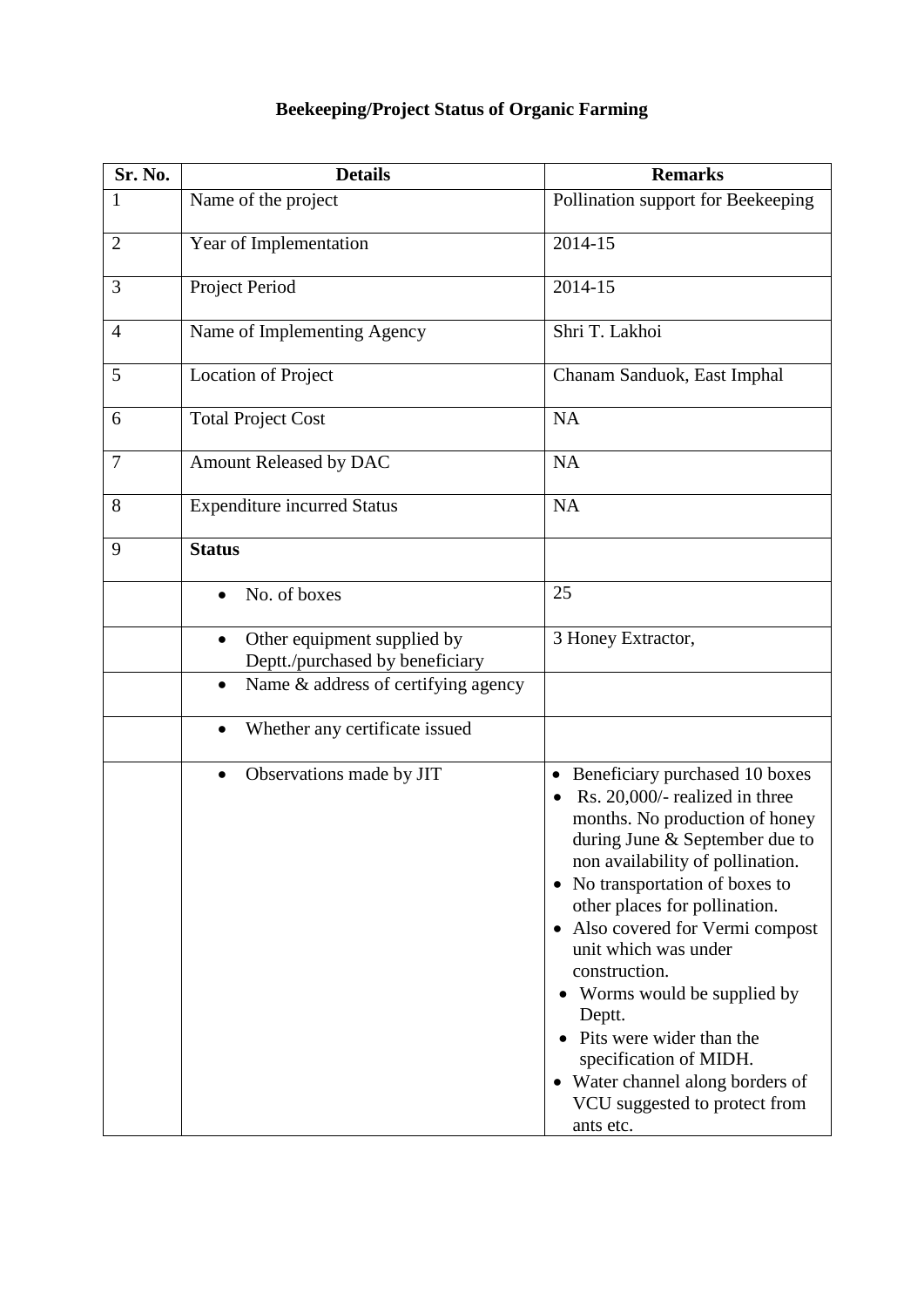## **Area Expansion / Rejuvenation**

| Sr.<br>No.     | <b>Details</b>                                                        | <b>Remarks</b>                                                                                                                                                                                                  |
|----------------|-----------------------------------------------------------------------|-----------------------------------------------------------------------------------------------------------------------------------------------------------------------------------------------------------------|
| $\overline{1}$ | Name & address of Beneficiary whose field<br>visited.                 | K. Rame Singh, Vil:<br>Chanam, Sanduok, East Imphal                                                                                                                                                             |
| $\overline{2}$ | Total land available with the beneficiary (ha).                       | 2.0                                                                                                                                                                                                             |
| 3              | Crop Cluster under which covered.                                     | High density plantation of Pineapple<br>(On slanting Hills) in 1.5 ha.                                                                                                                                          |
| $\overline{4}$ | Name & variety of crop planted.                                       | Pineapple V- Queen                                                                                                                                                                                              |
| 5              | Source of planting material.                                          | Own Source                                                                                                                                                                                                      |
| 6              | Number of planting material.                                          | 64,000                                                                                                                                                                                                          |
| $\overline{7}$ | Number of plants planted/rejuvenated.                                 | <b>NA</b>                                                                                                                                                                                                       |
| 8              | Date of plants which survived<br>(also indicate percentage survival). | <b>NA</b>                                                                                                                                                                                                       |
| 9              | Total amount of subsidy assistance due to the<br>beneficiary as (Rs.) | 65625/                                                                                                                                                                                                          |
| 10             | Amount paid and date of payment.                                      | 65625 Dated 12/01/15                                                                                                                                                                                            |
| 11             | Mode of payment.                                                      | RTGS/NEFT                                                                                                                                                                                                       |
| 12             | Source of Irrigation Water<br>(Bore well/Tube well/Canel)             |                                                                                                                                                                                                                 |
| 13.            | Whether Drip/ Sprinkle System in use.                                 |                                                                                                                                                                                                                 |
| 14.            | Other inputs provided.                                                | F.V.M                                                                                                                                                                                                           |
| 15.            | Whether assistance available for Organic<br>Farming                   |                                                                                                                                                                                                                 |
| 16             | If so, area covered                                                   |                                                                                                                                                                                                                 |
| 17.            | Assistance available                                                  |                                                                                                                                                                                                                 |
| 18.            | Available marketing facility for the crop.                            |                                                                                                                                                                                                                 |
| 19.            | Other infrastructure available in the vicinity.                       |                                                                                                                                                                                                                 |
| 20.            | General upkeep of the plot;<br>Very good/Good / Average/Poor.         | Good                                                                                                                                                                                                            |
| 21.            | Any other relevant observation by the JIT.                            | Mauritius variety was tried but<br>failed in present conditions.<br>Selling rate @ Rs. 15-20 per<br>piece and Rs. 60,000/ha.<br>realized.<br>Black mulching and inter<br>cropping of pigeon pea<br>recommended. |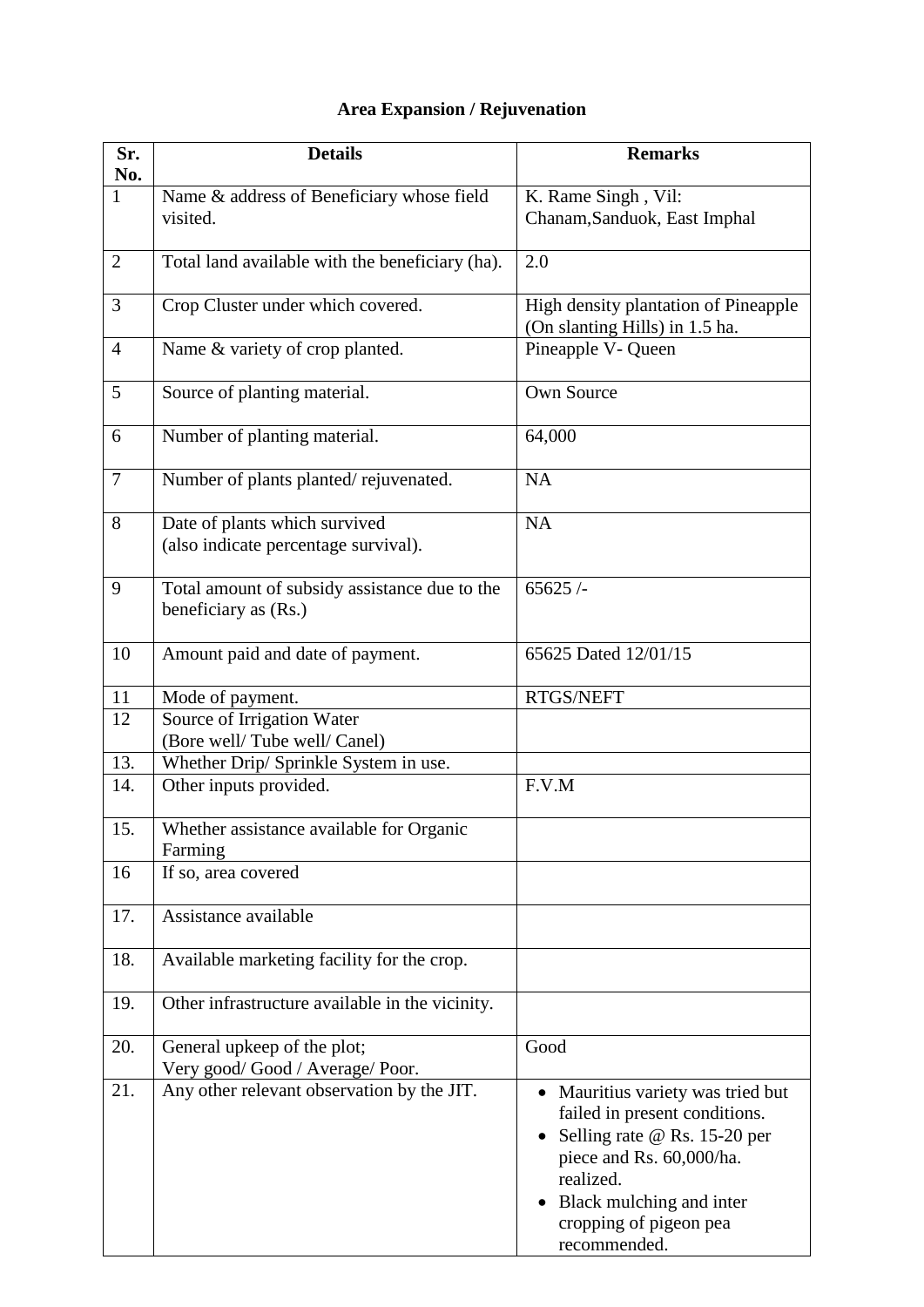# **Area Expansion / Rejuvenation**

| Sr.<br>No.     | <b>Details</b>                                                        | <b>Remarks</b>                                                                                                                                     |
|----------------|-----------------------------------------------------------------------|----------------------------------------------------------------------------------------------------------------------------------------------------|
| $\mathbf{1}$   | Name & address of Beneficiary whose field<br>visited.                 | Th. Surjit Singh, Ngariyan<br>Angtha, East Imphal                                                                                                  |
| 2              | Total land available with the beneficiary (ha).                       | 0.75                                                                                                                                               |
| 3              | Crop Cluster under which covered.                                     | High density plantation of<br>Pineapple on hill slopes                                                                                             |
| $\overline{4}$ | Name & variety of crop planted.                                       | Pineapple V- Queen                                                                                                                                 |
| 5              | Source of planting material.                                          | Local (Own Source)                                                                                                                                 |
| 6              | Number of planting material. (Nos.)                                   | 8000                                                                                                                                               |
| $\tau$         | Number of plants planted/rejuvenated.                                 |                                                                                                                                                    |
| 8              | Date of plants which survived<br>(also indicate percentage survival). |                                                                                                                                                    |
| 9              | Total amount of subsidy assistance due to the<br>beneficiary as (Rs.) | 8203/                                                                                                                                              |
| 10             | Amount paid and date of payment.                                      | 8203 dated 25/02/15                                                                                                                                |
| 11             | Mode of payment.                                                      | <b>NEFT</b>                                                                                                                                        |
| 12             | Source of Irrigation Water<br>(Bore well/Tube well/Canel)             |                                                                                                                                                    |
| 13.            | Whether Drip/ Sprinkle System in use.                                 |                                                                                                                                                    |
| 14.            | Other inputs provided.                                                | F.V.M                                                                                                                                              |
| 15.            | Whether assistance available for Organic<br>Farming                   | Vermi Compost                                                                                                                                      |
| 16             | If so, area covered                                                   | $(30x8)$ Sq ft.                                                                                                                                    |
| 17.            | Assistance available (Rs.)                                            | 50,000 (50%)                                                                                                                                       |
| 18.            | Available marketing facility for the crop.                            |                                                                                                                                                    |
| 19.            | Other infrastructure available in the vicinity.                       |                                                                                                                                                    |
| 20.            | General upkeep of the plot;<br>Very good/Good / Average/Poor.         |                                                                                                                                                    |
| 21.            | Any other relevant observation by the JIT.                            | At present, no fruit bearing.<br>Black mulching and inter<br>$\bullet$<br>cropping of pigeon pea<br>recommended.<br>Plant health not satisfactory. |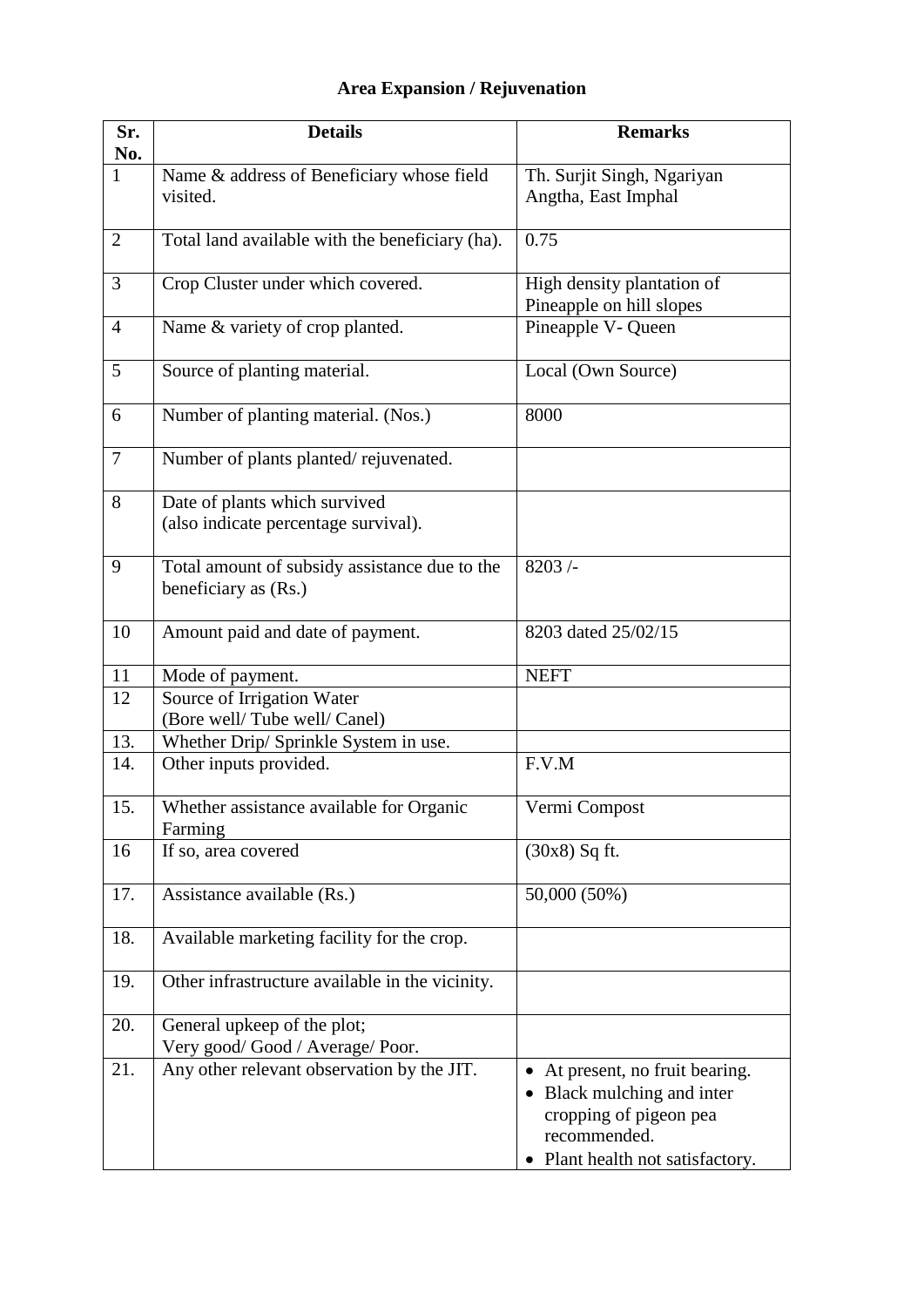#### **Markets**

### **Rural Market / Wholesale Market MIDH**

| Sr. No.        | <b>Details</b>                                                      | <b>Remarks</b>                                                                                                               |
|----------------|---------------------------------------------------------------------|------------------------------------------------------------------------------------------------------------------------------|
| 1              | Name of the project                                                 | Primary Rural Market (Under<br><b>Construction</b> ) by Heikup Farmers<br>Interest Group (FIG)                               |
| $\overline{2}$ | Year of Implementation                                              | 2014-15                                                                                                                      |
| 3              | Project Period                                                      | 2014-15                                                                                                                      |
| 4              | Name of Implementing Agency                                         | Ex-officio Project Officer () I/E                                                                                            |
| 5              | <b>Location of Project</b>                                          | Heikup, East Imphal                                                                                                          |
| 6              | <b>Total Project Cost</b>                                           | Rs. 25 lakh.                                                                                                                 |
| $\overline{7}$ | Amount Released by Department of<br>Agriculture & Cooperation (Rs.) | $10,00,000/$ -                                                                                                               |
| 8              | Expenditure incurred                                                | <b>NA</b>                                                                                                                    |
| 9              | <b>Status</b>                                                       |                                                                                                                              |
|                | Size of Market in terms of area<br>$\bullet$                        | 2000 sq ft (market complex)                                                                                                  |
|                | <b>Facilities created</b><br>$\bullet$                              | Auction buying & setting                                                                                                     |
|                | Commodities sold<br>$\bullet$                                       | Fruits & Vegetables, fish etc                                                                                                |
|                | Approachability<br>$\bullet$                                        |                                                                                                                              |
|                | Condition of Market'<br>$\bullet$                                   | Under construction - land<br>leveling under progress.                                                                        |
|                | Whether funds disbursed to Agency<br>$\bullet$                      | Yes                                                                                                                          |
|                | Observations made by JIT<br>$\bullet$                               | 2 sets of $30'x12'x3'$ and<br>one small set would be<br>constructed.<br>4000 people from nearby<br>villages will be covered. |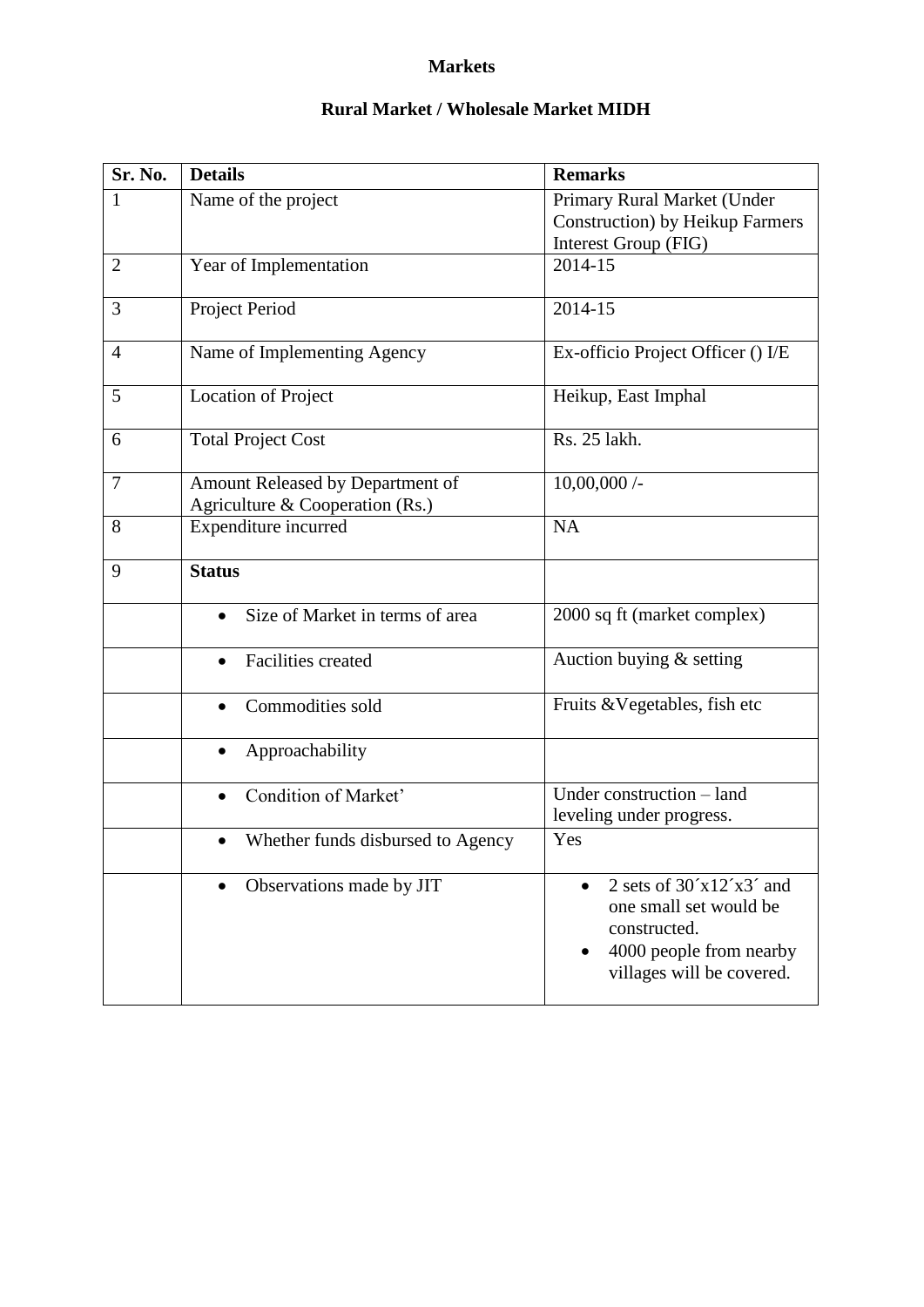| Sr. No.        | <b>Details</b>                                                      | <b>Remarks</b>                                                                                         |
|----------------|---------------------------------------------------------------------|--------------------------------------------------------------------------------------------------------|
| $\mathbf{1}$   | Name of the project                                                 | Vermi Compost Unit by Heikup<br><b>Farmers Interest Group</b>                                          |
| $\overline{2}$ | Year of Implementation                                              | 2014-15                                                                                                |
| 3              | Project Period                                                      | 2014-15                                                                                                |
| 4              | Name of Implementing Agency                                         | Th. Samananda Singh                                                                                    |
| 5              | <b>Location of Project</b>                                          | Heikup, East Imphal                                                                                    |
| 6              | Total Project Cost (Rs.)                                            | $1,00,000/$ -                                                                                          |
| $\overline{7}$ | Amount Released by Department of<br>Agriculture & Cooperation (Rs.) | 50,000/                                                                                                |
| 8              | <b>Expenditure incurred Status</b>                                  | <b>NA</b>                                                                                              |
| 9              | <b>Status</b>                                                       |                                                                                                        |
|                | Crops covered                                                       | Tomato, King Chilies, Brinjal                                                                          |
|                | Name of farmers involved<br>$\bullet$                               | one                                                                                                    |
|                | Name & address of certifying agency<br>$\bullet$                    |                                                                                                        |
|                | Whether any certificate issued<br>$\bullet$                         |                                                                                                        |
|                | Observations made by JIT<br>$\bullet$                               | Worms provided by Deptt.<br>Selling @Rs. 10/kg., 10,000<br>kg. had been sold.<br>Vermi wash suggested. |

## **Vermi Compost Unit – Protected Cultivation**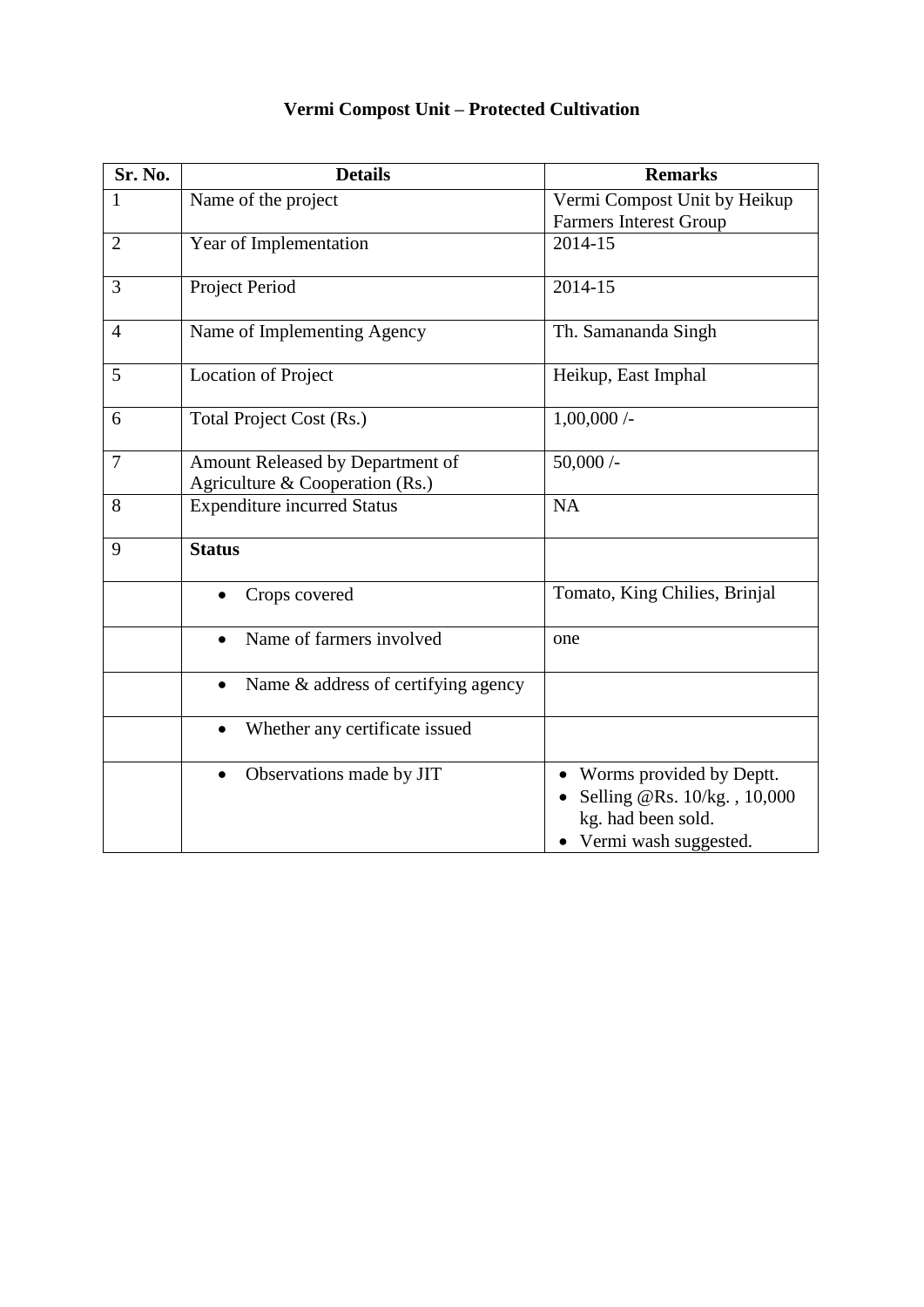# **Post Harvest Management**

| Sr. No.        | <b>Details</b>                    | <b>Remarks</b>                                          |
|----------------|-----------------------------------|---------------------------------------------------------|
| $\mathbf{1}$   | Name of the project               | Pack House                                              |
| $\overline{2}$ | Year of Implementation            | 2014-15                                                 |
| 3              | Project Period                    | 2014-15                                                 |
| $\overline{4}$ | Name of Beneficiary               | S. Beshambhor Singh                                     |
| 5              | <b>Location of Project</b>        | Angtha, East Imphal                                     |
| 6              | Total Project Cost (Rs.)          | $4,00,000/$ -                                           |
| 7              | Amount Released & date            | Rs. 2,00,000/- 10/9/15                                  |
| 8              | Expenditure incurred              | Rs. 2,00,000/-                                          |
| 9              | <b>Status</b>                     |                                                         |
|                | Capacity of unit                  | Size: $(9x6)$ sq m                                      |
|                | Commodity                         | Pineapple                                               |
|                | Equipments purchased              | Rack, Plastic Crate, weighing<br>machine, Washing tray. |
|                | Condition of infrastructure       | Good                                                    |
|                | Whether NHM logo displayed        | N <sub>o</sub>                                          |
|                | Whether funds disbursed to agency | yes                                                     |
|                | Observations made by JIT          | Beneficiary not present on site.                        |

# **Pack House/Cold Storage/Ref Van/ Primary processing Units MIDH**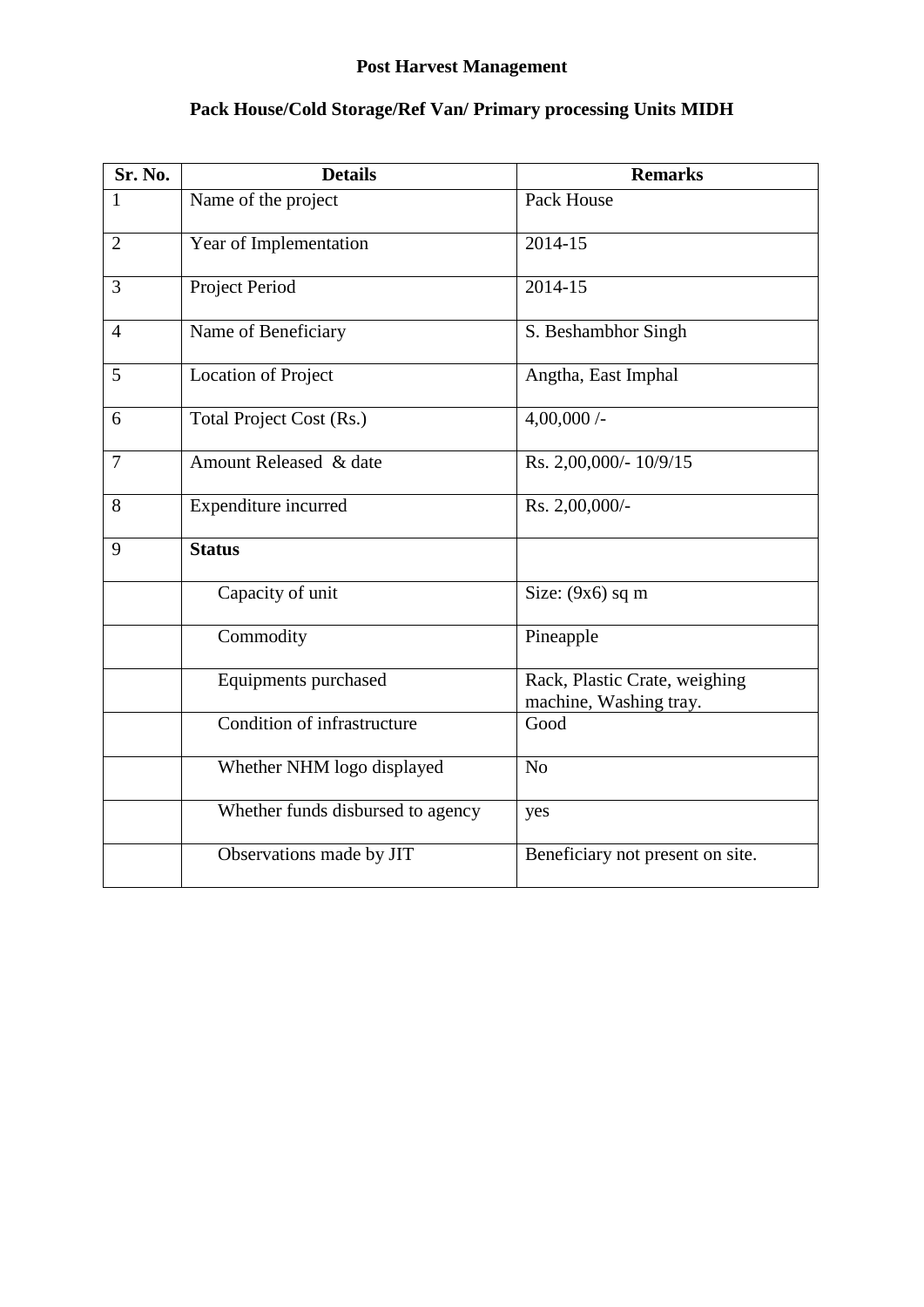| Sr. No.        | <b>Details</b>                                                       | <b>Remarks</b>                                                                                                  |
|----------------|----------------------------------------------------------------------|-----------------------------------------------------------------------------------------------------------------|
| 1              | Name of the project                                                  | <b>Water Harvesting Structure</b>                                                                               |
| $\overline{2}$ | Year of Implementation                                               | 2014-15                                                                                                         |
| 3              | Project Period                                                       | 2014-15                                                                                                         |
| $\overline{4}$ | Name of Implementing Agency                                          | <b>Educated Farmers Association</b>                                                                             |
| 5              | <b>Location of Project</b>                                           | Kangla Sangom Sang, East<br>Imphal                                                                              |
| 6              | <b>Total Project Cost</b>                                            | <b>NA</b>                                                                                                       |
| $\overline{7}$ | Amount Released by DAC                                               | <b>NA</b>                                                                                                       |
| 8              | <b>Expenditure incurred Status</b>                                   | <b>NA</b>                                                                                                       |
| 9              | <b>Current Status of Project</b>                                     |                                                                                                                 |
|                | Dimension $(L \times B)$                                             | (50x40)                                                                                                         |
|                | Capacity<br>$\bullet$                                                | 57,33,000                                                                                                       |
|                | <b>Command Area</b>                                                  |                                                                                                                 |
|                | Whether linked with new plantation or<br>$\bullet$<br>old plantation |                                                                                                                 |
|                | Whether funds disbursed<br>$\bullet$                                 |                                                                                                                 |
|                | Observations made by JIT<br>$\bullet$                                | · Well maintained. Good<br>quality of Tarpaulin used.<br>• Water used for paddy $\&$<br>vegetables cultivation. |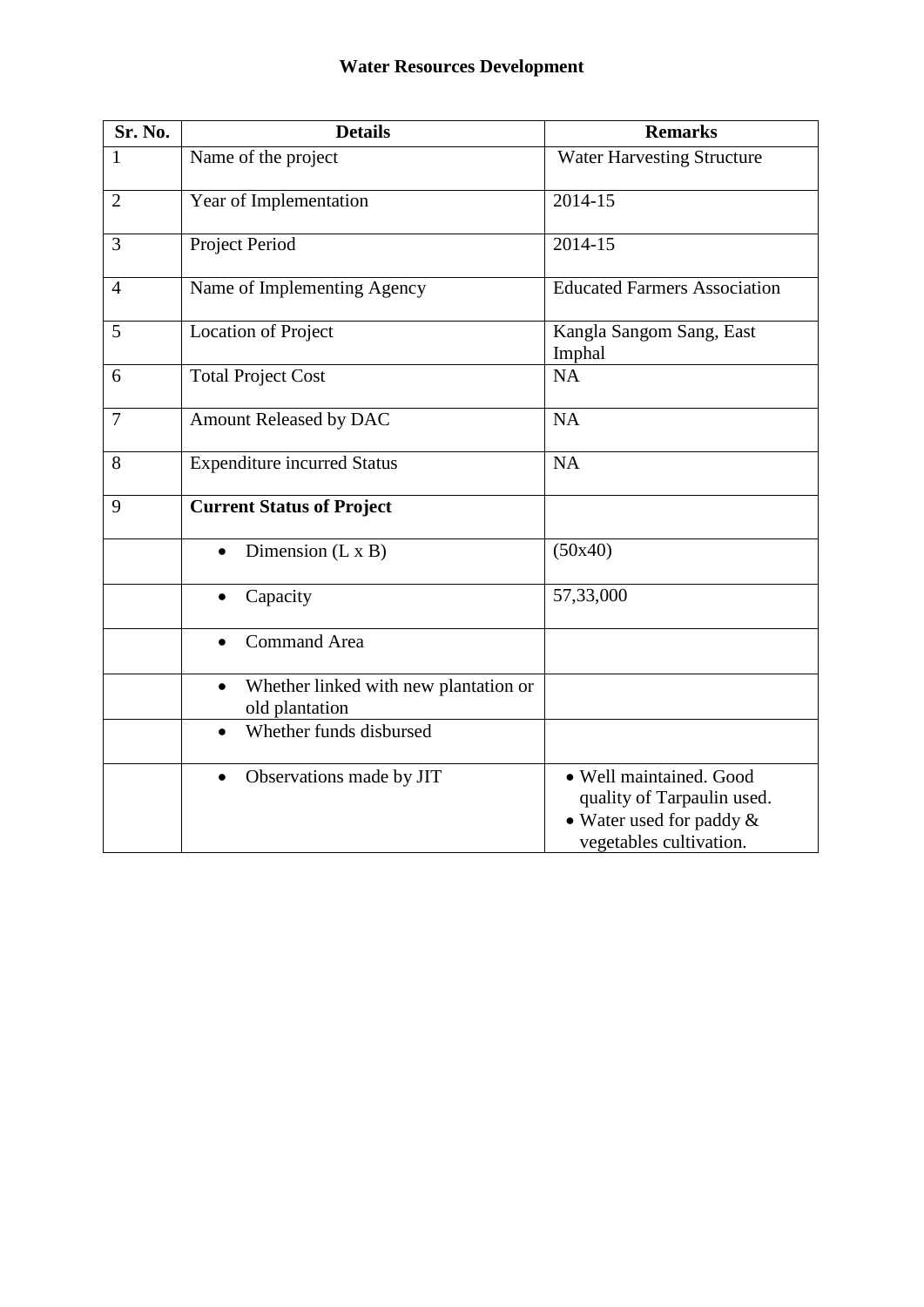| Sr. No.        | <b>Details</b>                                   | <b>Remarks</b>                              |
|----------------|--------------------------------------------------|---------------------------------------------|
| 1              | Name & address of beneficiary visited.           | P. Shyamjit Meitei, Uyumpok,<br>East Imphal |
| $\overline{2}$ | Total land available with the beneficiary (ha).  | $\overline{2}$                              |
| 3              | Type of MI system availed Drip/Sprinkler         | Sprinkler                                   |
| $\overline{4}$ | $Crop(s)$ covered                                | Tomato                                      |
| 5.             | Total area covered (ha)                          | 0.5                                         |
| 6              | Crop Spacing (for drip)                          | 60x60 cm.                                   |
| $\overline{7}$ | Year of establishment                            | 2014-15                                     |
| 8              | Name of Manufacturer/ Supplier                   | Irrigation Enterprises, Thoubal             |
| 9              | Total subsidy paid & date of payment             | 42,106 / - 09/06/15                         |
| 10             | Mode of payment                                  | By cheque                                   |
| 11             | Status of crop                                   | Good                                        |
| 12             | General upkeep (Very good/Good/Average/<br>Poor) | Good                                        |
| 13.            | Any other relevant observation by JIT.           | Well maintained.                            |

# **Micro Irrigation (OFWM)**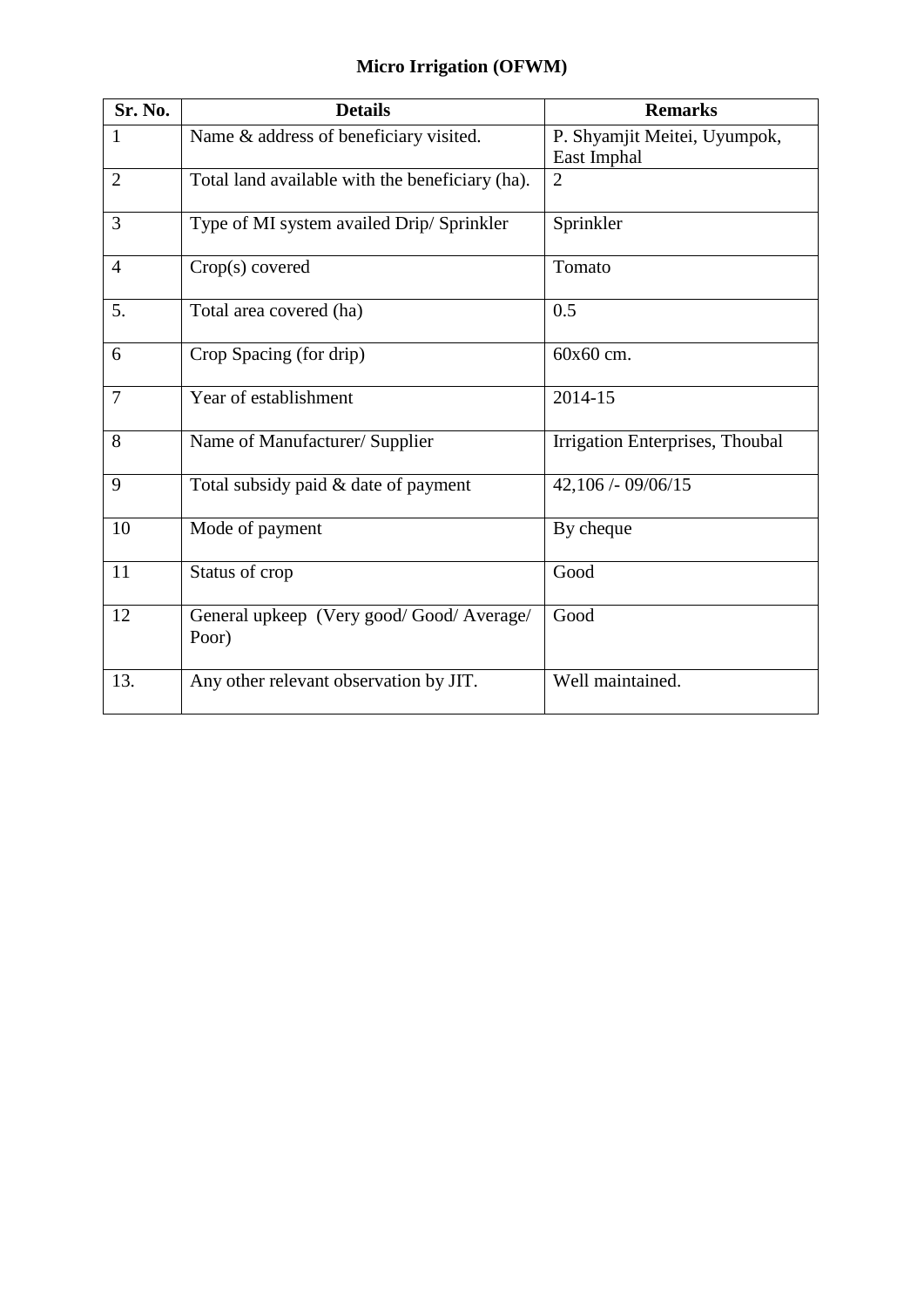# **District: THOUBAL**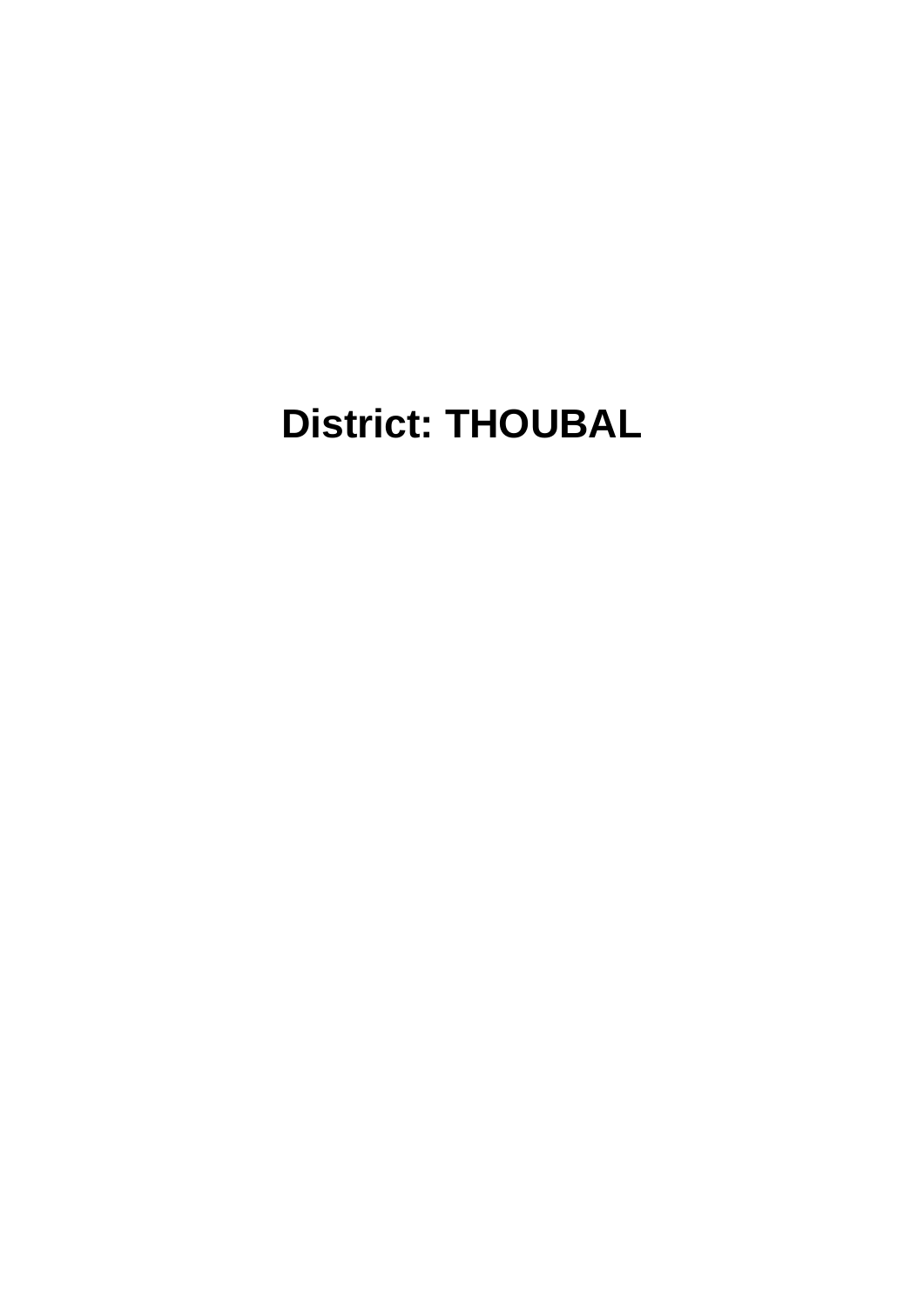# **Production of Planting Material**

## **Nursery**

| Sr. No.        | <b>Details</b>                                                         | <b>Remarks</b>                                                                                                                                                                                      |
|----------------|------------------------------------------------------------------------|-----------------------------------------------------------------------------------------------------------------------------------------------------------------------------------------------------|
| 1              | Name of the project                                                    | Nursery                                                                                                                                                                                             |
| $\overline{2}$ | Year of Implementation                                                 | 2014-15                                                                                                                                                                                             |
| 3              | Project Period                                                         | One year                                                                                                                                                                                            |
| 4              | Name of Implementing Agency                                            | Sh. Lukhoi Singh                                                                                                                                                                                    |
| 5              | <b>Location of Project</b>                                             | Wabagai                                                                                                                                                                                             |
| 6              | Total Project Cost (Rs. per sq. m.)                                    | 1860                                                                                                                                                                                                |
| 7              | Amount Released by DAC                                                 | In kind                                                                                                                                                                                             |
| 8              | Expenditure incurred                                                   |                                                                                                                                                                                                     |
| 9              | <b>Status of Project</b>                                               |                                                                                                                                                                                                     |
|                | Name of Nursery and crop for which<br>$\bullet$<br>plants are produced | Vegetables                                                                                                                                                                                          |
|                | Name of crops for which seeds<br>$\bullet$<br>produced                 | Cabbage, Cauliflower, Tomato,<br><b>King Chilies</b>                                                                                                                                                |
|                | Quantity produced<br>$\bullet$                                         | 50,000 no. of plants                                                                                                                                                                                |
|                | Quantity sold                                                          | 40,000 Nos.                                                                                                                                                                                         |
|                | Rate (Rs. per plant)<br>$\bullet$                                      | 0.50                                                                                                                                                                                                |
|                | Amount realized through sale (Rs. in<br>$\bullet$<br>Lakh)             | 1.50                                                                                                                                                                                                |
|                | Whether NHM logo displayed                                             | N <sub>o</sub>                                                                                                                                                                                      |
|                | Observations made by JIT<br>$\bullet$                                  | • Symptom of virus in tomato<br>plants.IPM measures<br>recommended.<br>• Crop rotation recommended.<br>• Onion would be taken after<br>harvesting tomatoes.<br>· Vermi compost unit<br>recommended. |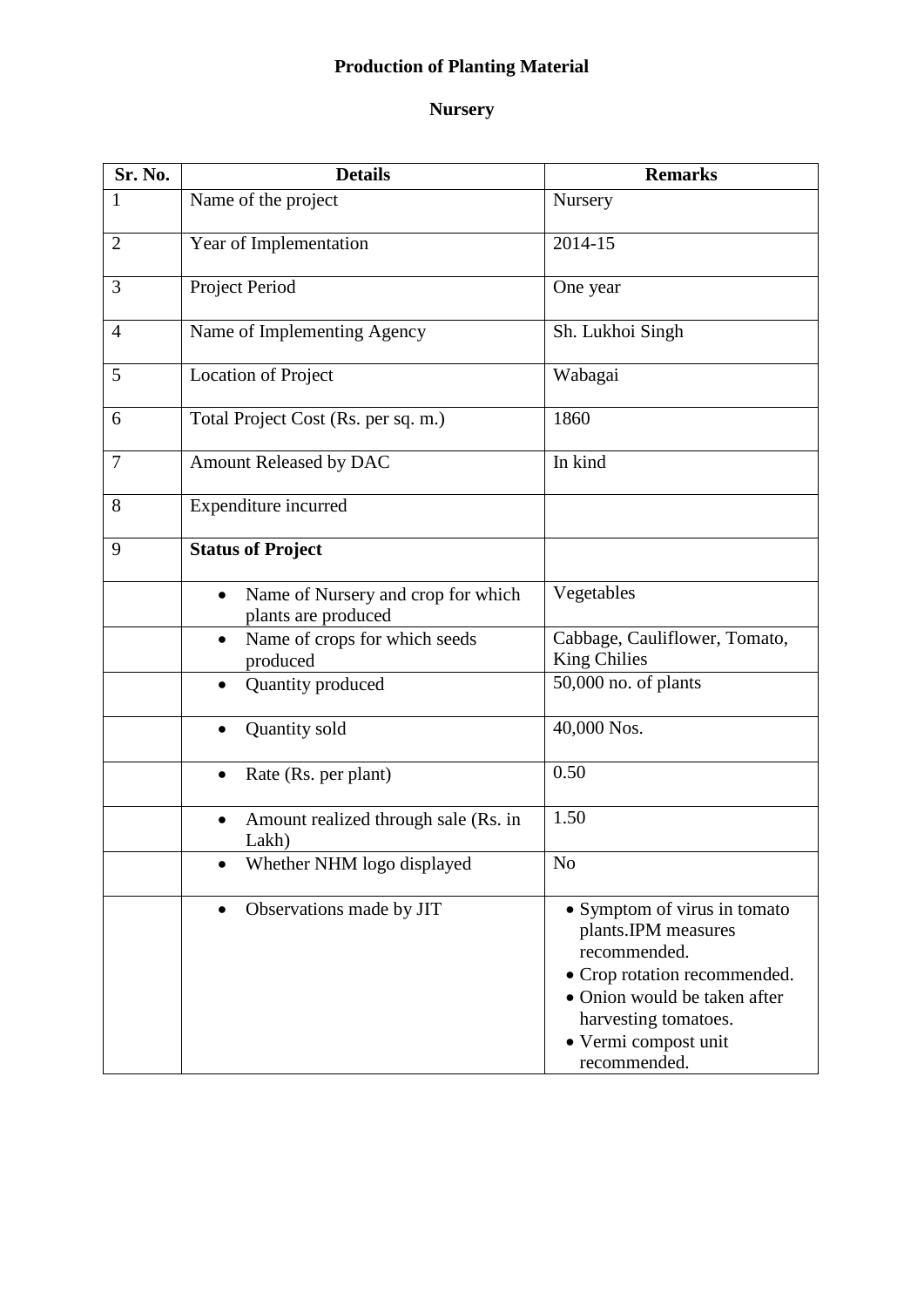| Sr.<br>No.   | <b>Details</b>                                                                                                               | <b>Remarks</b>                                                                                                                                                                                                                                                    |
|--------------|------------------------------------------------------------------------------------------------------------------------------|-------------------------------------------------------------------------------------------------------------------------------------------------------------------------------------------------------------------------------------------------------------------|
| $\mathbf{1}$ | Name & address of Beneficiary whose field<br>visited.                                                                        | M. Kumarjit Meitei of Umathel.<br>M. Ungbi Sophia                                                                                                                                                                                                                 |
| 2            | Total land available with the beneficiary (ha).                                                                              | $\mathbf{1}$                                                                                                                                                                                                                                                      |
| 3            | Type of Protected cultivation activity (Hi-tech<br>Normal<br>GH.<br>Shade<br>Plastic<br>net.<br>tunnel ) Vermi Compost Unit. | 2 Units Vermi Compost Unit                                                                                                                                                                                                                                        |
| 4.           | Year of establishment                                                                                                        | 2014-15                                                                                                                                                                                                                                                           |
| 5.           | Size of Structure (Sq. m)                                                                                                    | 30'x8'2.6' (2 Units)                                                                                                                                                                                                                                              |
| 6.           | Total cost (Rs. Per Unit)                                                                                                    | 1,00,000/                                                                                                                                                                                                                                                         |
| 7.           | in<br>fabrication<br>involved<br>Agency<br>and<br>installation                                                               | Individual                                                                                                                                                                                                                                                        |
| 8.           | Total subsidy paid and date of payment. (Rs.<br>Per Unit)                                                                    | 50,000/                                                                                                                                                                                                                                                           |
| 9.           | Crop being grown                                                                                                             | Vermi compost                                                                                                                                                                                                                                                     |
| 10.          | <b>Condition of Structure</b>                                                                                                | <b>Production Stage</b>                                                                                                                                                                                                                                           |
| 11.          | Condition of Crop                                                                                                            |                                                                                                                                                                                                                                                                   |
| 12.          | Tie up with market                                                                                                           | Sericulture Deptt.                                                                                                                                                                                                                                                |
| 13.          | General upkeep (Very good/Good/Average/<br>Poor)                                                                             | Good                                                                                                                                                                                                                                                              |
| 14           | Any other relevant observation by JIT.                                                                                       | Produced 2000/kg and sold @<br>$\bullet$<br>Rs. 15/kg.<br>Worms procured privately @<br>$\bullet$<br>Rs. 1/piece.<br>Needs exposure visit for<br>$\bullet$<br>packaging<br>Semi mechanized sieve<br>$\bullet$<br>recommended.<br>Beneficiary needs training.<br>٠ |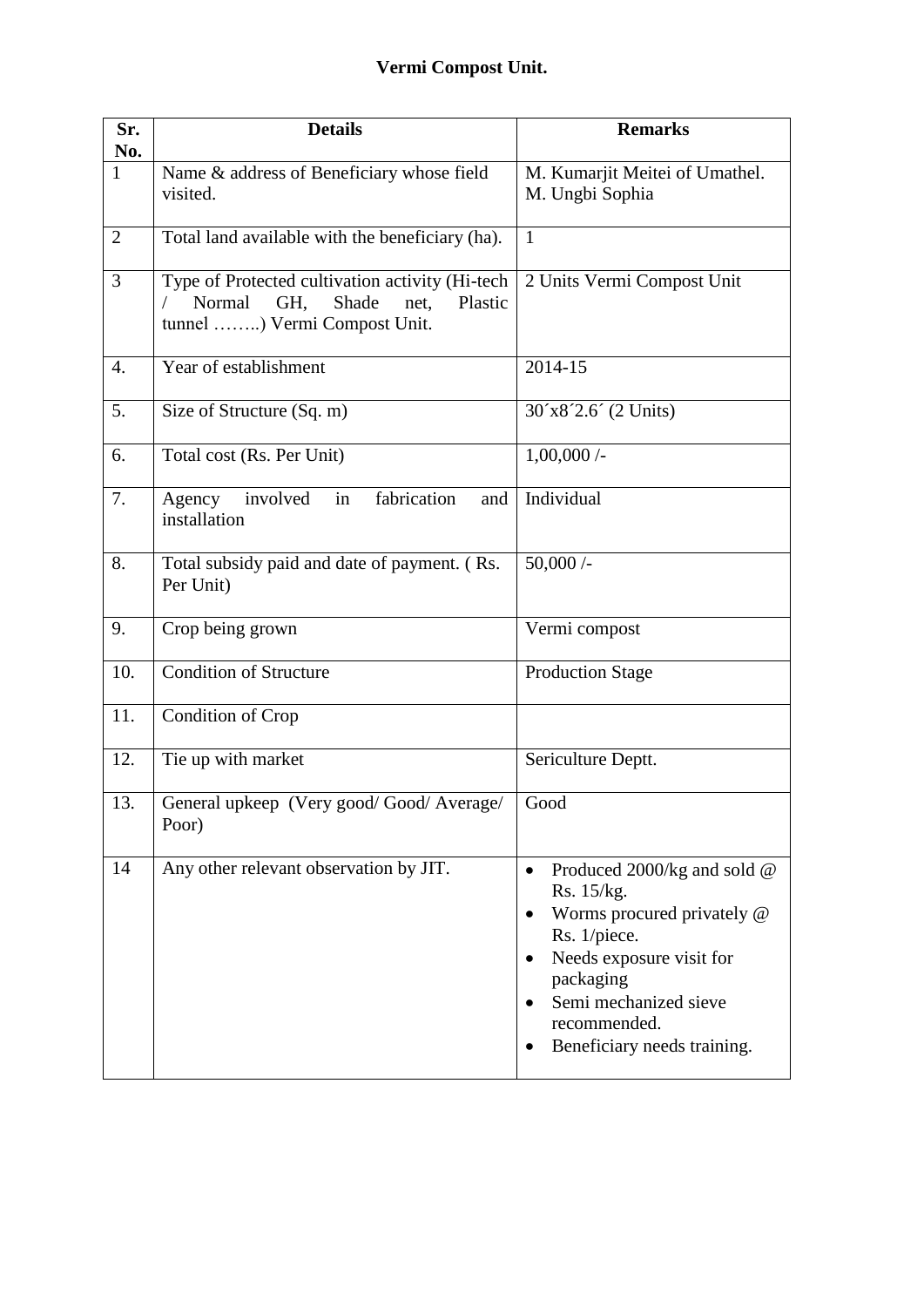## **Protected Cultivation**

| Sr.<br>No.     | <b>Details</b>                                                                                                        | <b>Remarks</b>                                                                                                                  |
|----------------|-----------------------------------------------------------------------------------------------------------------------|---------------------------------------------------------------------------------------------------------------------------------|
| $\mathbf{1}$   | Name & address of Beneficiary whose field<br>visited.                                                                 | Kh. Sanathoi Singh of Kakching<br>Khunou                                                                                        |
| $\overline{2}$ | Total land available with the beneficiary (ha).                                                                       | $\overline{2}$                                                                                                                  |
| 3              | Type of Protected cultivation activity (Hi-tech<br>Normal<br>Shade<br>Plastic<br>GH,<br>net.<br>$tunnel \dots \dots)$ | Shade net (Under construction)                                                                                                  |
| 4.             | Year of establishment                                                                                                 | 2014-15                                                                                                                         |
| 5.             | Size of Structure (Sq. m)                                                                                             | 500                                                                                                                             |
| 6.             | <b>Total cost</b>                                                                                                     | NA                                                                                                                              |
| 7.             | fabrication<br>involved<br>in<br>Agency<br>and<br>installation                                                        | M\S Florance Flora                                                                                                              |
| 8.             | Total subsidy paid and date of payment.                                                                               | In kind                                                                                                                         |
| 9.             | Crop being grown                                                                                                      | No crop yet due to flood                                                                                                        |
| 10.            | <b>Condition of Structure</b>                                                                                         |                                                                                                                                 |
| 11.            | Condition of Crop                                                                                                     | Not yet, Tomatoes will be grown                                                                                                 |
| 12.            | Tie up with market                                                                                                    |                                                                                                                                 |
| 13.            | General upkeep (Very good/Good/Average/<br>Poor)                                                                      |                                                                                                                                 |
| 14             | Any other relevant observation by JIT.                                                                                | Set up in low lying area.<br>$\bullet$<br>Beds needed to be raised.<br>$\bullet$<br>Physical exposure $&$ training<br>required. |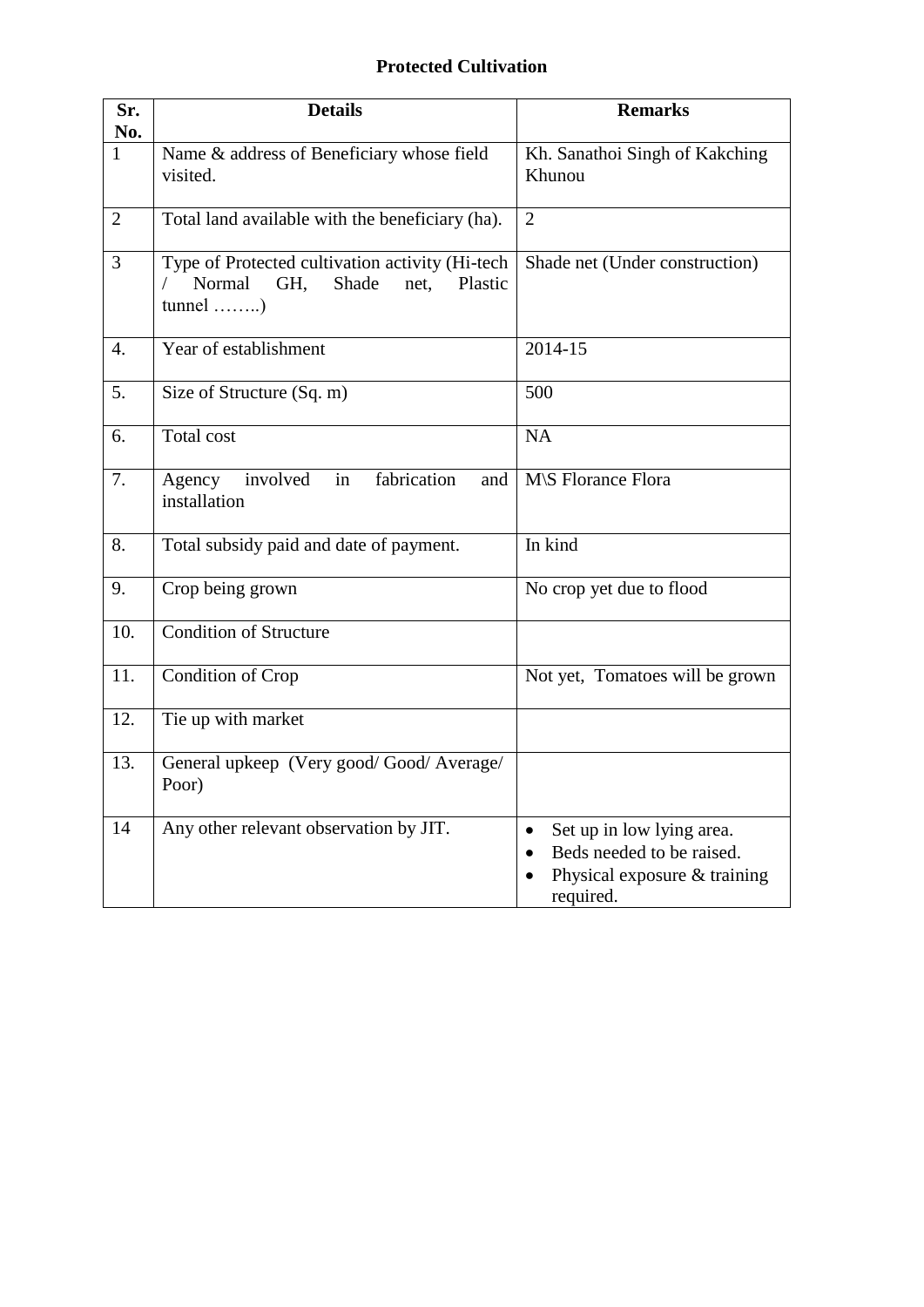# **Area Expansion / Rejuvenation**

| Sr.<br>No.      | <b>Details</b>                                                        | <b>Remarks</b>                      |
|-----------------|-----------------------------------------------------------------------|-------------------------------------|
| $\mathbf{1}$    | Name & address of Beneficiary whose field<br>visited.                 | Th. Preamodini Devi<br>Langmeithet. |
| 2               | Total land available with the beneficiary (ha).                       | 1.0                                 |
| $\overline{3}$  | Crop Cluster under which covered.                                     | Pineapple                           |
| $\overline{4}$  | Name & variety of crop planted.                                       | Queen                               |
| $5\overline{)}$ | Source of planting material.                                          | Local                               |
| 6               | Number of planting material.                                          | 32,000                              |
| $\tau$          | Number of plants planted/rejuvenated.                                 | <b>NA</b>                           |
| 8               | Date of plants which survived<br>(also indicate percentage survival). | <b>NA</b>                           |
| 9               | Total amount of subsidy assistance due to the<br>beneficiary as (Rs.) | 32,813/                             |
| 10              | Amount paid and date of payment.                                      | <b>NA</b>                           |
| 11              | Mode of payment.                                                      | By cash                             |
| 12              | Source of Irrigation Water<br>(Bore well/Tube well/Canel)             | Rain Water                          |
| 13.             | Whether Drip/ Sprinkle System in use.                                 | <b>NA</b>                           |
| 14.             | Other inputs provided.                                                |                                     |
| 15.             | Whether assistance available for Organic<br>Farming                   | No.                                 |
| 16              | If so, area covered                                                   | No.                                 |
| 17.             | Assistance available                                                  | No.                                 |
| 18.             | Available marketing facility for the crop.                            | Yes                                 |
| 19.             | Other infrastructure available in the vicinity.                       |                                     |
| 20.             | General upkeep of the plot;                                           |                                     |
|                 | Very good/Good / Average/Poor.                                        |                                     |
| 21.             | Any other relevant observation by the JIT.                            | Well maintained.                    |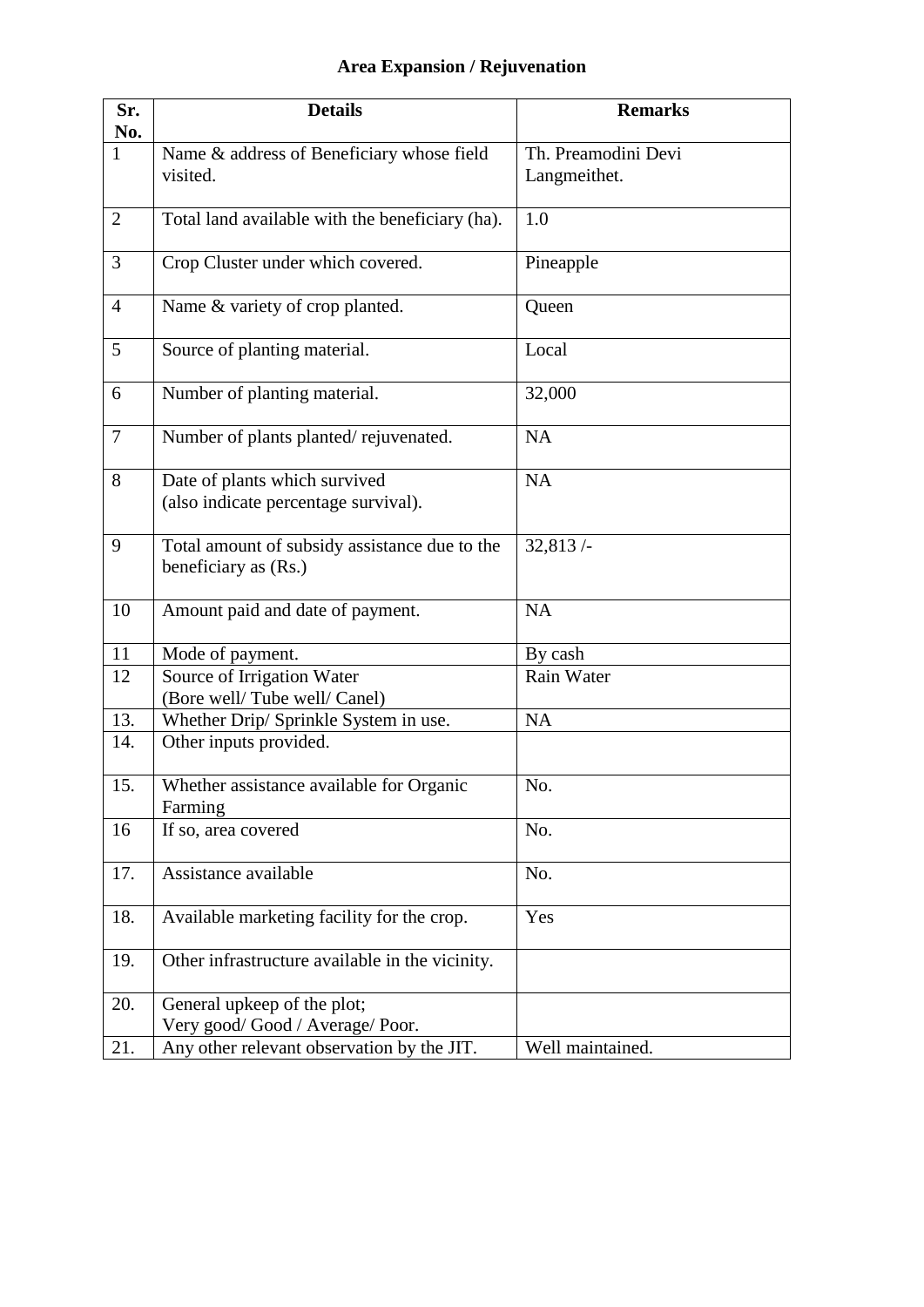**District: Imphal West**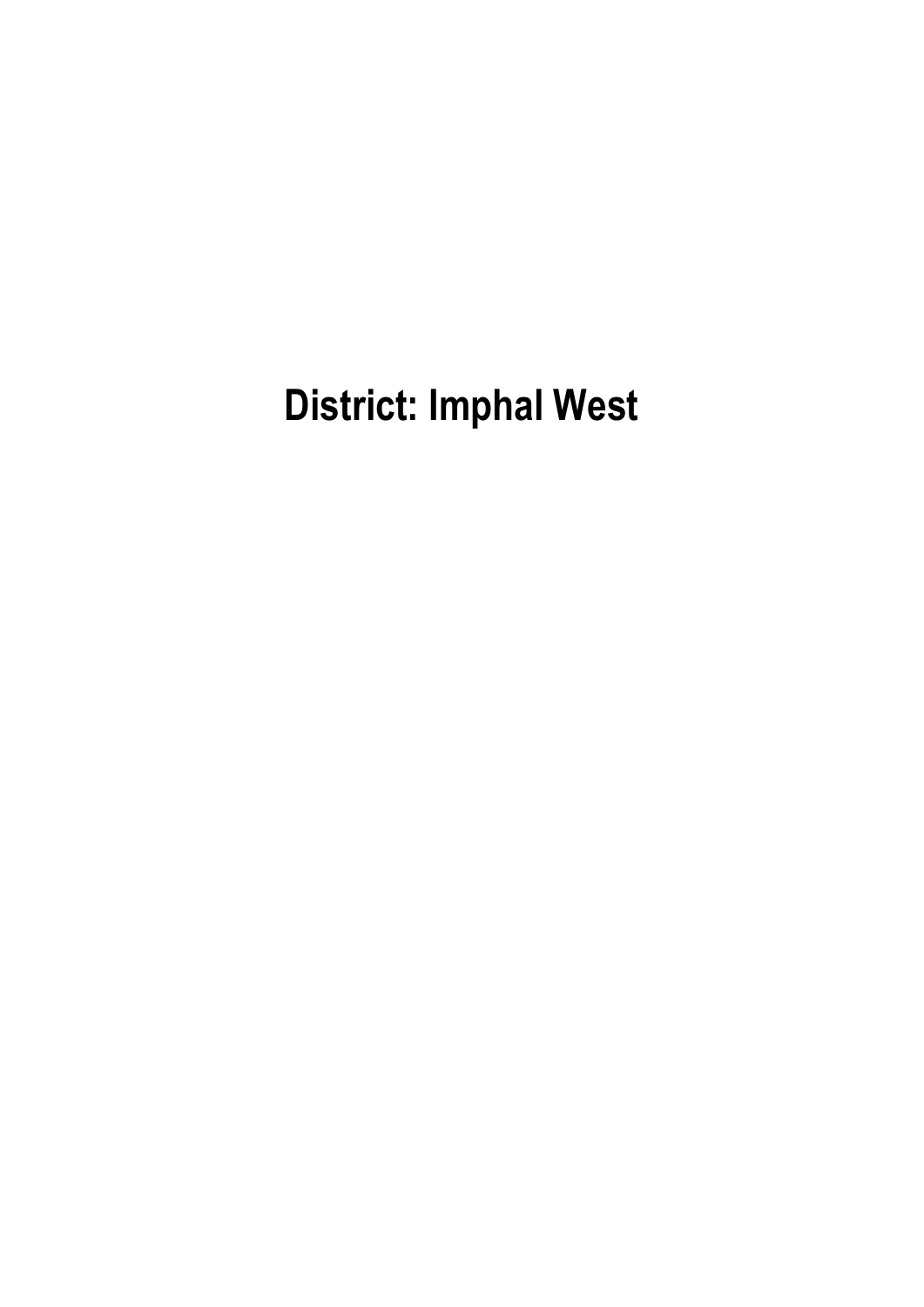#### **Markets**

#### **Rural Market / Wholesale Market MIDH**

| Sr. No.        | <b>Details</b>                                                      | <b>Remarks</b>                                                               |
|----------------|---------------------------------------------------------------------|------------------------------------------------------------------------------|
| 1              | Name of the project                                                 | <b>Primary Rural Market</b>                                                  |
| $\overline{2}$ | Year of Implementation                                              | 2014-15                                                                      |
| 3              | Project Period                                                      | 2014-15                                                                      |
| $\overline{4}$ | Name of Implementing Agency                                         | Phayang Farmers Interest Group<br>(FIG) with 23 Members.                     |
| 5              | <b>Location of Project</b>                                          | Phayang, West Imphal                                                         |
| 6              | <b>Total Project Cost</b>                                           | Rs. 25 lakh.                                                                 |
| $\overline{7}$ | Amount Released by Department of<br>Agriculture & Cooperation (Rs.) | Rs. 10.00 lakh                                                               |
| 8              | Expenditure incurred                                                | <b>NA</b>                                                                    |
| 9              | <b>Status</b>                                                       |                                                                              |
|                | Size of Market in terms of area<br>$\bullet$                        | 2000 sq ft (market complex)<br>3 Sheds of 40'x15' would be<br>constructed.   |
|                | <b>Facilities created</b><br>$\bullet$                              | Auction buying & setting                                                     |
|                | Commodities sold                                                    | Fruits & Vegetables, fish etc                                                |
|                | Approachability<br>$\bullet$                                        |                                                                              |
|                | Condition of Market'<br>$\bullet$                                   | Under construction - land<br>leveling under progress.                        |
|                | Whether funds disbursed to Agency<br>$\bullet$                      | Yes                                                                          |
|                | Observations made by JIT<br>$\bullet$                               | <b>Under Construction</b><br>7 nearby villages will be<br>covered/benefitted |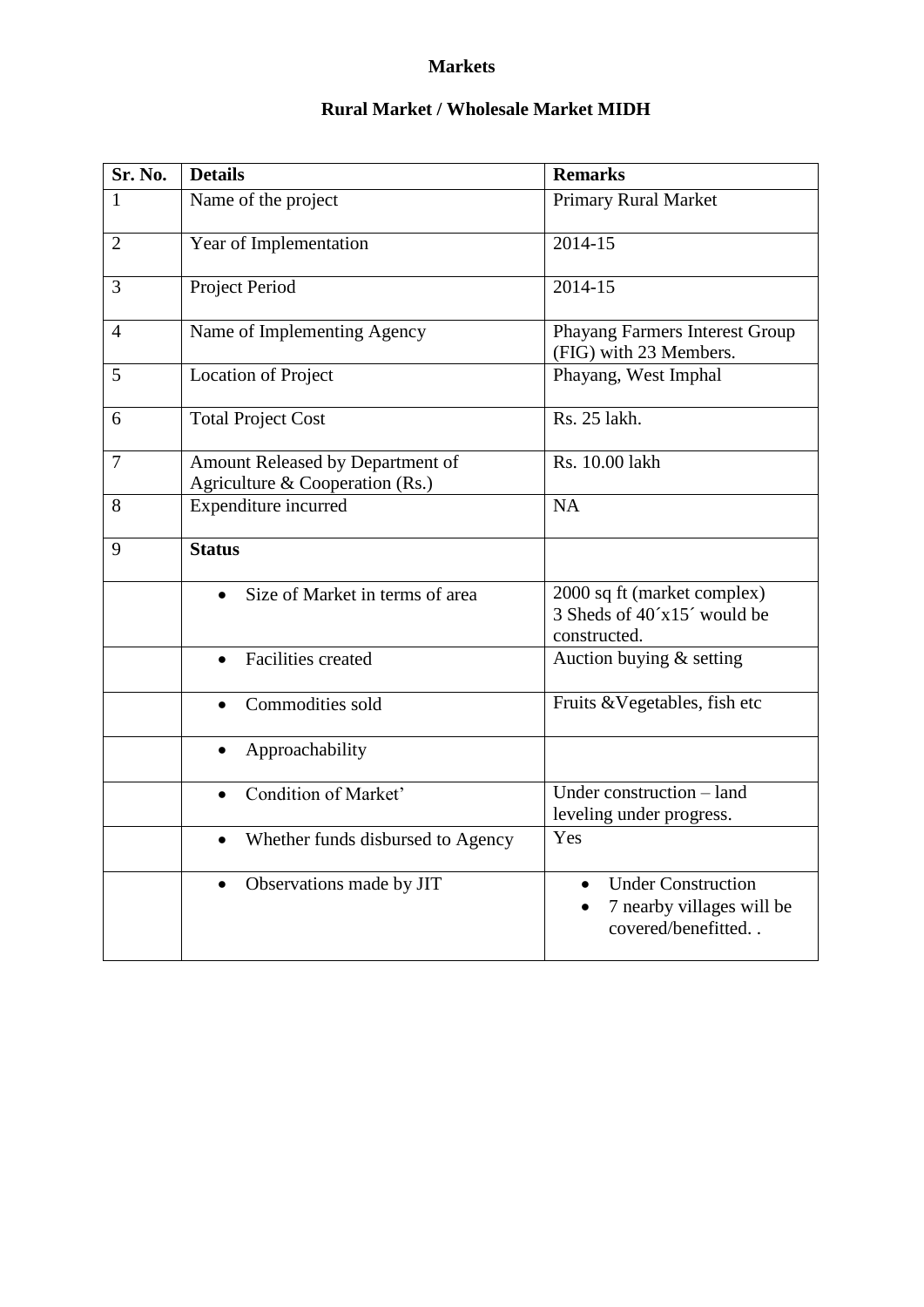| Sr. No.        | <b>Details</b>                                                           | <b>Remarks</b>                                                                                                                                                                                                                                                                                                                                                                                                                                       |
|----------------|--------------------------------------------------------------------------|------------------------------------------------------------------------------------------------------------------------------------------------------------------------------------------------------------------------------------------------------------------------------------------------------------------------------------------------------------------------------------------------------------------------------------------------------|
|                | Name & address of Beneficiary whose field visited.                       | N. Roben Sinh, Luren Kabi, Imphal<br>West                                                                                                                                                                                                                                                                                                                                                                                                            |
| $\overline{2}$ | Total land available with the beneficiary.                               | $0.25$ ha.                                                                                                                                                                                                                                                                                                                                                                                                                                           |
| 3              | Crop Cluster under which covered.                                        | High Density plantation of Papaya/<br>Vermi compost unit                                                                                                                                                                                                                                                                                                                                                                                             |
| $\overline{4}$ | Name & variety of crop planted.                                          | Taiwan                                                                                                                                                                                                                                                                                                                                                                                                                                               |
| 5              | Source of planting material.                                             | Hort. & SC. Deptt.                                                                                                                                                                                                                                                                                                                                                                                                                                   |
| 6              | Number of planting material.                                             | 500 plants                                                                                                                                                                                                                                                                                                                                                                                                                                           |
| 7              | Number of plants planted/rejuvenated.                                    | 500 plants                                                                                                                                                                                                                                                                                                                                                                                                                                           |
| 8              | Date of plants which survived<br>(also<br>indicate percentage survival). | <b>NA</b>                                                                                                                                                                                                                                                                                                                                                                                                                                            |
| 9              | Total amount of subsidy assistance due to the<br>beneficiary as (Rs.)    | Subsidy in kind<br>٠<br>For Vermi Compost Unit: Rs.<br>30,000                                                                                                                                                                                                                                                                                                                                                                                        |
| 10             | Amount paid and date of payment.                                         | <b>NA</b>                                                                                                                                                                                                                                                                                                                                                                                                                                            |
| 11             | Mode of payment.                                                         | Cheque                                                                                                                                                                                                                                                                                                                                                                                                                                               |
| 12             | Source of Irrigation Water<br>(Bore<br>well/Tube well/Canel)             |                                                                                                                                                                                                                                                                                                                                                                                                                                                      |
| 13.            | Whether Drip/ Sprinkle System in use.                                    | Drip - OFWM                                                                                                                                                                                                                                                                                                                                                                                                                                          |
| 14.            | Other inputs provided.                                                   |                                                                                                                                                                                                                                                                                                                                                                                                                                                      |
| 15.            | Whether assistance available for Organic Farming                         |                                                                                                                                                                                                                                                                                                                                                                                                                                                      |
| 16             | If so, area covered                                                      |                                                                                                                                                                                                                                                                                                                                                                                                                                                      |
| 17.            | Assistance available                                                     | Rs. 30,000 to vermin compost $&$ plants                                                                                                                                                                                                                                                                                                                                                                                                              |
| 18.            | Available marketing facility for the crop.                               |                                                                                                                                                                                                                                                                                                                                                                                                                                                      |
| 19.            | Other infrastructure available in the vicinity.                          |                                                                                                                                                                                                                                                                                                                                                                                                                                                      |
| 20.            | General upkeep of the plot;<br>Very good/Good / Average/Poor.            |                                                                                                                                                                                                                                                                                                                                                                                                                                                      |
| 21.            | Any other relevant observation by the JIT.                               | Low lying area. Water logging,<br>proper leveling required.<br>$1st$ crop of papaya.<br>Plant health not good, ring<br>spot/virus observed.<br>Borox recommended for boron<br>deficiency.<br>Rs. 30, 000/- realized thereby<br>selling papaya.<br>Mulching recommended.<br>• Vermi compost unit yet to start<br>functioning. Worms would be<br>arranged privately.<br>Drip lining should be tightened for<br>$\bullet$<br>equitable supply of water. |

# **Area Expansion / Rejuvenation**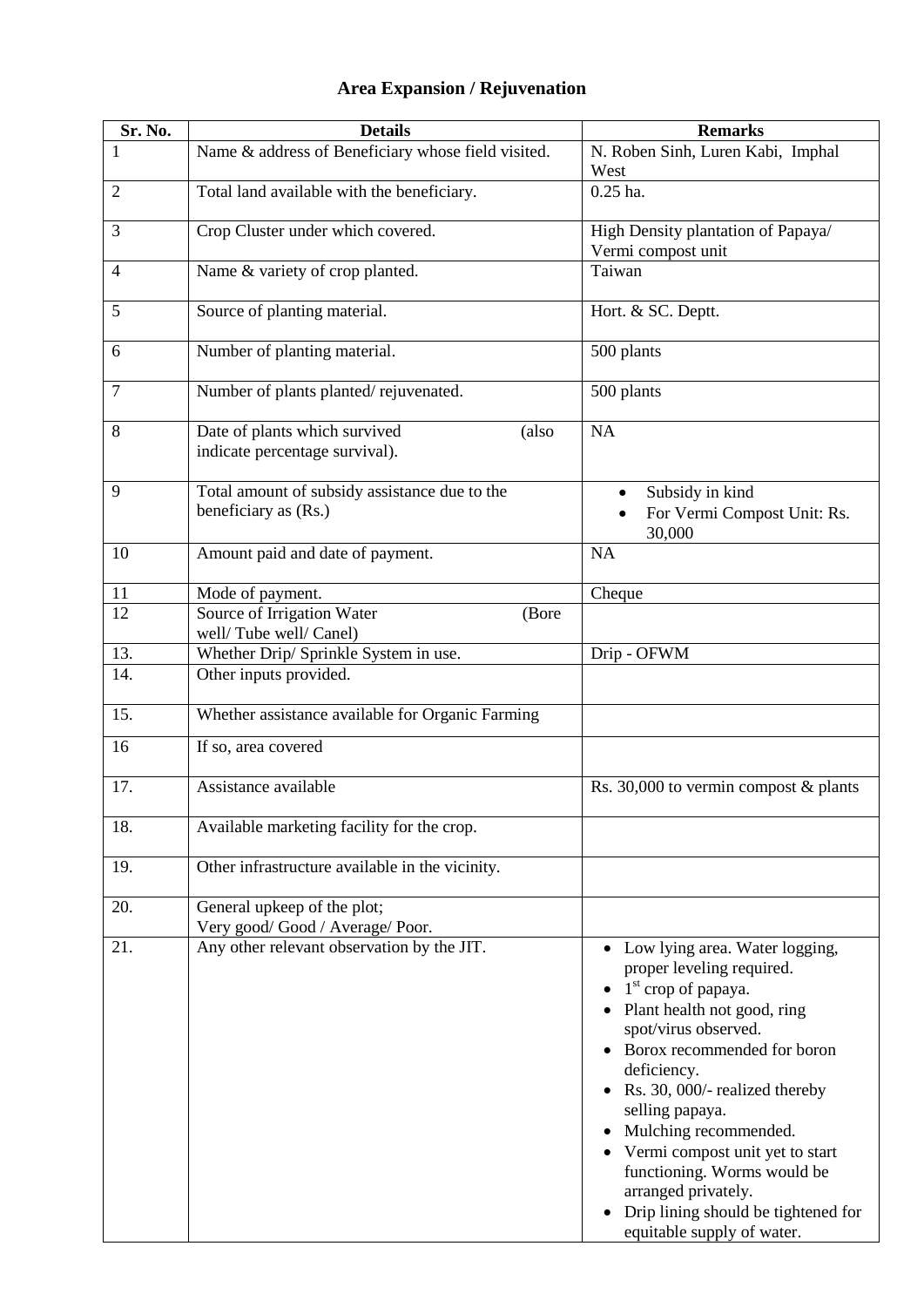## **Protected Cultivation**

| Sr.<br>No.   | <b>Details</b>                                                                               | <b>Remarks</b>                                                                                                                                                                                                                                                                                                                                                                                                                                                                                                                                     |
|--------------|----------------------------------------------------------------------------------------------|----------------------------------------------------------------------------------------------------------------------------------------------------------------------------------------------------------------------------------------------------------------------------------------------------------------------------------------------------------------------------------------------------------------------------------------------------------------------------------------------------------------------------------------------------|
| $\mathbf{1}$ | Name & address of Beneficiary whose field<br>visited.                                        | Kwaiherba Agro Society,<br>Lamrang, Imphal West                                                                                                                                                                                                                                                                                                                                                                                                                                                                                                    |
| 2            | Total land available with the beneficiary (ha).                                              | <b>NA</b>                                                                                                                                                                                                                                                                                                                                                                                                                                                                                                                                          |
| 3            | Type of Protected cultivation activity (Hi-tech<br>Normal<br>Shade<br>GH,<br>Plastic<br>net, | Green/Poly house - Floriculture<br>(Under Construction)<br>Shade house - Vegetable                                                                                                                                                                                                                                                                                                                                                                                                                                                                 |
| 4.           | Year of establishment                                                                        | 2014-15                                                                                                                                                                                                                                                                                                                                                                                                                                                                                                                                            |
| 5.           | Size of Structure (Sq. m)                                                                    | 2 units of 500 sq. mtr. each                                                                                                                                                                                                                                                                                                                                                                                                                                                                                                                       |
| 6.           | Total cost                                                                                   | <b>NA</b>                                                                                                                                                                                                                                                                                                                                                                                                                                                                                                                                          |
| 7.           | in<br>fabrication<br>Agency involved<br>and<br>installation                                  | Florance & Flora                                                                                                                                                                                                                                                                                                                                                                                                                                                                                                                                   |
| 8.           | Total subsidy paid and date of payment.                                                      | In kinds                                                                                                                                                                                                                                                                                                                                                                                                                                                                                                                                           |
| 9.           | Crop being grown                                                                             | Shade house – Bannana hardening<br>Poly house - Gerbera                                                                                                                                                                                                                                                                                                                                                                                                                                                                                            |
| 10.          | <b>Condition of Structure</b>                                                                |                                                                                                                                                                                                                                                                                                                                                                                                                                                                                                                                                    |
| 11.          | Condition of Crop                                                                            | Not yet cultivated                                                                                                                                                                                                                                                                                                                                                                                                                                                                                                                                 |
| 12.          | Tie up with market                                                                           | Local                                                                                                                                                                                                                                                                                                                                                                                                                                                                                                                                              |
| 13.          | General upkeep (Very good/Good/Average/<br>Poor)                                             | Good                                                                                                                                                                                                                                                                                                                                                                                                                                                                                                                                               |
| 14           | Any other relevant observation by JIT.                                                       | In Green House, bed raising<br>$\bullet$<br>under progress and Gerbera<br>will be planted and plants<br>would be procured locally.<br>Farmers would be provided<br>$\bullet$<br>training by Florance & Flora.<br>Farmer was advised to procure<br>planting<br>form<br>material<br>Florance & Flora.<br>In Shade net, banana provided<br>Irrigation<br>by Jain<br>being<br>hardened.<br>Rs. 2/ per plants are paid to<br>farmer for hardening for 45<br>days.<br>Weeding $&$ pruning required.<br>Recommended<br>Drip<br>for<br>Gerbera plantation. |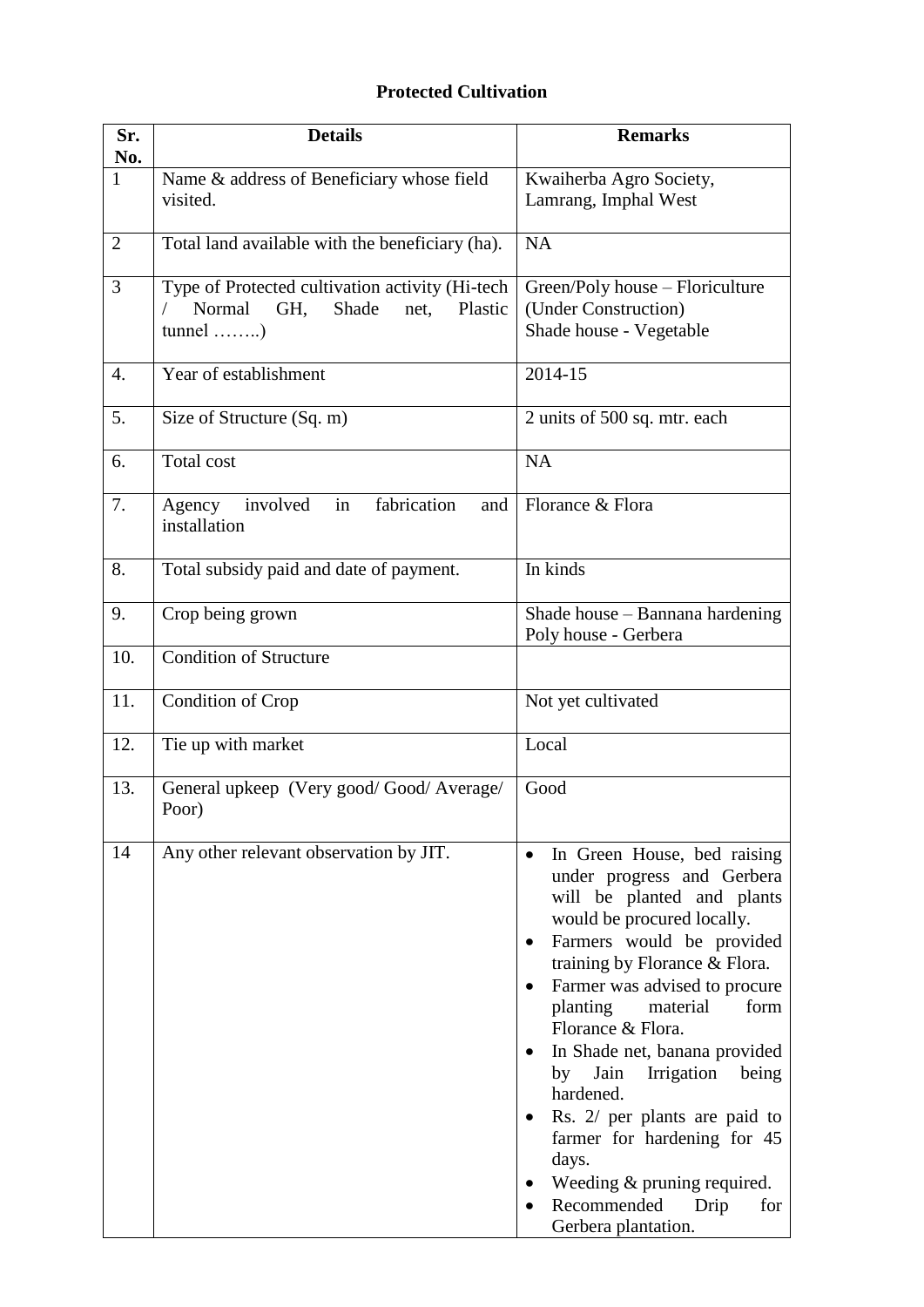#### **Markets**

## **Rural Market / Wholesale Market MIDH**

| Sr. No.        | <b>Details</b>                         | <b>Remarks</b>                                                                                                                                                                             |
|----------------|----------------------------------------|--------------------------------------------------------------------------------------------------------------------------------------------------------------------------------------------|
| $\mathbf{1}$   | Name of the project                    | Rural Market / Apni Mandi                                                                                                                                                                  |
|                |                                        | (Under Construction)                                                                                                                                                                       |
| $\overline{2}$ | Year of Implementation                 | 2014-15                                                                                                                                                                                    |
| 3              | Project Period                         | 2014-15                                                                                                                                                                                    |
| $\overline{4}$ | Name of Implementing Agency            | <b>Mayang Langing Development</b><br>Board having 16 Members.                                                                                                                              |
| 5              | <b>Location of Project</b>             | Mayang                                                                                                                                                                                     |
| 6              | <b>Total Project Cost</b>              | Rs. 25 lakh.                                                                                                                                                                               |
| $\overline{7}$ | Amount Released by Department of       | Rs. 10.00 lakh, Rs. 15 lakh would                                                                                                                                                          |
|                | Agriculture & Cooperation (Rs.)        | be contributed by Board.                                                                                                                                                                   |
| 8              | Expenditure incurred                   | <b>NA</b>                                                                                                                                                                                  |
| 9              | <b>Status</b>                          |                                                                                                                                                                                            |
|                | Size of Market in terms of area        | 100'x200'<br>2 Sheds of 25'x40' would be<br>constructed. Other would be<br>16'x40'                                                                                                         |
|                | <b>Facilities</b> created<br>$\bullet$ | Auction buying & setting                                                                                                                                                                   |
|                | Commodities sold                       | Fruits & Vegetables, fish etc                                                                                                                                                              |
|                | Approachability<br>$\bullet$           |                                                                                                                                                                                            |
|                | Condition of Market'                   | Work yet to start. Foundation<br>stage.                                                                                                                                                    |
|                | Whether funds disbursed to Agency      | Yes                                                                                                                                                                                        |
|                | Observations made by JIT<br>$\bullet$  | Work delayed due to<br>$\bullet$<br>rains.<br>8 nearby villages will be<br>covered/benefitted.<br>Market wate would be<br>used for VCUs.<br>Vendors would be<br>selected by Zila Prishads. |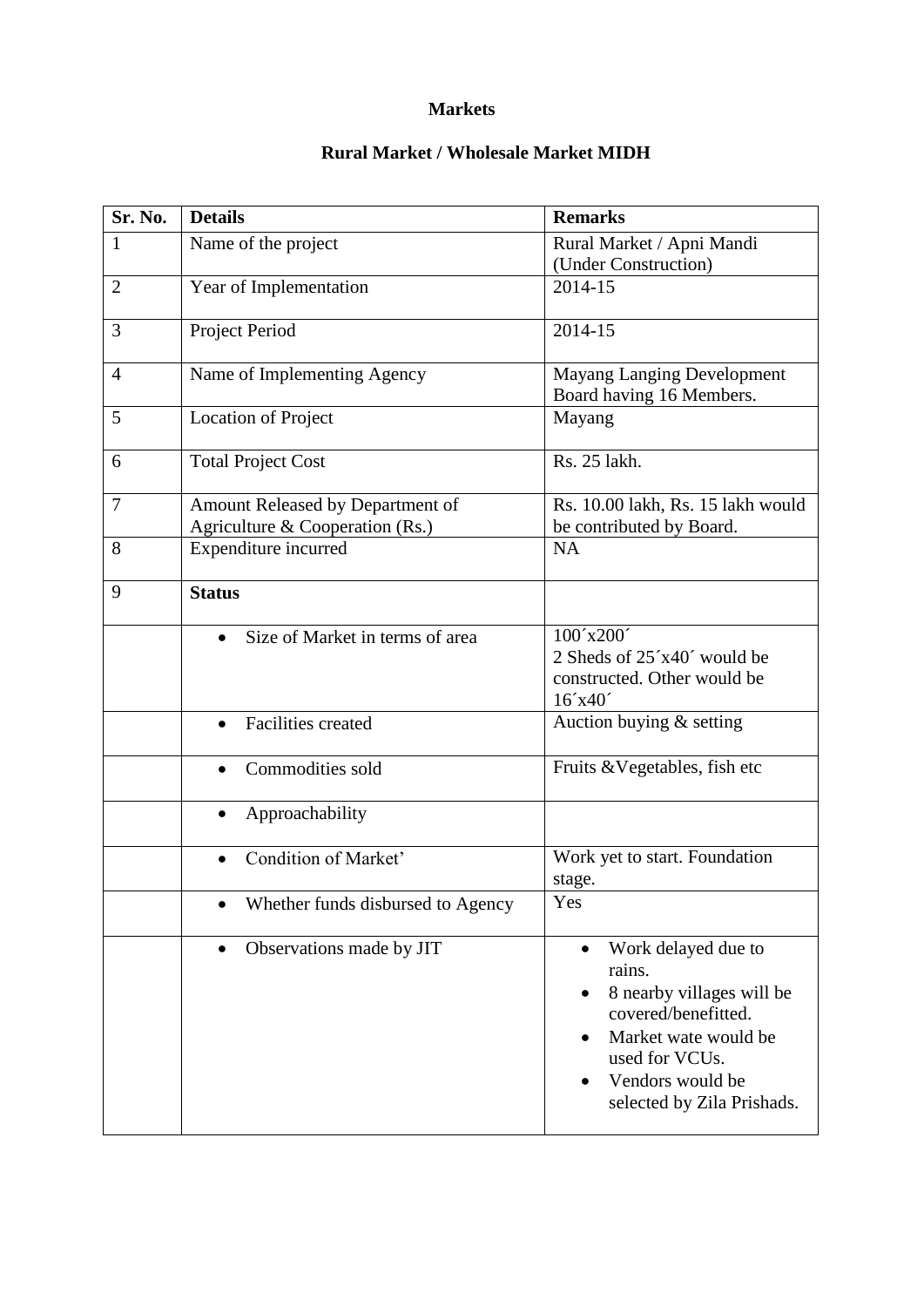#### **Post Harvest Management**

# **Sr. No. Details Remarks** 1 Name of the project Pack House cum Collection Centre by FIG with 30 members 2 Year of Implementation 2014-15 3 Project Period 1 Year 4 Name of Beneficiary Sh. Paramini Devi 5 Location of Project Kameng Sabal, Imphal West 6 Total Project Cost 4.00 Lakhs 7 Amount Released & date 2.00 lakhs 8 Expenditure incurred NA 9 **Status** Under construction Capacity of unit  $\frac{3 \text{ tones}}{3 \text{ tones}}$  (size:  $20\degree \text{x}30\degree \text{x}9\degree$ ) Commodity Vegetable Equipments purchased NA Condition of infrastructure Work in progress Whether NHM logo displayed No Whether funds disbursed to agency Yes Observations made by JIT **Packaging material not easily** available in Manipur. Washing tub/ plastic crates would procured. • Pack House needs to be linked with super markets. • Farmers are vegetable sellers and training in respect of sorting, grading and packaging need to be imparted.

#### **Pack House/Cold Storage/Ref Van/ Primary processing Units**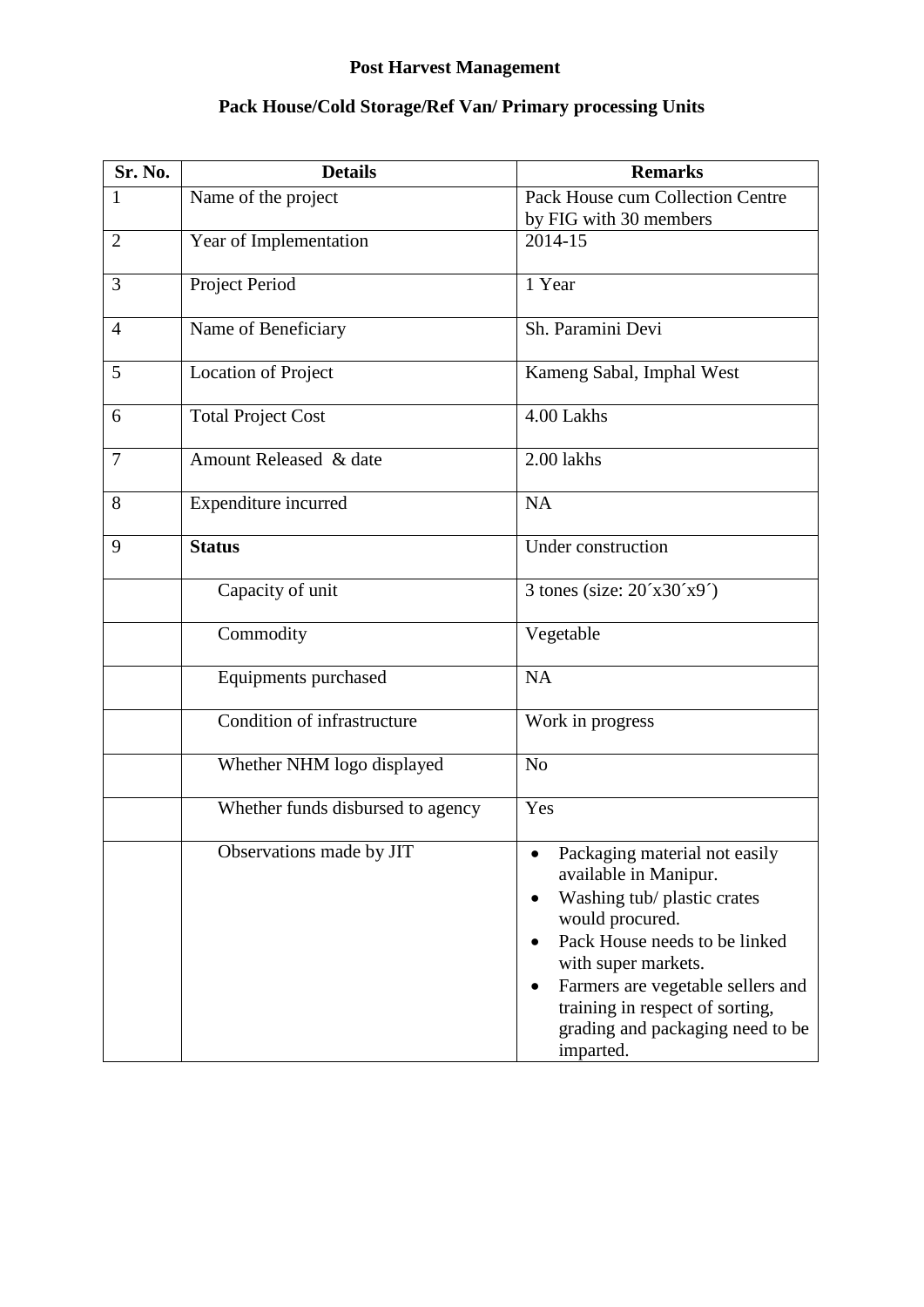## **Protected Cultivation**

| Sr.<br>No.       | <b>Details</b>                                                                                                        | <b>Remarks</b>                                                                                                                                                                                                                                                                                                                                                                                                                       |
|------------------|-----------------------------------------------------------------------------------------------------------------------|--------------------------------------------------------------------------------------------------------------------------------------------------------------------------------------------------------------------------------------------------------------------------------------------------------------------------------------------------------------------------------------------------------------------------------------|
| $\mathbf{1}$     | Name & address of Beneficiary whose field<br>visited.                                                                 | K. Goma Shyam Singh, Kameng<br>Sabal, Imphal West.                                                                                                                                                                                                                                                                                                                                                                                   |
| $\overline{2}$   | Total land available with the beneficiary (ha).                                                                       | $0.25$ ha.                                                                                                                                                                                                                                                                                                                                                                                                                           |
| 3                | Type of Protected cultivation activity (Hi-tech<br>Normal<br>Shade<br>Plastic<br>GH.<br>net,<br>$tunnel \dots \dots)$ | Normal Green House./Shade net                                                                                                                                                                                                                                                                                                                                                                                                        |
| $\overline{4}$ . | Year of establishment                                                                                                 | A/E 2014-15                                                                                                                                                                                                                                                                                                                                                                                                                          |
| 5.               | Size of Structure (Sq. m)                                                                                             | 500 sq. m each                                                                                                                                                                                                                                                                                                                                                                                                                       |
| 6.               | Total cost                                                                                                            | <b>NA</b>                                                                                                                                                                                                                                                                                                                                                                                                                            |
| 7.               | in<br>involved<br>fabrication<br>Agency<br>and<br>installation                                                        | <b>NA</b>                                                                                                                                                                                                                                                                                                                                                                                                                            |
| 8.               | Total subsidy paid and date of payment.                                                                               | <b>NA</b>                                                                                                                                                                                                                                                                                                                                                                                                                            |
| 9.               | Crop being grown                                                                                                      | Cauliflowers & Cucumber                                                                                                                                                                                                                                                                                                                                                                                                              |
| 10.              | <b>Condition of Structure</b>                                                                                         | Good                                                                                                                                                                                                                                                                                                                                                                                                                                 |
| 11.              | Condition of Crop                                                                                                     | Fruiting stage (cucumber)                                                                                                                                                                                                                                                                                                                                                                                                            |
| 12.              | Tie up with market                                                                                                    | Local                                                                                                                                                                                                                                                                                                                                                                                                                                |
| 13.              | General upkeep (Very good/Good/Average/<br>Poor)                                                                      | Poor, No fogger in GH                                                                                                                                                                                                                                                                                                                                                                                                                |
| 14               | Any other relevant observation by JIT.                                                                                | Vermi compost being used.<br>Crop rotation: Tomato (Amitabh<br>variety) would be taken in Oct,<br>2015.<br>Quantity of 150 kg. of<br>Cauliflower sold at @ Rs. 50/kg.<br>and other 500 kg is expected.<br>Plant curling due to hot<br>conditions.<br>Vermi compost recommended.<br>In poly house, mosaic viral in<br>cucumber, IPM required.<br>Planofix recommended for flower<br>dropping which affects the<br>production of crop. |